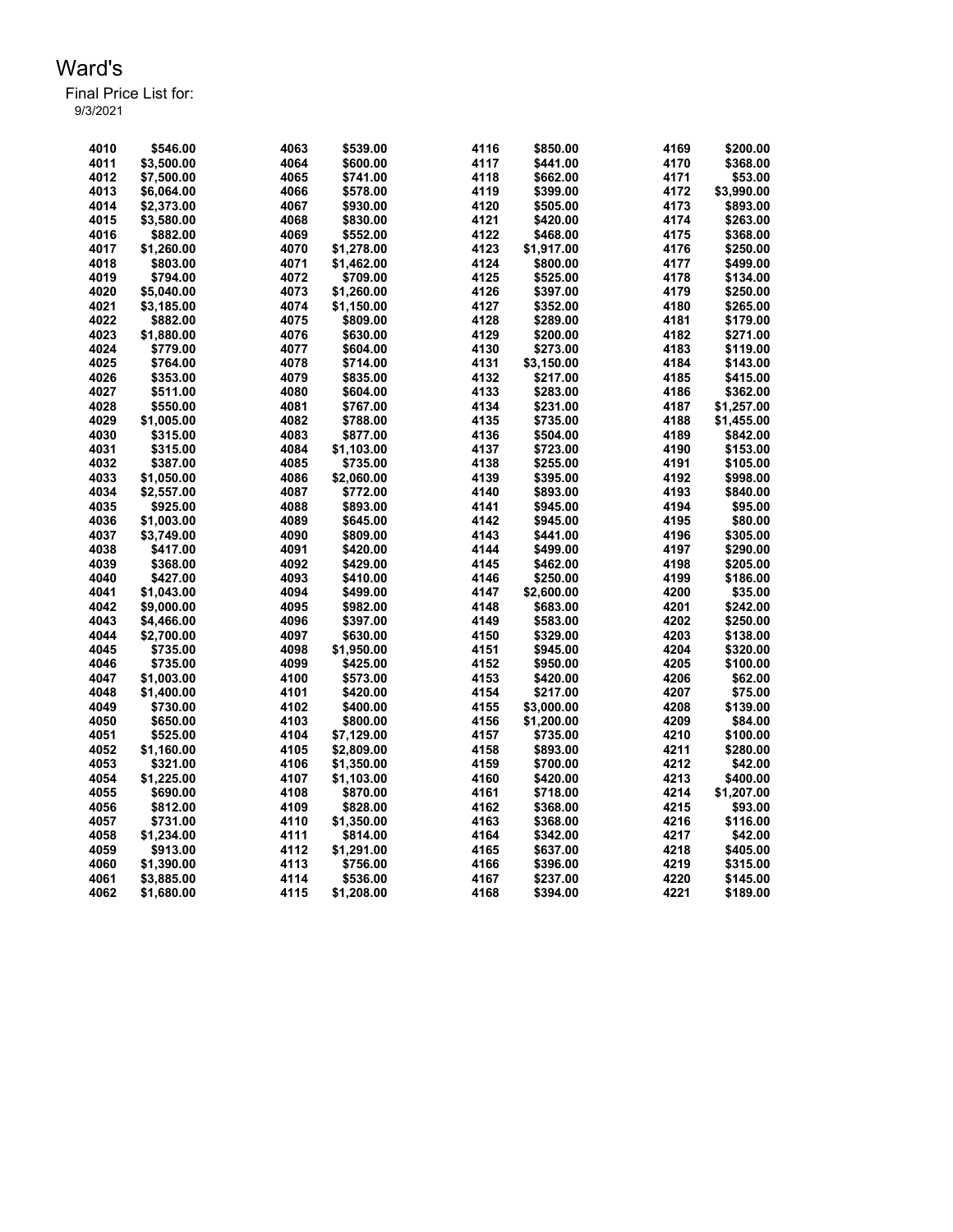| 4222 | \$394.00   | 4275 | \$174.00   | 4328 | \$735.00 | 4381 | \$158.00   |
|------|------------|------|------------|------|----------|------|------------|
| 4223 | \$200.00   | 4276 | \$83.00    | 4329 | \$242.00 | 4382 | \$368.00   |
| 4224 | \$88.00    | 4277 | \$76.00    | 4330 | \$500.00 | 4383 | \$369.00   |
| 4225 | \$643.00   | 4278 | \$77.00    | 4331 | \$147.00 | 4384 | \$140.00   |
| 4226 | \$525.00   | 4279 | \$83.00    | 4332 | \$497.00 | 4385 | \$473.00   |
| 4227 | \$525.00   | 4280 | \$85.00    | 4333 | \$630.00 | 4386 | \$290.00   |
| 4228 | \$525.00   | 4281 | \$118.00   | 4334 | \$134.00 | 4387 | \$111.00   |
| 4229 | \$342.00   | 4282 | \$735.00   | 4335 | \$125.00 | 4388 | \$132.00   |
| 4230 | \$198.00   | 4283 | \$27.00    | 4336 | \$195.00 | 4389 | \$212.00   |
| 4231 | \$150.00   | 4284 | \$16.00    | 4337 | \$368.00 | 4390 | \$263.00   |
| 4232 | \$153.00   | 4285 | \$263.00   | 4338 | \$305.00 | 4391 | \$263.00   |
| 4233 | \$143.00   | 4286 | \$630.00   | 4339 | \$350.00 | 4392 | \$275.00   |
| 4234 | \$2,625.00 | 4287 | \$400.00   | 4340 | \$279.00 | 4393 | \$200.00   |
| 4235 | \$5,250.00 | 4288 | \$184.00   | 4341 | \$53.00  | 4394 | \$94.00    |
| 4236 | \$840.00   | 4289 | \$82.00    | 4342 | \$250.00 | 4395 | \$342.00   |
| 4237 | \$1.155.00 | 4290 | \$200.00   | 4343 | \$263.00 | 4396 | \$342.00   |
| 4238 | \$3,019.00 | 4291 | \$400.00   | 4344 | \$115.00 | 4397 | \$0.00     |
| 4239 | \$1,400.00 | 4292 | \$0.00     | 4345 | \$315.00 | 4398 | \$198.00   |
| 4240 | \$1,161.00 | 4293 | \$761.00   | 4346 | \$567.00 | 4399 | \$158.00   |
| 4241 | \$690.00   | 4294 | \$315.00   | 4347 | \$356.00 | 4400 | \$282.00   |
| 4242 | \$227.00   | 4295 | \$605.00   | 4348 | \$248.00 | 4401 | \$111.00   |
| 4243 | \$369.00   | 4296 | \$420.00   | 4349 | \$263.00 | 4402 | \$237.00   |
| 4244 | \$331.00   | 4297 | \$400.00   | 4350 | \$248.00 | 4403 | \$735.00   |
| 4245 | \$368.00   | 4298 | \$538.00   | 4351 | \$0.00   | 4404 | \$840.00   |
| 4246 | \$1,969.00 | 4299 | \$0.00     | 4352 | \$150.00 | 4405 | \$237.00   |
| 4247 | \$414.00   | 4300 | \$258.00   | 4353 | \$368.00 | 4406 | \$950.00   |
| 4248 | \$525.00   | 4301 | \$500.00   | 4354 | \$952.00 | 4407 | \$578.00   |
| 4249 | \$513.00   | 4302 | \$400.00   | 4355 | \$200.00 | 4408 | \$2,310.00 |
| 4250 | \$289.00   | 4303 | \$315.00   | 4356 | \$242.00 | 4409 | \$3,400.00 |
| 4251 | \$350.00   | 4304 | \$525.00   | 4357 | \$177.00 | 4410 | \$420.00   |
| 4252 | \$444.00   | 4305 | \$1,995.00 | 4358 | \$403.00 | 4411 | \$961.00   |
| 4253 | \$762.00   | 4306 | \$210.00   | 4359 | \$273.00 | 4412 | \$1,260.00 |
| 4254 | \$397.00   | 4307 | \$126.00   | 4360 | \$500.00 | 4413 | \$300.00   |
| 4255 | \$300.00   | 4308 | \$105.00   | 4361 | \$630.00 | 4414 | \$350.00   |
| 4256 | \$342.00   | 4309 | \$348.00   | 4362 | \$132.00 | 4415 | \$500.00   |
| 4257 | \$122.00   | 4310 | \$152.00   | 4363 | \$630.00 | 4416 | \$331.00   |
| 4258 | \$450.00   | 4311 | \$210.00   | 4364 | \$200.00 | 4417 | \$252.00   |
| 4259 | \$419.00   | 4312 | \$0.00     | 4365 | \$350.00 | 4418 | \$266.00   |
| 4260 | \$473.00   | 4313 | \$1,365.00 | 4366 | \$0.00   | 4419 | \$1,838.00 |
| 4261 | \$499.00   | 4314 | \$788.00   | 4367 | \$368.00 | 4420 | \$168.00   |
| 4262 | \$420.00   | 4315 | \$489.00   | 4368 | \$378.00 | 4421 | \$594.00   |
| 4263 | \$457.00   | 4316 | \$185.00   | 4369 | \$268.00 | 4422 | \$1,103.00 |
| 4264 | \$350.00   | 4317 | \$701.00   | 4370 | \$326.00 | 4423 | \$1,506.00 |
| 4265 | \$583.00   | 4318 | \$500.00   | 4371 | \$525.00 | 4424 | \$945.00   |
| 4266 | \$365.00   | 4319 | \$851.00   | 4372 | \$513.00 | 4425 | \$1,323.00 |
| 4267 | \$2,000.00 | 4320 | \$635.00   | 4373 | \$630.00 | 4426 | \$1,800.00 |
| 4268 | \$300.00   | 4321 | \$499.00   | 4374 | \$368.00 | 4427 | \$0.00     |
| 4269 | \$258.00   | 4322 | \$250.00   | 4375 | \$242.00 | 4428 | \$237.00   |
| 4270 | \$368.00   | 4323 | \$998.00   | 4376 | \$210.00 | 4429 | \$263.00   |
| 4271 | \$465.00   | 4324 | \$1,292.00 | 4377 | \$116.00 | 4430 | \$400.00   |
| 4272 | \$321.00   | 4325 | \$416.00   | 4378 | \$252.00 | 4431 | \$200.00   |
| 4273 | \$150.00   | 4326 | \$420.00   | 4379 | \$118.00 | 4432 | \$840.00   |
| 4274 | \$84.00    | 4327 | \$75.00    | 4380 | \$158.00 | 4433 | \$174.00   |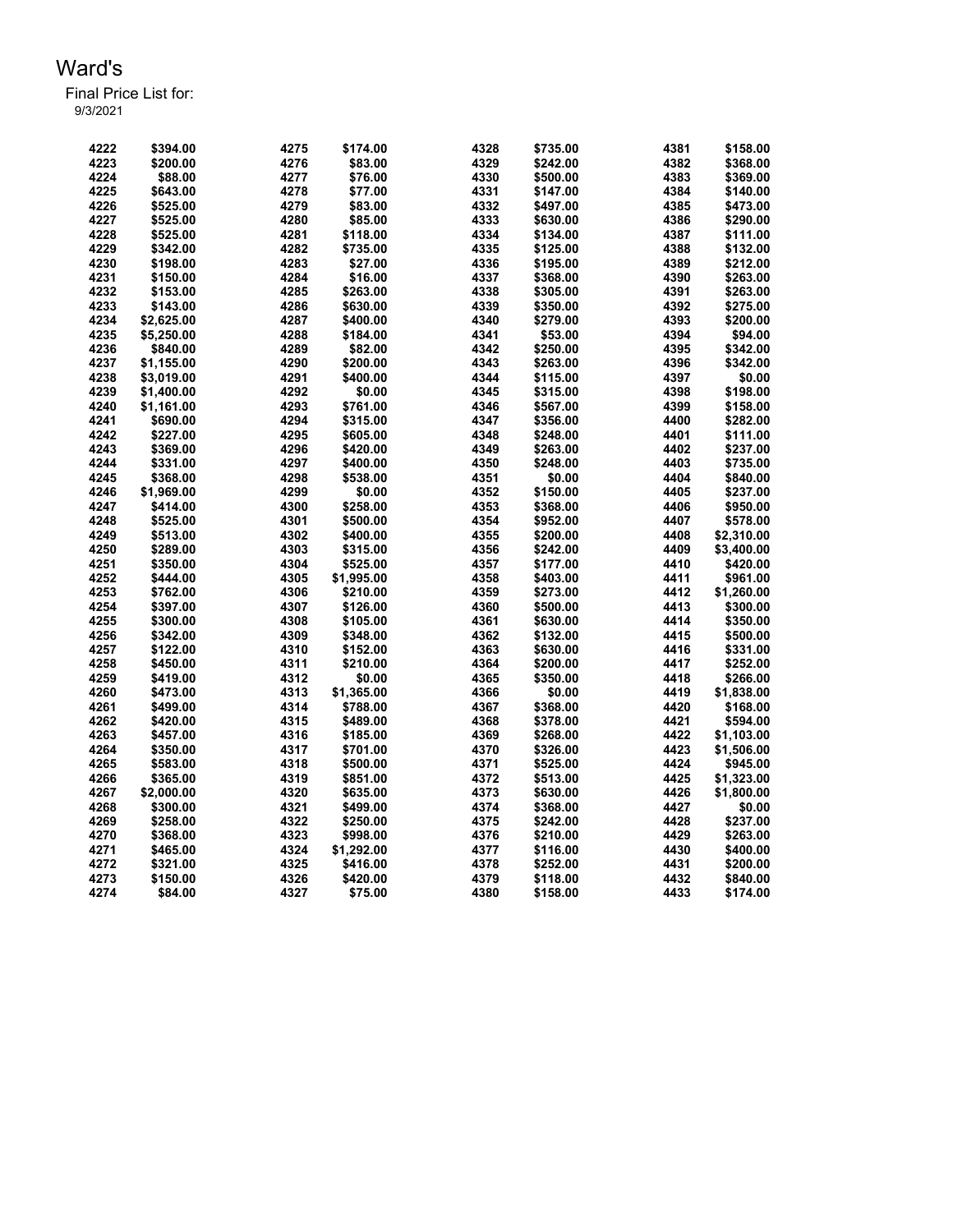| 4434 | \$396.00   | 4487 | \$525.00   | 4540 | \$168.00 | 4593 | \$184.00   |
|------|------------|------|------------|------|----------|------|------------|
| 4435 | \$394.00   | 4488 | \$333.00   | 4541 | \$368.00 | 4594 | \$174.00   |
| 4436 | \$630.00   | 4489 | \$342.00   | 4542 | \$354.00 | 4595 | \$184.00   |
| 4437 | \$701.00   | 4490 | \$247.00   | 4543 | \$158.00 | 4596 | \$305.00   |
| 4438 | \$857.00   | 4491 | \$326.00   | 4544 | \$293.00 | 4597 | \$79.00    |
| 4439 | \$134.00   | 4492 | \$422.00   | 4545 | \$302.00 | 4598 | \$264.00   |
| 4440 | \$118.00   | 4493 | \$893.00   | 4546 | \$255.00 | 4599 | \$53.00    |
| 4441 | \$289.00   | 4494 | \$378.00   | 4547 | \$125.00 | 4600 | \$220.00   |
| 4442 | \$79.00    | 4495 | \$277.00   | 4548 | \$160.00 | 4601 | \$170.00   |
| 4443 | \$2,100.00 | 4496 | \$368.00   | 4549 | \$239.00 | 4602 | \$100.00   |
| 4444 | \$250.00   | 4497 | \$105.00   | 4550 | \$239.00 | 4603 | \$99.00    |
| 4445 | \$150.00   | 4498 | \$314.00   | 4551 | \$104.00 | 4604 | \$237.00   |
| 4446 | \$79.00    | 4499 | \$550.00   | 4552 | \$199.00 | 4605 | \$50.00    |
| 4447 | \$368.00   | 4500 | \$625.00   | 4553 | \$121.00 | 4606 | \$53.00    |
| 4448 | \$336.00   | 4501 | \$630.00   | 4554 | \$157.00 | 4607 | \$50.00    |
| 4449 | \$1,052.00 | 4502 | \$1,314.00 | 4555 | \$104.00 | 4608 | \$50.00    |
| 4450 | \$268.00   | 4503 | \$1,103.00 | 4556 | \$289.00 | 4609 | \$25.00    |
| 4451 | \$150.00   | 4504 | \$762.00   | 4557 | \$150.00 | 4610 | \$158.00   |
| 4452 | \$0.00     | 4505 | \$250.00   | 4558 | \$168.00 | 4611 | \$145.00   |
| 4453 | \$0.00     | 4506 | \$454.00   | 4559 | \$302.00 | 4612 | \$263.00   |
| 4454 | \$263.00   | 4507 | \$237.00   | 4560 | \$134.00 | 4613 | \$209.00   |
| 4455 | \$250.00   | 4508 | \$165.00   | 4561 | \$199.00 | 4614 | \$431.00   |
| 4456 | \$250.00   | 4509 | \$221.00   | 4562 | \$139.00 | 4615 | \$231.00   |
| 4457 | \$326.00   | 4510 | \$447.00   | 4563 | \$212.00 | 4616 | \$210.00   |
| 4458 | \$222.00   | 4511 | \$200.00   | 4564 | \$400.00 | 4617 | \$173.00   |
| 4459 | \$420.00   | 4512 | \$210.00   | 4565 | \$382.00 | 4618 | \$307.00   |
| 4460 | \$300.00   | 4513 | \$200.00   | 4566 | \$147.00 | 4619 | \$194.00   |
| 4461 | \$279.00   | 4514 | \$220.00   | 4567 | \$100.00 | 4620 | \$473.00   |
| 4462 | \$368.00   | 4515 | \$197.00   | 4568 | \$58.00  | 4621 | \$331.00   |
| 4463 | \$1,878.00 | 4516 | \$374.00   | 4569 | \$150.00 | 4622 | \$1,648.00 |
| 4464 | \$872.00   | 4517 | \$221.00   | 4570 | \$184.00 | 4623 | \$361.00   |
| 4465 | \$1,113.00 | 4518 | \$195.00   | 4571 | \$157.00 | 4624 | \$449.00   |
| 4466 | \$397.00   | 4519 | \$393.00   | 4572 | \$79.00  | 4625 | \$420.00   |
| 4467 | \$2,420.00 | 4520 | \$260.00   | 4573 | \$195.00 | 4626 | \$700.00   |
| 4468 | \$452.00   | 4521 | \$605.00   | 4574 | \$210.00 | 4627 | \$444.00   |
| 4469 | \$447.00   | 4522 | \$368.00   | 4575 | \$53.00  | 4628 | \$1,103.00 |
| 4470 | \$200.00   | 4523 | \$315.00   | 4576 | \$50.00  | 4629 | \$840.00   |
| 4471 | \$61.00    | 4524 | \$291.00   | 4577 | \$100.00 | 4630 | \$1,050.00 |
| 4472 | \$0.00     | 4525 | \$226.00   | 4578 | \$158.00 | 4631 | \$315.00   |
| 4473 | \$75.00    | 4526 | \$155.00   | 4579 | \$132.00 | 4632 | \$368.00   |
| 4474 | \$262.00   | 4527 | \$399.00   | 4580 | \$315.00 | 4633 | \$293.00   |
| 4475 | \$220.00   | 4528 | \$373.00   | 4581 | \$259.00 | 4634 | \$2,906.00 |
| 4476 | \$147.00   | 4529 | \$291.00   | 4582 | \$163.00 | 4635 | \$1,035.00 |
| 4477 | \$0.00     | 4530 | \$125.00   | 4583 | \$263.00 | 4636 | \$1,155.00 |
| 4478 | \$0.00     | 4531 | \$347.00   | 4584 | \$175.00 | 4637 | \$1,103.00 |
| 4479 | \$0.00     | 4532 | \$425.00   | 4585 | \$263.00 | 4638 | \$951.00   |
| 4480 | \$75.00    | 4533 | \$150.00   | 4586 | \$210.00 | 4639 | \$952.00   |
| 4481 | \$168.00   | 4534 | \$222.00   | 4587 | \$209.00 | 4640 | \$1,619.00 |
| 4482 | \$552.00   | 4535 | \$166.00   | 4588 | \$324.00 | 4641 | \$3,990.00 |
| 4483 | \$735.00   | 4536 | \$209.00   | 4589 | \$401.00 | 4642 | \$3,675.00 |
| 4484 | \$1,155.00 | 4537 | \$247.00   | 4590 | \$285.00 | 4643 | \$2,100.00 |
| 4485 | \$533.00   | 4538 | \$174.00   | 4591 | \$289.00 | 4644 | \$8,500.00 |
| 4486 | \$289.00   | 4539 | \$222.00   | 4592 | \$300.00 | 4645 | \$2,550.00 |
|      |            |      |            |      |          |      |            |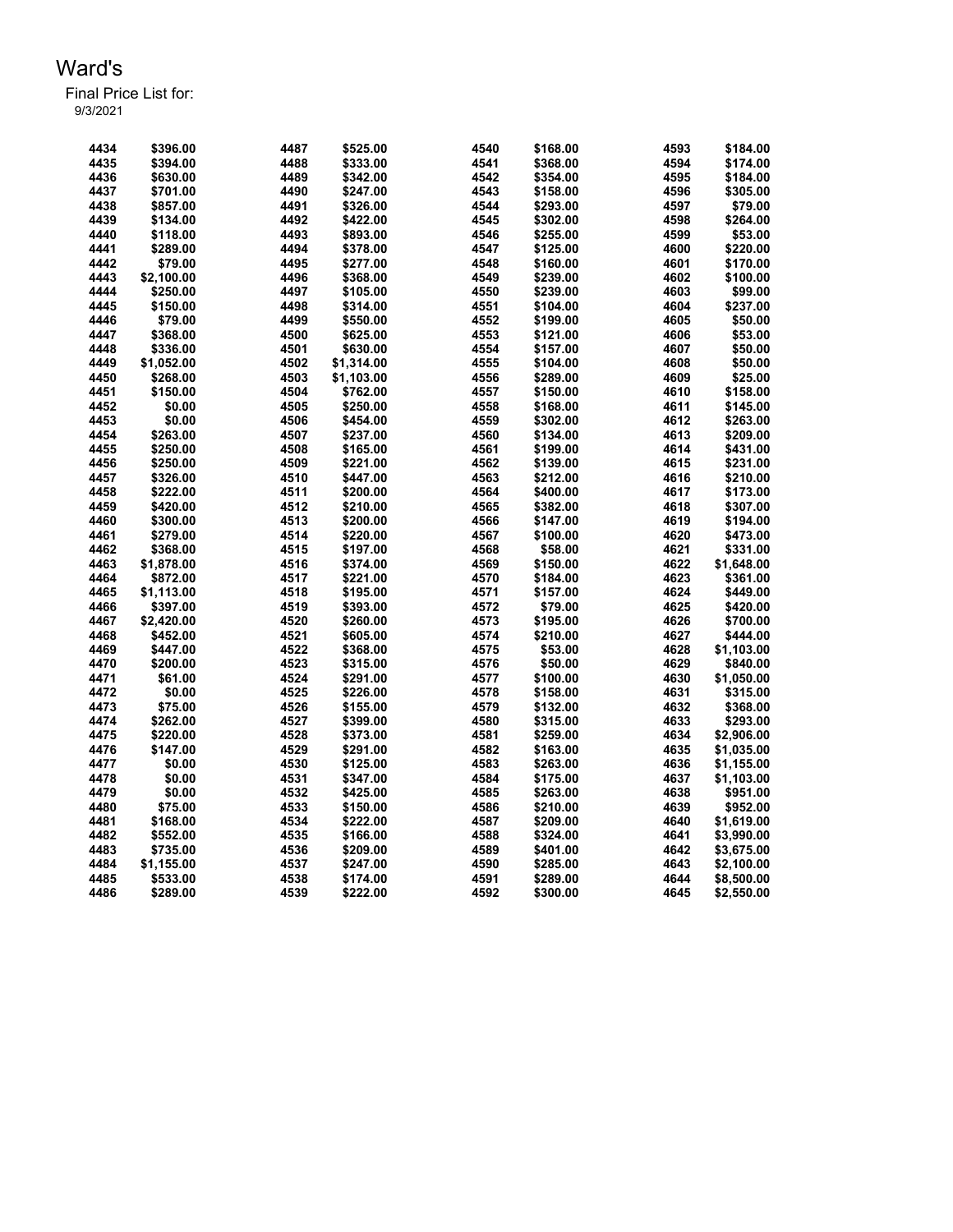Final Price List for: 9/3/2021

> \$1,050.00 5015 \$57.00 5068 \$31.00 5121 \$174.00 \$1,300.00 5016 \$52.00 5069 \$63.00 5122 \$56.00 \$55.00 5017 \$29.00 5070 \$21.00 5123 \$18.00 \$147.00 5018 \$12.00 5071 \$48.00 5124 \$52.00 \$242.00 5019 \$19.00 5072 \$15.00 5125 \$25.00 \$100.00 5020 \$8.00 5073 \$17.00 5126 \$58.00 \$124.00 5021 \$9.00 5074 \$75.00 5127 \$24.00 \$35.00 5022 \$16.00 5075 \$31.00 5128 \$93.00 \$945.00 5023 \$16.00 5076 \$51.00 5129 \$7.00 \$583.00 5024 \$21.00 5077 \$16.00 5130 \$12.00 \$80.00 5025 \$45.00 5078 \$5.00 5131 \$21.00 \$155.00 5026 \$75.00 5079 \$17.00 5132 \$24.00 \$41.00 5027 \$39.00 5080 \$38.00 5133 \$254.00 \$42.00 5028 \$23.00 5081 \$86.00 5134 \$16.00 \$132.00 5029 \$11.00 5082 \$40.00 5135 \$300.00 \$126.00 5030 \$25.00 5083 \$51.00 5136 \$118.00 \$45.00 5031 \$35.00 5084 \$42.00 5137 \$28.00 \$35.00 5032 \$16.00 5085 \$48.00 5138 \$53.00 \$62.00 5033 \$12.00 5086 \$15.00 5139 \$81.00 \$88.00 5034 \$10.00 5087 \$16.00 5140 \$10.00 \$95.00 5035 \$10.00 5088 \$16.00 5141 \$111.00 \$361.00 5036 \$15.00 5089 \$26.00 5142 \$163.00 \$109.00 5037 \$13.00 5090 \$12.00 5143 \$69.00 \$59.00 5038 \$210.00 5091 \$12.00 5144 \$158.00 \$368.00 5039 \$184.00 5092 \$8.00 5145 \$84.00 \$75.00 5040 \$123.00 5093 \$15.00 5146 \$45.00 \$100.00 5041 \$313.00 5094 \$24.00 5147 \$132.00 \$53.00 5042 \$142.00 5095 \$7.00 5148 \$125.00 \$641.00 5043 \$116.00 5096 \$14.00 5149 \$58.00 \$57.00 5044 \$132.00 5097 \$11.00 5150 \$174.00 \$105.00 5045 \$158.00 5098 \$16.00 5151 \$100.00 \$42.00 5046 \$174.00 5099 \$10.00 5152 \$63.00 \$114.00 5047 \$163.00 5100 \$25.00 5153 \$54.00 \$32.00 5048 \$163.00 5101 \$107.00 5154 \$29.00 \$37.00 5049 \$75.00 5102 \$98.00 5155 \$60.00 \$247.00 5050 \$154.00 5103 \$19.00 5156 \$25.00 \$102.00 5051 \$92.00 5104 \$70.00 5157 \$34.00 \$100.00 5052 \$26.00 5105 \$18.00 5158 \$31.00 \$279.00 5053 \$121.00 5106 \$44.00 5159 \$32.00 \$473.00 5054 \$28.00 5107 \$97.00 5160 \$35.00 \$99.00 5055 \$23.00 5108 \$175.00 5161 \$85.00 \$184.00 5056 \$27.00 5109 \$175.00 5162 \$99.00 \$315.00 5057 \$35.00 5110 \$117.00 5163 \$111.00 \$53.00 5058 \$29.00 5111 \$8.00 5164 \$44.00 \$5.00 5059 \$61.00 5112 \$38.00 5165 \$15.00 \$116.00 5060 \$142.00 5113 \$18.00 5166 \$16.00 \$74.00 5061 \$29.00 5114 \$19.00 5167 \$18.00 \$529.00 5062 \$13.00 5115 \$8.00 5168 \$31.00 \$2,431.00 5063 \$24.00 5116 \$17.00 5169 \$65.00 \$142.00 5064 \$210.00 5117 \$12.00 5170 \$32.00 \$63.00 5065 \$35.00 5118 \$33.00 5171 \$16.00 \$26.00 5066 \$55.00 5119 \$19.00 5172 \$11.00 \$33.00 5067 \$156.00 5120 \$21.00 5173 \$60.00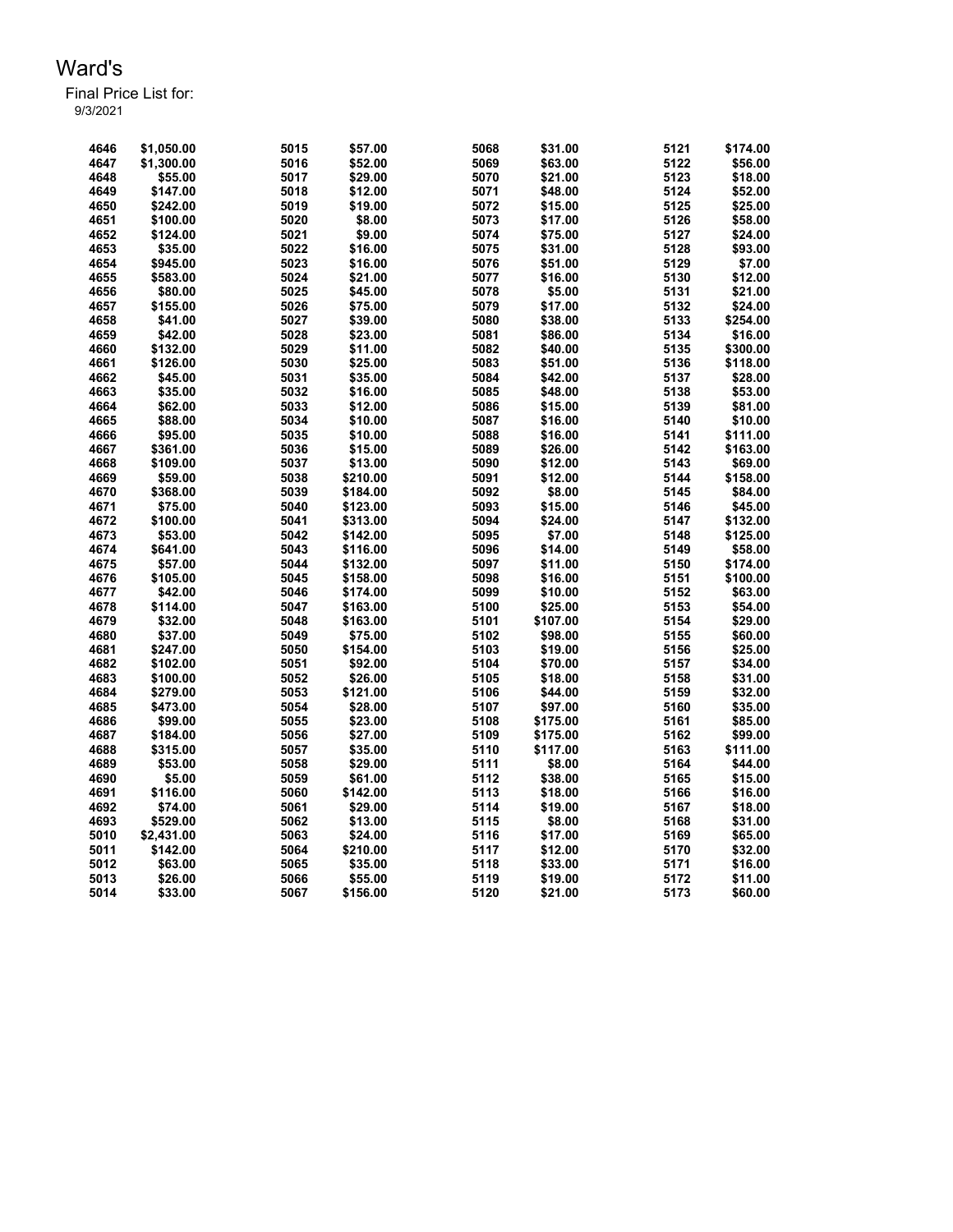| 5174 | \$17.00            | 5227         | \$15.00            | 5280 | \$11.00             | 5332         | \$6.00              |
|------|--------------------|--------------|--------------------|------|---------------------|--------------|---------------------|
| 5175 | \$12.00            | 5228         | \$16.00            | 5281 | \$18.00             | 5333         | \$37.00             |
| 5176 | \$15.00            | 5229         | \$32.00            | 5282 | \$27.00             | 5334         | \$19.00             |
| 5177 | \$32.00            | 5230         | \$16.00            | 5283 | \$18.00             | 5335         | \$18.00             |
| 5178 | \$48.00            | 5231         | \$16.00            | 5284 | \$28.00             | 5336         | \$12.00             |
| 5179 | \$42.00            | 5232         | \$16.00            | 5285 | \$11.00             | 5337         | \$37.00             |
| 5180 | \$23.00            | 5233         | \$6.00             | 5286 | \$5.00              | 5338         | \$16.00             |
| 5181 | \$21.00            | 5234         | \$35.00            | 5287 | \$9.00              | 5339         | \$11.00             |
| 5182 | \$17.00            | 5235         | \$5.00             | 5288 | \$9.00              | 5340         | \$11.00             |
| 5183 | \$36.00            | 5236         | \$5.00             | 5289 | \$33.00             | 5341         | \$10.00             |
| 5184 | \$37.00            | 5237         | \$5.00             | 5290 | \$6.00              | 5342         | \$6.00              |
| 5185 | \$37.00            | 5238         | \$13.00            | 5291 | \$5.00              | 5343         | \$8.00              |
| 5186 | \$13.00            | 5239         | \$16.00            | 5292 | \$14.00             | 5344         | \$7.00              |
| 5187 | \$37.00            | 5240         | \$8.00             | 5293 | \$13.00             | 5345         | \$21.00             |
| 5188 | \$11.00            | 5241         | \$184.00           | 5294 | \$23.00             | 5346         | \$11.00             |
| 5189 | \$47.00            | 5242         | \$12.00            | 5295 | \$14.00             | 5347         | \$12.00             |
| 5190 | \$18.00            | 5243         | \$49.00            | 5296 | \$5.00              | 5348         | \$14.00             |
| 5191 | \$30.00            | 5244         | \$6.00             | 5297 | \$7.00              | 5349         | \$12.00             |
| 5192 | \$17.00            | 5245         | \$16.00            | 5298 | \$13.00             | 5350         | \$12.00             |
| 5193 | \$9.00             | 5246         | \$12.00            | 5299 | \$5.00              | 5351         | \$4.00              |
| 5194 | \$22.00            | 5247         | \$0.00             | 5300 | \$5.00              | 5352         | \$4.00              |
| 5195 | \$11.00            | 5248         | \$158.00           | 5301 | \$12.00             | 5353         | \$16.00             |
| 5196 | \$16.00            | 5249         | \$166.00           | 5302 | \$11.00             | 5354         | \$38.00             |
| 5197 | \$15.00            | 5250         | \$14.00            | 5303 | \$12.00             | 5355         | \$10.00             |
| 5198 | \$17.00            | 5251         | \$44.00            | 5304 | \$34.00             | 5356         | \$6.00              |
| 5199 | \$12.00            | 5252         | \$19.00            | 5305 | \$11.00             | 5357         | \$21.00             |
| 5200 | \$16.00            | 5253         | \$63.00            | 5306 | \$9.00              | 5358         | \$42.00             |
| 5201 | \$6.00             | 5254         | \$13.00            | 5307 | \$15.00             | 5359         | \$7.00              |
| 5202 | \$35.00            | 5255         | \$27.00            | 5308 | \$13.00             | 5360         | \$0.00              |
| 5203 | \$16.00            | 5256         | \$10.00            | 5309 | \$21.00             | 5361         | \$57.00             |
| 5204 | \$97.00            | 5257         | \$10.00            | 5310 | \$6.00              | 5362         | \$47.00             |
| 5205 | \$10.00            | 5258         | \$0.00             | 5311 | \$46.00             | 5363         | \$82.00             |
| 5206 | \$21.00            | 5259         | \$24.00            | 5312 | \$11.00             | 5364         | \$212.00            |
| 5207 | \$17.00            | 5260         | \$35.00            | 5313 | \$12.00             | 5365         | \$49.00             |
| 5208 | \$58.00            | 5261         | \$19.00            | 5314 | \$6.00              | 5366         | \$630.00            |
| 5209 | \$6.00             | 5262         | \$12.00            | 5315 | \$10.00             | 5367         | \$11.00             |
| 5210 | \$32.00            | 5263         | \$11.00            | 5316 | \$38.00             | 5368         | \$25.00             |
| 5211 | \$8.00             | 5264         | \$21.00            | 5317 | \$16.00             | 5369         | \$14.00             |
| 5212 | \$20.00            | 5265         | \$5.00             | 5318 | \$38.00             | 5370         | \$27.00             |
| 5213 | \$13.00            | 5266         | \$16.00            | 5319 | \$35.00             | 5371         | \$10.00             |
| 5214 | \$45.00            | 5267         | \$21.00            | 5320 | \$5.00              | 5372         | \$5.00              |
| 5215 | \$16.00            | 5268         | \$7.00             | 5321 | \$21.00             | 5373         | \$39.00             |
| 5216 | \$37.00            | 5269         | \$48.00            | 5322 | \$32.00             | 5374         | \$47.00             |
|      | \$7.00             |              |                    | 5323 |                     | 5375         | \$49.00             |
| 5217 | \$7.00             | 5270         | \$5.00             |      | \$35.00             |              |                     |
| 5218 |                    | 5271         | \$11.00            | 5324 | \$0.00              | 5376         | \$5.00              |
| 5219 | \$35.00<br>\$47.00 | 5272<br>5273 | \$10.00<br>\$16.00 | 5324 | \$221.00            | 5377         | \$24.00<br>\$139.00 |
| 5220 |                    |              |                    | 5325 | \$21.00             | 5378         |                     |
| 5221 | \$13.00            | 5274         | \$47.00            | 5326 | \$17.00<br>\$121.00 | 5379<br>5380 | \$10.00             |
| 5222 | \$11.00            | 5275         | \$25.00            | 5327 |                     |              | \$12.00             |
| 5223 | \$6.00             | 5276         | \$6.00             | 5328 | \$13.00             | 5381         | \$23.00             |
| 5224 | \$21.00            | 5277         | \$93.00            | 5329 | \$5.00              | 5382         | \$12.00             |
| 5225 | \$9.00             | 5278         | \$10.00            | 5330 | \$14.00             | 5383         | \$4.00              |
| 5226 | \$13.00            | 5279         | \$12.00            | 5331 | \$20.00             | 5384         | \$7.00              |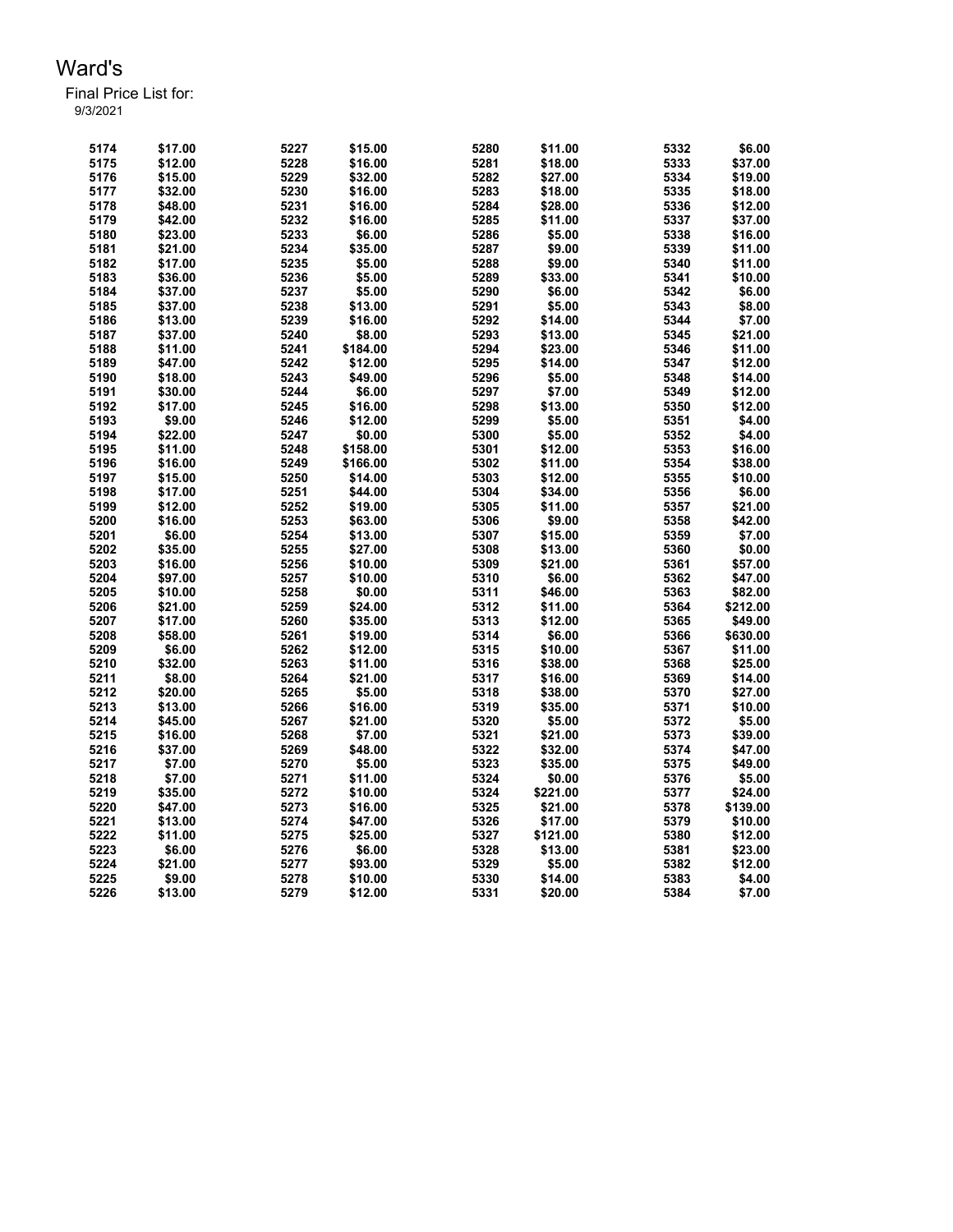| 5385 | \$5.00     | 5438 | \$11.00  | 5490 | \$4.00   | 5543 | \$19.00  |
|------|------------|------|----------|------|----------|------|----------|
| 5386 | \$21.00    | 5439 | \$1.00   | 5491 | \$11.00  | 5544 | \$31.00  |
| 5387 | \$24.00    | 5440 | \$3.00   | 5492 | \$19.00  | 5545 | \$32.00  |
| 5388 | \$10.00    | 5441 | \$17.00  | 5493 | \$13.00  | 5546 | \$23.00  |
| 5389 | \$10.00    | 5442 | \$30.00  | 5494 | \$17.00  | 5547 | \$17.00  |
| 5390 | \$7.00     | 5443 | \$38.00  | 5495 | \$12.00  | 5548 | \$16.00  |
| 5391 | \$11.00    | 5444 | \$6.00   | 5496 | \$47.00  | 5549 | \$16.00  |
| 5392 | \$1.00     | 5445 | \$69.00  | 5497 | \$14.00  | 5550 | \$7.00   |
| 5393 | \$33.00    | 5446 | \$19.00  | 5498 | \$2.00   | 5551 | \$16.00  |
| 5394 | \$13.00    | 5447 | \$11.00  | 5499 | \$17.00  | 5552 | \$8.00   |
| 5395 | \$9.00     | 5448 | \$7.00   | 5500 | \$29.00  | 5553 | \$24.00  |
| 5396 | \$27.00    | 5449 | \$24.00  | 5501 | \$52.00  | 5554 | \$28.00  |
| 5397 | \$34.00    | 5450 | \$9.00   | 5502 | \$35.00  | 5555 | \$87.00  |
| 5398 | \$5.00     | 5451 | \$17.00  | 5503 | \$9.00   | 5556 | \$242.00 |
| 5399 | \$5.00     | 5452 | \$17.00  | 5504 | \$609.00 | 5557 | \$15.00  |
| 5400 | \$6.00     | 5453 | \$23.00  | 5505 | \$12.00  | 5558 | \$132.00 |
| 5401 | \$21.00    | 5454 | \$5.00   | 5506 | \$35.00  | 5559 | \$213.00 |
| 5402 | \$4.00     | 5455 | \$34.00  | 5507 | \$35.00  | 5560 | \$44.00  |
| 5403 | \$8.00     | 5456 | \$5.00   | 5508 | \$21.00  | 5561 | \$48.00  |
| 5404 | \$47.00    | 5457 | \$5.00   | 5509 | \$15.00  | 5562 | \$32.00  |
| 5405 | \$7.00     | 5458 | \$7.00   | 5510 | \$11.00  | 5563 | \$53.00  |
| 5406 | \$13.00    | 5459 | \$11.00  | 5511 | \$6.00   | 5564 | \$33.00  |
| 5407 | \$4.00     | 5460 | \$36.00  | 5512 | \$6.00   | 5565 | \$24.00  |
| 5408 | \$9.00     | 5461 | \$27.00  | 5513 | \$18.00  | 5566 | \$27.00  |
| 5409 | \$12.00    | 5462 | \$6.00   | 5514 | \$39.00  | 5567 | \$42.00  |
| 5410 | \$21.00    | 5463 | \$9.00   | 5515 | \$530.00 | 5568 | \$27.00  |
| 5411 | \$24.00    | 5464 | \$11.00  | 5516 | \$17.00  | 5569 | \$30.00  |
| 5412 | \$4.00     | 5465 | \$6.00   | 5517 | \$28.00  | 5570 | \$27.00  |
| 5413 | \$1.00     | 5466 | \$25.00  | 5518 | \$80.00  | 5571 | \$39.00  |
| 5414 | \$91.00    | 5467 | \$164.00 | 5519 | \$20.00  | 5572 | \$23.00  |
| 5415 | \$201.00   | 5468 | \$45.00  | 5520 | \$3.00   | 5573 | \$76.00  |
| 5416 | \$35.00    | 5469 | \$10.00  | 5521 | \$111.00 | 5574 | \$35.00  |
| 5417 | \$1,214.00 | 5470 | \$17.00  | 5522 | \$138.00 | 5575 | \$47.00  |
| 5418 | \$30.00    | 5471 | \$5.00   | 5523 | \$69.00  | 5576 | \$111.00 |
| 5419 | \$46.00    | 5472 | \$7.00   | 5524 | \$47.00  | 5577 | \$69.00  |
| 5420 | \$13.00    | 5473 | \$21.00  | 5525 | \$79.00  | 5578 | \$20.00  |
| 5421 | \$10.00    | 5474 | \$27.00  | 5526 | \$45.00  | 5579 | \$53.00  |
| 5422 | \$8.00     | 5475 | \$58.00  | 5527 | \$55.00  | 5580 | \$15.00  |
| 5423 | \$21.00    | 5475 | \$0.00   | 5528 | \$55.00  | 5581 | \$55.00  |
| 5424 | \$12.00    | 5476 | \$16.00  | 5529 | \$34.00  | 5582 | \$65.00  |
| 5425 | \$3.00     | 5477 | \$32.00  | 5530 | \$13.00  | 5583 | \$70.00  |
| 5426 | \$10.00    | 5478 | \$5.00   | 5531 | \$11.00  | 5584 | \$38.00  |
| 5427 | \$7.00     | 5479 | \$10.00  | 5532 | \$17.00  | 5585 | \$31.00  |
| 5428 | \$1.00     | 5480 | \$12.00  | 5533 | \$163.00 | 5586 | \$33.00  |
| 5429 | \$10.00    | 5481 | \$7.00   | 5534 | \$12.00  | 5587 | \$4.00   |
| 5430 | \$12.00    | 5482 | \$71.00  | 5535 | \$40.00  | 5588 | \$2.00   |
| 5431 | \$19.00    | 5483 | \$12.00  | 5536 | \$36.00  | 5589 | \$44.00  |
| 5432 | \$20.00    | 5484 | \$1.00   | 5537 | \$32.00  | 5590 | \$6.00   |
| 5433 | \$53.00    | 5485 | \$3.00   | 5538 | \$21.00  | 5591 | \$0.00   |
| 5434 | \$31.00    | 5486 | \$23.00  | 5539 | \$79.00  | 5592 | \$17.00  |
| 5435 | \$12.00    | 5487 | \$23.00  | 5540 | \$35.00  | 5593 | \$39.00  |
| 5436 | \$5.00     | 5488 | \$5.00   | 5541 | \$24.00  | 5594 | \$54.00  |
| 5437 | \$23.00    | 5489 | \$4.00   | 5542 | \$18.00  | 5595 | \$34.00  |
|      |            |      |          |      |          |      |          |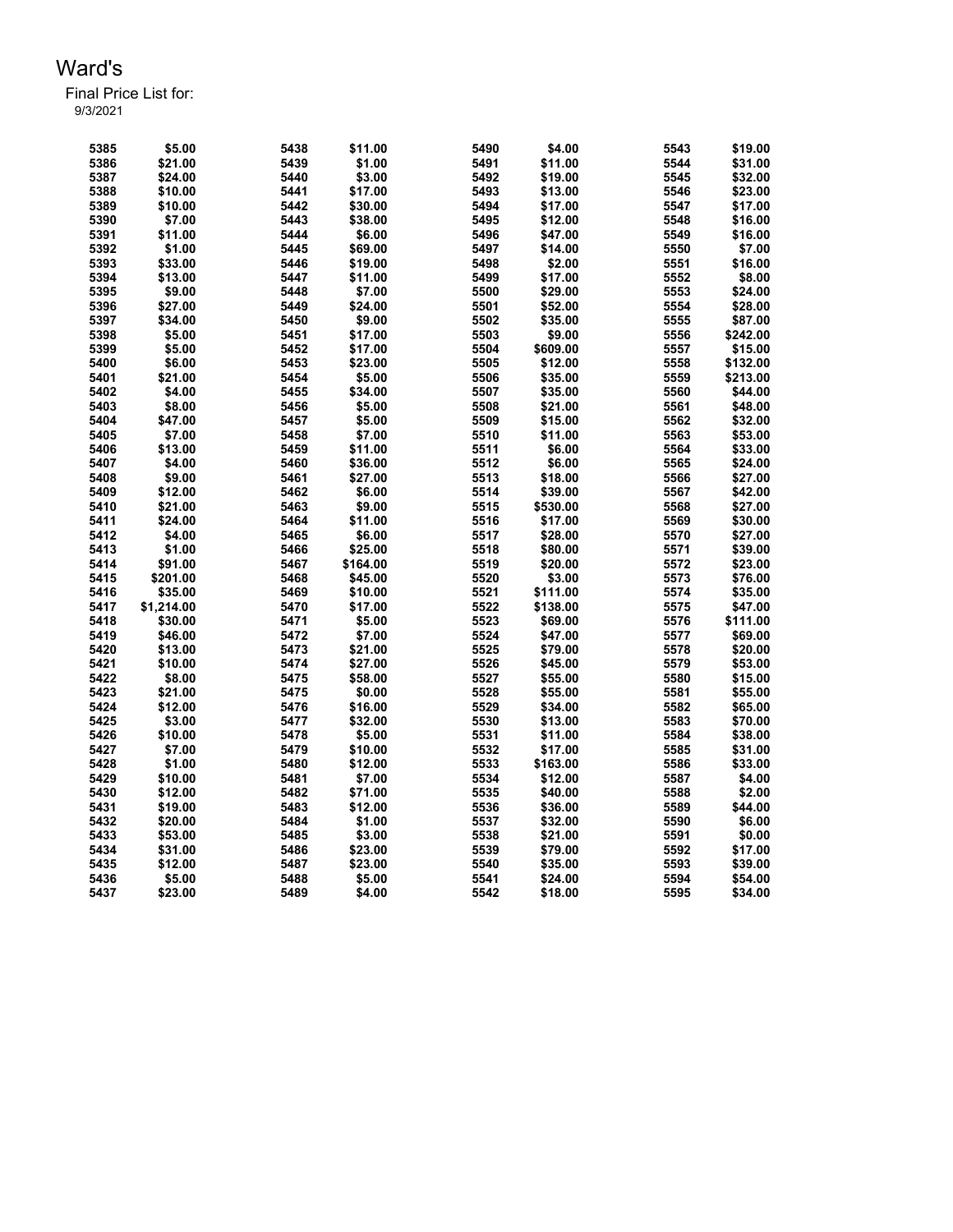| 5596 | \$60.00  | 5649 | \$58.00  | 5702 | \$3.00   | 5755 | \$23.00  |
|------|----------|------|----------|------|----------|------|----------|
| 5597 | \$42.00  | 5650 | \$103.00 | 5703 | \$18.00  | 5756 | \$21.00  |
| 5598 | \$16.00  | 5651 | \$16.00  | 5704 | \$22.00  | 5757 | \$32.00  |
| 5599 | \$66.00  | 5652 | \$39.00  | 5705 | \$100.00 | 5758 | \$525.00 |
| 5600 | \$54.00  | 5653 | \$27.00  | 5706 | \$0.00   | 5759 | \$476.00 |
| 5601 | \$21.00  | 5654 | \$12.00  | 5707 | \$13.00  | 5760 | \$171.00 |
| 5602 | \$13.00  | 5655 | \$0.00   | 5708 | \$17.00  | 5761 | \$37.00  |
| 5603 | \$294.00 | 5656 | \$47.00  | 5709 | \$0.00   | 5762 | \$126.00 |
| 5604 | \$146.00 | 5657 | \$93.00  | 5710 | \$0.00   | 5763 | \$405.00 |
| 5605 | \$90.00  | 5658 | \$25.00  | 5711 | \$0.00   | 5764 | \$97.00  |
| 5606 | \$31.00  | 5659 | \$15.00  | 5712 | \$21.00  | 5765 | \$42.00  |
| 5607 | \$33.00  | 5660 | \$10.00  | 5713 | \$5.00   | 5766 | \$16.00  |
| 5608 | \$62.00  | 5661 | \$10.00  | 5714 | \$13.00  | 5767 | \$8.00   |
| 5609 | \$21.00  | 5662 | \$81.00  | 5715 | \$18.00  | 5768 | \$676.00 |
| 5610 | \$39.00  | 5663 | \$33.00  | 5716 | \$10.00  | 5769 | \$57.00  |
| 5611 | \$116.00 | 5664 | \$57.00  | 5717 | \$11.00  | 5770 | \$292.00 |
| 5612 | \$68.00  | 5665 | \$19.00  | 5718 | \$15.00  | 5771 | \$38.00  |
| 5613 | \$16.00  | 5666 | \$81.00  | 5719 | \$122.00 | 5772 | \$167.00 |
| 5614 | \$28.00  | 5667 | \$21.00  | 5720 | \$32.00  | 5773 | \$371.00 |
| 5615 | \$50.00  | 5668 | \$71.00  | 5721 | \$55.00  | 5774 | \$31.00  |
| 5616 | \$40.00  | 5669 | \$37.00  | 5722 | \$39.00  | 5775 | \$310.00 |
| 5617 | \$30.00  | 5670 | \$77.00  | 5723 | \$18.00  | 5776 | \$378.00 |
| 5618 | \$90.00  | 5671 | \$28.00  | 5724 | \$31.00  | 5777 | \$18.00  |
| 5619 | \$53.00  | 5672 | \$22.00  | 5725 | \$51.00  | 5778 | \$196.00 |
| 5620 | \$53.00  | 5673 | \$5.00   | 5726 | \$48.00  | 5779 | \$237.00 |
| 5621 | \$0.00   | 5674 | \$12.00  | 5727 | \$65.00  | 5780 | \$604.00 |
| 5622 | \$44.00  | 5675 | \$48.00  | 5728 | \$45.00  | 5781 | \$299.00 |
| 5623 | \$96.00  | 5676 | \$30.00  | 5729 | \$13.00  | 5782 | \$41.00  |
| 5624 | \$10.00  | 5677 | \$0.00   | 5730 | \$8.00   | 5783 | \$53.00  |
| 5625 | \$0.00   | 5678 | \$18.00  | 5731 | \$3.00   | 5784 | \$89.00  |
| 5626 | \$0.00   | 5679 | \$16.00  | 5732 | \$126.00 | 5785 | \$252.00 |
| 5627 | \$10.00  | 5680 | \$0.00   | 5733 | \$50.00  | 5786 | \$290.00 |
| 5628 | \$16.00  | 5681 | \$39.00  | 5734 | \$66.00  | 5787 | \$140.00 |
| 5629 | \$29.00  | 5682 | \$24.00  | 5735 | \$38.00  | 5788 | \$56.00  |
| 5630 | \$6.00   | 5683 | \$0.00   | 5736 | \$20.00  | 5789 | \$37.00  |
| 5631 | \$9.00   | 5684 | \$35.00  | 5737 | \$66.00  | 5790 | \$290.00 |
| 5632 | \$14.00  | 5685 | \$29.00  | 5738 | \$34.00  | 5791 | \$63.00  |
| 5633 | \$6.00   | 5686 | \$10.00  | 5739 | \$65.00  | 5792 | \$131.00 |
| 5634 | \$5.00   | 5687 | \$100.00 | 5740 | \$32.00  | 5793 | \$174.00 |
| 5635 | \$5.00   | 5688 | \$3.00   | 5741 | \$32.00  | 5794 | \$52.00  |
| 5636 | \$35.00  | 5689 | \$60.00  | 5742 | \$13.00  | 5795 | \$342.00 |
| 5637 | \$66.00  | 5690 | \$0.00   | 5743 | \$13.00  | 5796 | \$32.00  |
| 5638 | \$5.00   | 5691 | \$20.00  | 5744 | \$17.00  | 5797 | \$710.00 |
| 5639 | \$6.00   | 5692 | \$24.00  | 5745 | \$2.00   | 5798 | \$852.00 |
| 5640 | \$5.00   | 5693 | \$0.00   | 5746 | \$1.00   | 5799 | \$222.00 |
| 5641 | \$24.00  | 5694 | \$4.00   | 5747 | \$11.00  | 5800 | \$66.00  |
| 5642 | \$5.00   | 5695 | \$1.00   | 5748 | \$54.00  | 5801 | \$28.00  |
| 5643 | \$19.00  | 5696 | \$25.00  | 5749 | \$31.00  | 5802 | \$24.00  |
| 5644 | \$6.00   | 5697 | \$39.00  | 5750 | \$2.00   | 5803 | \$104.00 |
| 5645 | \$10.00  | 5698 | \$42.00  | 5751 | \$1.00   | 5804 | \$1.00   |
| 5646 | \$5.00   | 5699 | \$0.00   | 5752 | \$13.00  | 5805 | \$9.00   |
| 5647 | \$105.00 | 5700 | \$14.00  | 5753 | \$5.00   | 5806 | \$5.00   |
| 5648 | \$13.00  | 5701 | \$0.00   | 5754 | \$41.00  | 5807 | \$1.00   |
|      |          |      |          |      |          |      |          |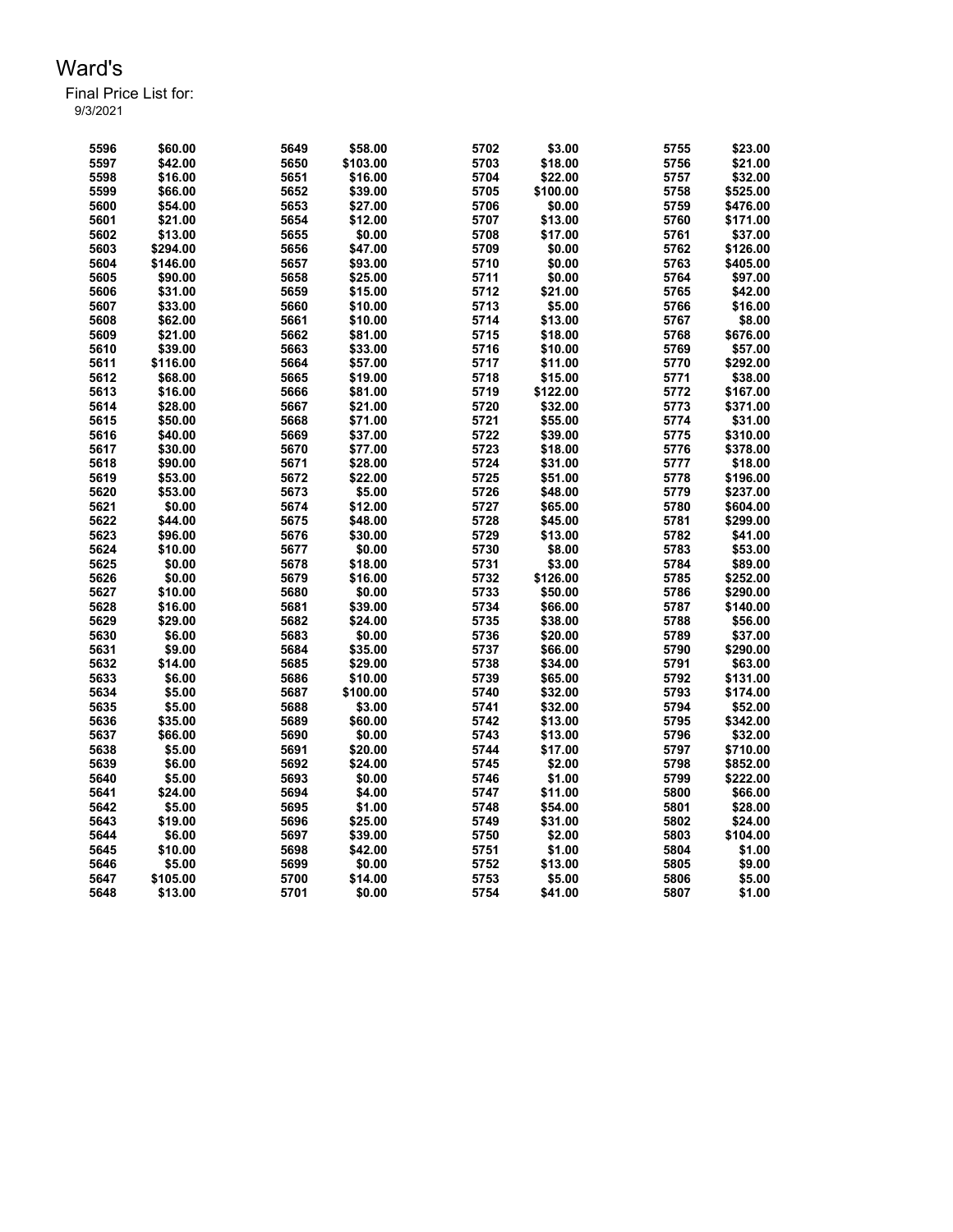Final Price List for:

9/3/2021

| 5808 | \$25.00  | 5861 | \$1.00     | 6024 | \$90.00  | 6077 | \$21.00  |
|------|----------|------|------------|------|----------|------|----------|
| 5809 | \$9.00   | 5862 | \$12.00    | 6025 | \$208.00 | 6078 | \$11.00  |
| 5810 | \$11.00  | 5863 | \$5.00     | 6026 | \$125.00 | 6079 | \$29.00  |
| 5811 | \$6.00   | 5864 | \$2.00     | 6027 | \$42.00  | 6080 | \$8.00   |
| 5812 | \$1.00   | 5865 | \$1.00     | 6028 | \$53.00  | 6081 | \$0.00   |
| 5813 | \$3.00   | 5866 | \$5.00     | 6029 | \$95.00  | 6082 | \$30.00  |
| 5814 | \$4.00   | 5867 | \$68.00    | 6030 | \$0.00   | 6083 | \$132.00 |
| 5815 | \$7.00   | 5868 | \$19.00    | 6031 | \$30.00  | 6084 | \$41.00  |
| 5816 | \$8.00   | 5869 | \$9.00     | 6032 | \$0.00   | 6085 | \$3.00   |
| 5817 | \$12.00  | 5870 | \$1.00     | 6033 | \$108.00 | 6086 | \$7.00   |
| 5818 | \$20.00  | 5871 | \$14.00    | 6034 | \$40.00  | 6087 | \$42.00  |
| 5819 | \$10.00  | 5872 | \$48.00    | 6035 | \$27.00  | 6088 | \$3.00   |
| 5820 | \$44.00  | 5873 | \$1.00     | 6036 | \$86.00  | 6089 | \$6.00   |
| 5821 | \$9.00   | 5874 | \$16.00    | 6037 | \$500.00 | 6090 | \$5.00   |
| 5822 | \$16.00  | 5875 | \$35.00    | 6038 | \$500.00 | 6091 | \$10.00  |
| 5823 | \$3.00   | 5876 | \$4.00     | 6039 | \$500.00 | 6092 | \$16.00  |
| 5824 | \$15.00  | 5877 | \$8.00     | 6040 | \$500.00 | 6093 | \$79.00  |
| 5825 | \$63.00  | 5878 | \$50.00    | 6041 | \$70.00  | 6094 | \$10.00  |
| 5826 |          |      |            | 6042 |          |      |          |
|      | \$27.00  | 5879 | \$1.00     |      | \$300.00 | 6095 | \$9.00   |
| 5827 | \$104.00 | 5880 | \$7.00     | 6043 | \$300.00 | 6096 | \$4.00   |
| 5828 | \$128.00 | 5881 | \$12.00    | 6044 | \$41.00  | 6097 | \$3.00   |
| 5829 | \$75.00  | 5882 | \$9.00     | 6045 | \$42.00  | 6098 | \$9.00   |
| 5830 | \$198.00 | 5883 | \$328.00   | 6046 | \$80.00  | 6099 | \$44.00  |
| 5831 | \$96.00  | 5884 | \$197.00   | 6047 | \$44.00  | 6100 | \$10.00  |
| 5832 | \$138.00 | 5885 | \$269.00   | 6048 | \$132.00 | 6101 | \$1.00   |
| 5833 | \$151.00 | 5886 | \$944.00   | 6049 | \$42.00  | 6102 | \$4.00   |
| 5834 | \$8.00   | 5887 | \$47.00    | 6050 | \$0.00   | 6103 | \$1.00   |
| 5835 | \$1.00   | 5888 | \$21.00    | 6051 | \$44.00  | 6104 | \$13.00  |
| 5836 | \$1.00   | 5889 | \$1.00     | 6052 | \$74.00  | 6105 | \$6.00   |
| 5837 | \$16.00  | 5890 | \$6.00     | 6053 | \$69.00  | 6106 | \$3.00   |
| 5838 | \$12.00  | 5891 | \$3.00     | 6054 | \$36.00  | 6107 | \$10.00  |
| 5839 | \$11.00  | 5892 | \$30.00    | 6055 | \$388.00 | 6108 | \$3.00   |
| 5840 | \$66.00  | 5893 | \$63.00    | 6056 | \$423.00 | 6109 | \$4.00   |
| 5841 | \$40.00  | 5894 | \$54.00    | 6057 | \$499.00 | 6110 | \$3.00   |
| 5842 | \$59.00  | 5895 | \$27.00    | 6058 | \$315.00 | 6111 | \$6.00   |
| 5843 | \$20.00  | 5896 | \$29.00    | 6059 | \$189.00 | 6112 | \$5.00   |
| 5844 | \$14.00  | 5897 | \$20.00    | 6060 | \$318.00 | 6113 | \$3.00   |
| 5845 | \$7.00   | 5898 | \$12.00    | 6061 | \$132.00 | 6114 | \$8.00   |
| 5846 | \$4.00   | 5899 | \$31.00    | 6062 | \$153.00 | 6115 | \$10.00  |
| 5847 | \$27.00  | 6010 | \$3,025.00 | 6063 | \$107.00 | 6116 | \$15.00  |
| 5848 | \$41.00  | 6011 | \$1,278.00 | 6064 | \$0.00   | 6117 | \$5.00   |
| 5849 | \$2.00   | 6012 | \$2,678.00 | 6065 | \$132.00 | 6118 | \$10.00  |
| 5850 | \$4.00   | 6013 | \$1,101.00 | 6066 | \$61.00  | 6119 | \$0.00   |
| 5851 | \$7.00   | 6014 | \$147.00   | 6067 | \$139.00 | 6120 | \$0.00   |
| 5852 | \$9.00   | 6015 | \$447.00   | 6068 | \$32.00  | 6121 | \$42.00  |
| 5853 | \$1.00   | 6016 | \$375.00   | 6069 | \$132.00 | 6122 | \$16.00  |
| 5854 | \$32.00  | 6017 | \$433.00   | 6070 | \$569.00 | 6123 | \$0.00   |
| 5855 | \$1.00   | 6018 | \$258.00   | 6071 | \$142.00 | 6124 | \$5.00   |
| 5856 | \$6.00   | 6019 | \$105.00   | 6072 | \$13.00  | 6125 | \$4.00   |
|      | \$5.00   | 6020 | \$50.00    | 6073 | \$0.00   | 6126 | \$0.00   |
| 5857 | \$4.00   | 6021 | \$217.00   | 6074 |          | 6127 |          |
| 5858 |          |      |            |      | \$32.00  |      | \$13.00  |
| 5859 | \$4.00   | 6022 | \$342.00   | 6075 | \$523.00 | 6128 | \$15.00  |
| 5860 | \$1.00   | 6023 | \$0.00     | 6076 | \$10.00  | 6129 | \$15.00  |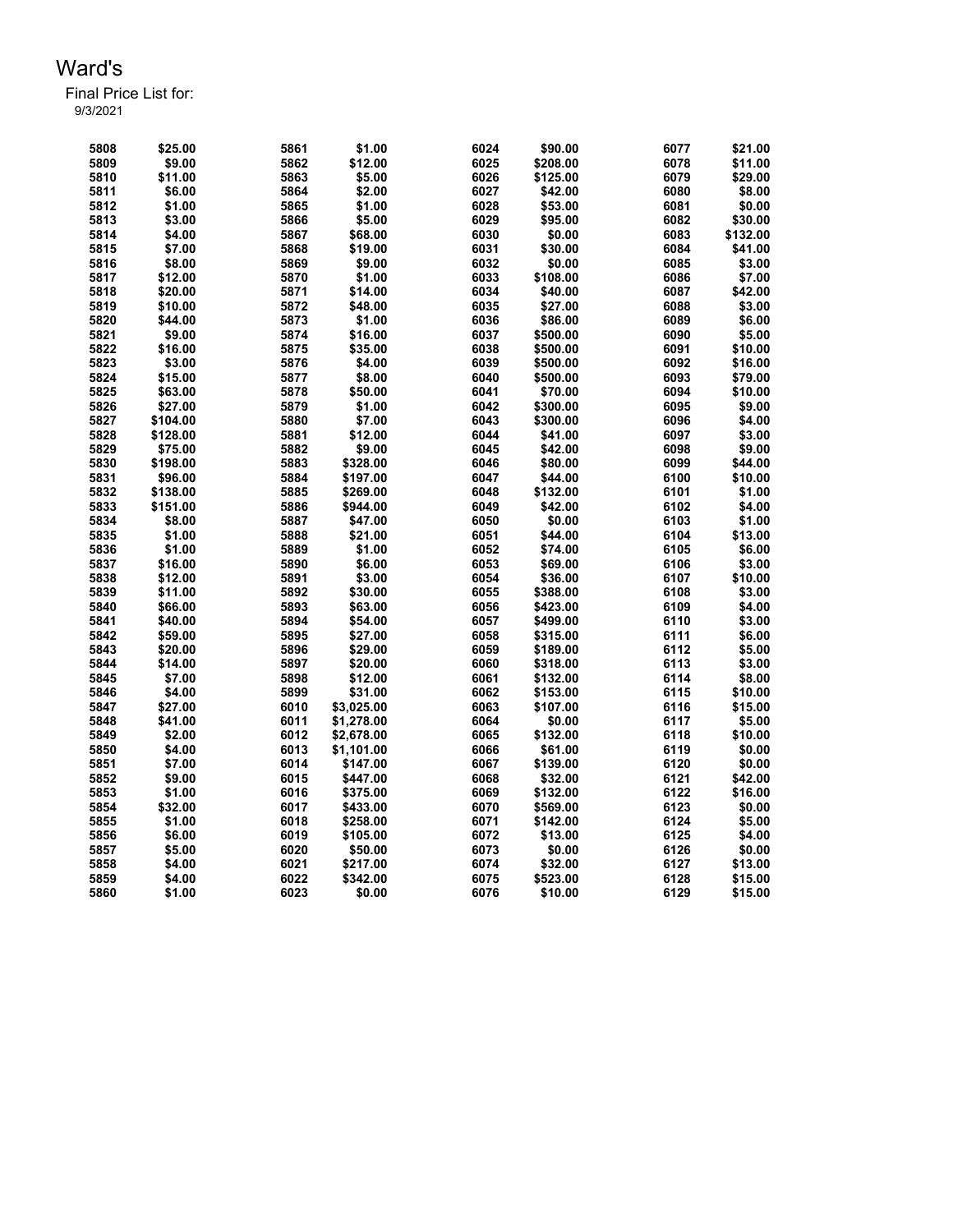| 6130         | \$0.00              | 6183         | \$15.00          | 6236         | \$6.00           | 6289         | \$42.00  |
|--------------|---------------------|--------------|------------------|--------------|------------------|--------------|----------|
| 6131         | \$3.00              | 6184         | \$13.00          | 6237         | \$1.00           | 6290         | \$2.00   |
| 6132         | \$15.00             | 6185         | \$1.00           | 6238         | \$9.00           | 6291         | \$4.00   |
| 6133         | \$4.00              | 6186         | \$11.00          | 6239         | \$7.00           | 6292         | \$5.00   |
| 6134         | \$12.00             | 6187         | \$9.00           | 6240         | \$3.00           | 6293         | \$9.00   |
| 6135         | \$0.00              | 6188         | \$9.00           | 6241         | \$1.00           | 6294         | \$42.00  |
| 6136         | \$5.00              | 6189         | \$10.00          | 6242         | \$7.00           | 6295         | \$9.00   |
| 6137         | \$0.00              | 6190         | \$4.00           | 6243         | \$5.00           | 6296         | \$3.00   |
| 6138         | \$38.00             | 6191         | \$11.00          | 6244         | \$29.00          | 6297         | \$4.00   |
| 6139         | \$11.00             | 6192         | \$9.00           | 6245         | \$6.00           | 6298         | \$0.00   |
| 6140         | \$12.00             | 6193         | \$16.00          | 6246         | \$0.00           | 6299         | \$1.00   |
| 6141         | \$9.00              | 6194         | \$20.00          | 6247         | \$50.00          | 6300         | \$11.00  |
| 6142         | \$32.00             | 6195         | \$17.00          | 6248         | \$158.00         | 6301         | \$4.00   |
| 6143         | \$14.00             | 6196         | \$16.00          | 6249         | \$10.00          | 6302         | \$247.00 |
| 6144         | \$16.00             | 6197         | \$75.00          | 6250         | \$3.00           | 6303         | \$116.00 |
| 6145         | \$0.00              | 6198         | \$13.00          | 6251         | \$13.00          | 6304         | \$4.00   |
| 6146         | \$0.00              | 6199         | \$79.00          | 6252         | \$5.00           | 6305         | \$3.00   |
| 6147         | \$6.00              | 6200         | \$82.00          | 6253         | \$4.00           | 6306         | \$3.00   |
| 6148         | \$38.00             | 6201         | \$5.00           | 6254         | \$3.00           | 6307         | \$1.00   |
| 6149         | \$25.00             | 6202         | \$5.00           | 6255         | \$38.00          | 6308         | \$1.00   |
| 6150         | \$105.00            | 6203         | \$15.00          | 6256         | \$29.00          | 6309         | \$6.00   |
| 6151         | \$3.00              | 6204         | \$0.00           | 6257         | \$17.00          | 6310         | \$4.00   |
| 6152         | \$42.00             | 6205         | \$28.00          | 6258         | \$30.00          | 6311         | \$5.00   |
| 6153         | \$11.00             | 6206         | \$5.00           | 6259         | \$13.00          | 6312         | \$6.00   |
| 6154         | \$8.00              | 6207         | \$2.00           | 6260         | \$1.00           | 6313         | \$21.00  |
| 6155         | \$3.00              | 6208         | \$4.00           | 6261         | \$3.00           | 6314         | \$10.00  |
| 6156         | \$6.00              | 6209         | \$3.00           | 6262         | \$5.00           | 6315         | \$17.00  |
| 6157         | \$12.00             | 6210         | \$5.00           | 6263         | \$0.00           | 6316         | \$1.00   |
| 6158         | \$15.00             | 6211         | \$3.00           | 6264         | \$3.00           | 6317         | \$70.00  |
| 6159         | \$0.00              | 6212         | \$4.00           | 6265         | \$4.00           | 6318         | \$17.00  |
| 6160         | \$1.00              | 6213         | \$1.00           | 6266         | \$6.00           | 6319         | \$16.00  |
| 6161         | \$15.00             | 6214         | \$4.00           | 6267         | \$1.00           | 6320         | \$83.00  |
| 6162         | \$368.00            | 6215         | \$2.00           | 6268         | \$3.00           | 6321         | \$20.00  |
| 6163         | \$36.00             | 6216         | \$0.00           | 6269         | \$1.00           | 6322         | \$6.00   |
| 6164         | \$32.00             | 6217         | \$0.00           | 6270         | \$1.00           | 6323         | \$11.00  |
| 6165         | \$793.00            | 6218         | \$9.00           | 6271         | \$1.00           | 6324         | \$3.00   |
| 6166         | \$14.00             | 6219         | \$0.00           | 6272         | \$2.00           | 6325         | \$12.00  |
| 6167         | \$142.00            | 6220         | \$4.00           | 6273         | \$0.00           | 6326         | \$13.00  |
| 6168         | \$525.00            | 6221         | \$21.00          | 6274         | \$7.00           | 6327         | \$8.00   |
| 6169         | \$27.00             | 6222         | \$3.00           | 6275         | \$3.00           | 6328         | \$10.00  |
| 6170         | \$5.00              | 6223         | \$11.00          | 6276         | \$5.00           | 6329         | \$7.00   |
| 6171         | \$6.00              | 6224         | \$5.00           | 6277         | \$3.00           | 6330         | \$19.00  |
| 6172         | \$0.00              | 6225         | \$1.00           | 6278         | \$3.00           | 6331         | \$17.00  |
| 6173         | \$4.00              | 6226         | \$3.00           | 6279         | \$13.00          | 6332         | \$3.00   |
| 6174         | \$3.00              | 6227         | \$7.00           | 6280         | \$5.00           | 6333         | \$8.00   |
|              |                     |              |                  |              |                  |              | \$16.00  |
| 6175<br>6176 | \$6.00<br>\$4.00    | 6228<br>6229 | \$3.00<br>\$1.00 | 6281<br>6282 | \$0.00<br>\$3.00 | 6334<br>6335 | \$3.00   |
|              |                     | 6230         |                  | 6283         | \$3.00           | 6336         | \$4.00   |
| 6177<br>6178 | \$5.00<br>\$11.00   | 6231         | \$1.00<br>\$3.00 | 6284         | \$8.00           | 6337         | \$51.00  |
| 6179         |                     | 6232         | \$10.00          | 6285         | \$6.00           | 6338         |          |
| 6180         | \$105.00<br>\$11.00 | 6233         |                  |              |                  |              | \$24.00  |
| 6181         |                     |              | \$2.00           | 6286<br>6287 | \$2.00           | 6339<br>6340 | \$15.00  |
|              | \$42.00             | 6234         | \$0.00           |              | \$1.00           |              | \$15.00  |
| 6182         | \$9.00              | 6235         | \$5.00           | 6288         | \$2.00           | 6341         | \$18.00  |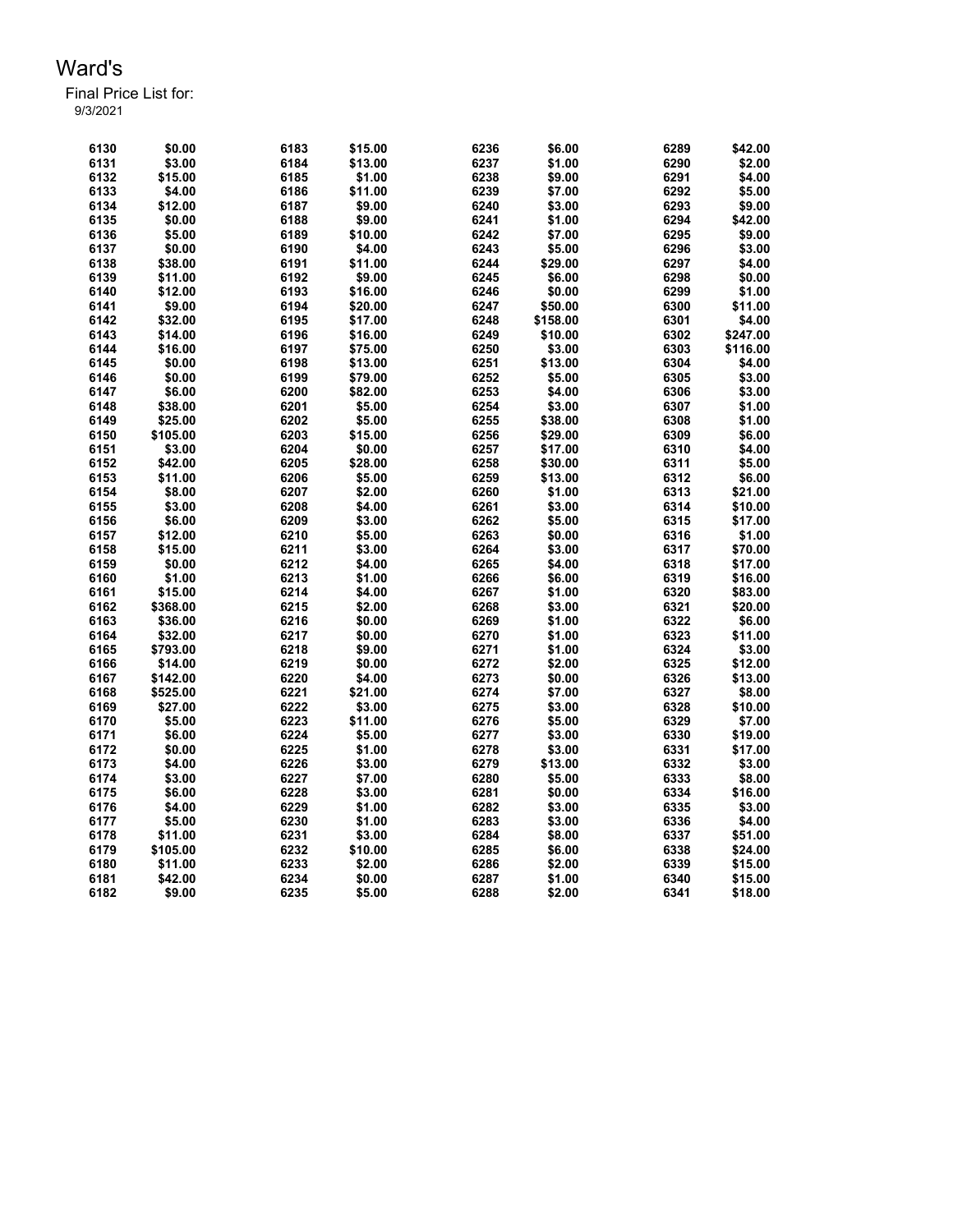| 6342         | \$11.00            | 6395 | \$1.00   | 6448         | \$1.00              | 6501 | \$4.00            |
|--------------|--------------------|------|----------|--------------|---------------------|------|-------------------|
| 6343         | \$11.00            | 6396 | \$3.00   | 6449         | \$0.00              | 6502 | \$15.00           |
| 6344         | \$16.00            | 6397 | \$25.00  | 6450         | \$1.00              | 6503 | \$24.00           |
| 6345         | \$12.00            | 6398 | \$48.00  | 6451         | \$3.00              | 6504 | \$26.00           |
| 6346         | \$9.00             | 6399 | \$79.00  | 6452         | \$1.00              | 6505 | \$0.00            |
| 6347         | \$42.00            | 6400 | \$37.00  | 6453         | \$0.00              | 6506 | \$10.00           |
| 6348         | \$13.00            | 6401 | \$24.00  | 6454         | \$0.00              | 6507 | \$10.00           |
| 6349         | \$6.00             | 6402 | \$31.00  | 6455         | \$3.00              | 6508 | \$28.00           |
| 6350         | \$11.00            | 6403 | \$42.00  | 6456         | \$0.00              | 6509 | \$16.00           |
| 6351         | \$10.00            | 6404 | \$0.00   | 6457         | \$0.00              | 6510 | \$21.00           |
| 6352         | \$23.00            | 6405 | \$24.00  | 6458         | \$146.00            | 6511 | \$12.00           |
| 6353         | \$15.00            | 6406 | \$27.00  | 6459         | \$3.00              | 6512 | \$12.00           |
| 6354         | \$11.00            | 6407 | \$15.00  | 6460         | \$4.00              | 6513 | \$12.00           |
| 6355         | \$11.00            | 6408 | \$18.00  | 6461         | \$1.00              | 6514 | \$5.00            |
| 6356         | \$11.00            | 6409 | \$11.00  | 6462         | \$3.00              | 6515 | \$7.00            |
| 6357         | \$16.00            | 6410 | \$10.00  | 6463         | \$0.00              | 6516 | \$5.00            |
| 6358         | \$23.00            | 6411 | \$11.00  | 6464         | \$1.00              | 6517 | \$9.00            |
| 6359         | \$4.00             | 6412 | \$75.00  | 6465         | \$1.00              | 6518 | \$265.00          |
| 6360         | \$46.00            | 6413 | \$11.00  | 6466         | \$247.00            | 6519 | \$460.00          |
| 6361         | \$20.00            | 6414 | \$1.00   | 6467         | \$1.00              | 6520 | \$6.00            |
| 6362         | \$44.00            | 6415 | \$27.00  | 6468         | \$1.00              | 6521 | \$6.00            |
| 6363         | \$35.00            | 6416 | \$19.00  | 6469         | \$23.00             | 6522 | \$3.00            |
|              |                    | 6417 |          |              |                     | 6523 |                   |
| 6364<br>6365 | \$15.00<br>\$75.00 | 6418 | \$13.00  | 6470<br>6471 | \$25.00<br>\$250.00 | 6524 | \$11.00<br>\$6.00 |
|              |                    |      | \$37.00  |              |                     |      |                   |
| 6366         | \$15.00            | 6419 | \$16.00  | 6472         | \$42.00             | 6525 | \$6.00            |
| 6367         | \$6.00             | 6420 | \$37.00  | 6473         | \$70.00             | 6526 | \$12.00           |
| 6368         | \$4.00             | 6421 | \$3.00   | 6474         | \$5.00              | 6527 | \$3.00            |
| 6369         | \$3.00             | 6422 | \$21.00  | 6475         | \$5.00              | 6528 | \$3.00            |
| 6370         | \$2.00             | 6423 | \$5.00   | 6476         | \$0.00              | 6529 | \$3.00            |
| 6371         | \$4.00             | 6424 | \$6.00   | 6477         | \$19.00             | 6530 | \$3.00            |
| 6372         | \$3.00             | 6425 | \$24.00  | 6478         | \$45.00             | 6531 | \$6.00            |
| 6373         | \$8.00             | 6426 | \$27.00  | 6479         | \$21.00             | 6532 | \$8.00            |
| 6374         | \$0.00             | 6427 | \$12.00  | 6480         | \$24.00             | 6533 | \$3.00            |
| 6375         | \$105.00           | 6428 | \$14.00  | 6481         | \$23.00             | 6534 | \$12.00           |
| 6376         | \$111.00           | 6429 | \$5.00   | 6482         | \$13.00             | 6535 | \$2.00            |
| 6377         | \$105.00           | 6430 | \$63.00  | 6483         | \$8.00              | 6536 | \$6.00            |
| 6378         | \$11.00            | 6431 | \$56.00  | 6484         | \$11.00             | 6537 | \$1.00            |
| 6379         | \$3.00             | 6432 | \$8.00   | 6485         | \$13.00             | 6538 | \$3.00            |
| 6380         | \$3.00             | 6433 | \$8.00   | 6486         | \$9.00              | 6539 | \$3.00            |
| 6381         | \$1.00             | 6434 | \$0.00   | 6487         | \$21.00             | 6540 | \$1.00            |
| 6382         | \$3.00             | 6435 | \$70.00  | 6488         | \$1.00              | 6541 | \$2.00            |
| 6383         | \$0.00             | 6436 | \$0.00   | 6489         | \$1.00              | 6542 | \$2.00            |
| 6384         | \$4.00             | 6437 | \$0.00   | 6490         | \$1.00              | 6543 | \$2.00            |
| 6385         | \$4.00             | 6438 | \$117.00 | 6491         | \$1.00              | 6544 | \$4.00            |
| 6386         | \$1.00             | 6439 | \$21.00  | 6492         | \$16.00             | 6545 | \$3.00            |
| 6387         | \$0.00             | 6440 | \$3.00   | 6493         | \$3.00              | 6546 | \$5.00            |
| 6388         | \$1.00             | 6441 | \$0.00   | 6494         | \$11.00             | 6547 | \$6.00            |
| 6389         | \$5.00             | 6442 | \$7.00   | 6495         | \$40.00             | 6548 | \$6.00            |
| 6390         | \$0.00             | 6443 | \$9.00   | 6496         | \$0.00              | 6549 | \$6.00            |
| 6391         | \$3.00             | 6444 | \$1.00   | 6497         | \$4.00              | 6550 | \$6.00            |
| 6392         | \$5.00             | 6445 | \$3.00   | 6498         | \$0.00              | 6551 | \$6.00            |
| 6393         | \$3.00             | 6446 | \$3.00   | 6499         | \$28.00             | 6552 | \$4.00            |
| 6394         | \$0.00             | 6447 | \$1.00   | 6500         | \$13.00             | 6553 | \$53.00           |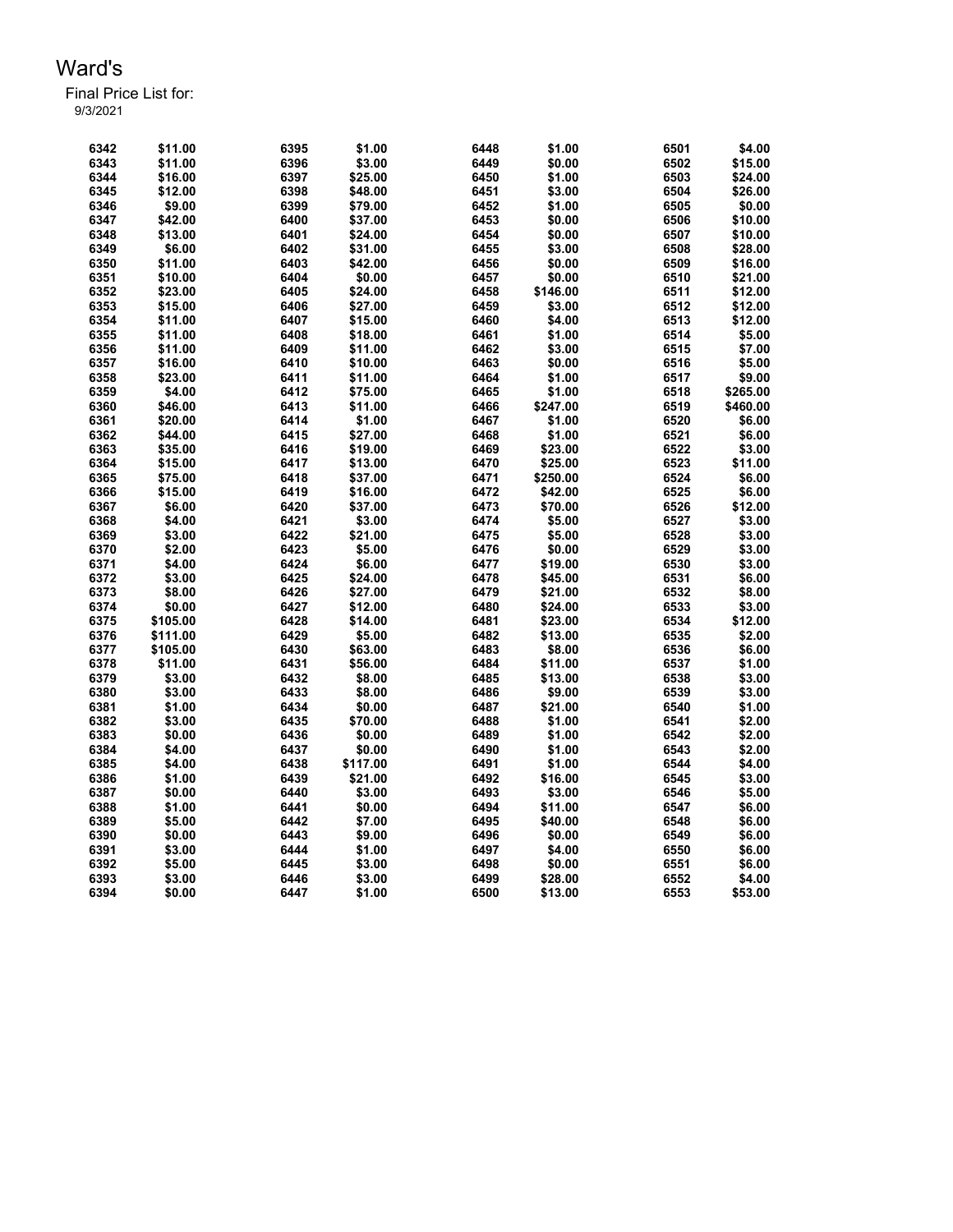| 6554 | \$74.00  | 6607 | \$48.00  | 6660 | \$7.00   | 6713 | \$71.00 |
|------|----------|------|----------|------|----------|------|---------|
| 6555 | \$100.00 | 6608 | \$6.00   | 6661 | \$15.00  | 6714 | \$42.00 |
| 6556 | \$180.00 | 6609 | \$38.00  | 6662 | \$21.00  | 6715 | \$9.00  |
| 6557 | \$399.00 | 6610 | \$25.00  | 6663 | \$3.00   | 6716 | \$8.00  |
| 6558 | \$32.00  | 6611 | \$25.00  | 6664 | \$21.00  | 6717 | \$21.00 |
| 6559 | \$69.00  | 6612 | \$16.00  | 6665 | \$15.00  | 6718 | \$16.00 |
| 6560 | \$21.00  | 6613 | \$20.00  | 6666 | \$39.00  | 6719 | \$42.00 |
| 6561 | \$16.00  | 6614 | \$185.00 | 6667 | \$10.00  | 6720 | \$95.00 |
| 6562 | \$159.00 | 6615 | \$11.00  | 6668 | \$263.00 | 6721 | \$21.00 |
| 6563 | \$63.00  | 6616 | \$55.00  | 6669 | \$6.00   | 6722 | \$17.00 |
| 6564 | \$18.00  | 6617 | \$5.00   | 6670 | \$36.00  | 6723 | \$0.00  |
| 6565 | \$54.00  | 6618 | \$12.00  | 6671 | \$21.00  | 6724 | \$61.00 |
| 6566 | \$27.00  | 6619 | \$28.00  | 6672 | \$10.00  | 6725 | \$10.00 |
| 6567 | \$105.00 | 6620 | \$17.00  | 6673 | \$27.00  | 6726 | \$9.00  |
| 6568 | \$45.00  | 6621 | \$28.00  | 6674 | \$158.00 | 6727 | \$71.00 |
| 6569 | \$10.00  | 6622 | \$28.00  | 6675 | \$32.00  | 6728 | \$17.00 |
| 6570 | \$79.00  | 6623 | \$30.00  | 6676 | \$3.00   | 6729 | \$14.00 |
| 6571 | \$25.00  | 6624 | \$31.00  | 6677 | \$16.00  | 6730 | \$6.00  |
| 6572 | \$32.00  | 6625 | \$76.00  | 6678 | \$3.00   | 6731 | \$3.00  |
| 6573 | \$0.00   | 6626 | \$48.00  | 6679 | \$59.00  | 6732 | \$15.00 |
| 6574 | \$24.00  | 6627 | \$11.00  | 6680 | \$3.00   | 6733 | \$3.00  |
| 6575 | \$0.00   | 6628 | \$210.00 | 6681 | \$11.00  | 6734 | \$10.00 |
| 6576 | \$19.00  | 6629 | \$111.00 | 6682 | \$47.00  | 6735 | \$21.00 |
| 6577 | \$41.00  | 6630 | \$0.00   | 6683 | \$60.00  | 6736 | \$44.00 |
| 6578 | \$25.00  | 6631 | \$273.00 | 6684 | \$70.00  | 6737 | \$44.00 |
| 6579 | \$30.00  | 6632 | \$140.00 | 6685 | \$23.00  | 6738 | \$28.00 |
| 6580 | \$27.00  | 6633 | \$10.00  | 6686 | \$25.00  | 6739 | \$28.00 |
| 6581 | \$59.00  | 6634 | \$23.00  | 6687 | \$16.00  | 6740 | \$28.00 |
| 6582 | \$79.00  | 6635 | \$11.00  | 6688 | \$16.00  | 6741 | \$21.00 |
| 6583 | \$42.00  | 6636 | \$5.00   | 6689 | \$21.00  | 6742 | \$32.00 |
| 6584 | \$231.00 | 6637 | \$7.00   | 6690 | \$16.00  | 6743 | \$15.00 |
| 6585 | \$20.00  | 6638 | \$9.00   | 6691 | \$21.00  | 6744 | \$15.00 |
| 6586 | \$12.00  | 6639 | \$5.00   | 6692 | \$29.00  | 6745 | \$15.00 |
| 6587 | \$16.00  | 6640 | \$0.00   | 6693 | \$40.00  | 6746 | \$59.00 |
| 6588 | \$42.00  | 6641 | \$50.00  | 6694 | \$3.00   | 6747 | \$23.00 |
| 6589 | \$28.00  | 6642 | \$121.00 | 6695 | \$6.00   | 6748 | \$15.00 |
| 6590 | \$11.00  | 6643 | \$49.00  | 6696 | \$13.00  | 6749 | \$15.00 |
| 6591 | \$23.00  | 6644 | \$23.00  | 6697 | \$27.00  | 6750 | \$25.00 |
| 6592 | \$23.00  | 6645 | \$29.00  | 6698 | \$10.00  | 6751 | \$86.00 |
| 6593 | \$23.00  | 6646 | \$17.00  | 6699 | \$49.00  | 6752 | \$24.00 |
| 6594 | \$28.00  | 6647 | \$12.00  | 6700 | \$12.00  | 6753 | \$21.00 |
| 6595 | \$14.00  | 6648 | \$70.00  | 6701 | \$10.00  | 6754 | \$15.00 |
| 6596 | \$76.00  | 6649 | \$5.00   | 6702 | \$21.00  | 6755 | \$15.00 |
| 6597 | \$15.00  | 6650 | \$25.00  | 6703 | \$28.00  | 6756 | \$19.00 |
| 6598 | \$24.00  | 6651 | \$0.00   | 6704 | \$27.00  | 6757 | \$15.00 |
| 6599 | \$35.00  | 6652 | \$100.00 | 6705 | \$50.00  | 6758 | \$7.00  |
| 6600 | \$69.00  | 6653 | \$17.00  | 6706 | \$14.00  | 6759 | \$16.00 |
| 6601 | \$144.00 | 6654 | \$39.00  | 6707 | \$11.00  | 6760 | \$27.00 |
| 6602 | \$49.00  | 6655 | \$10.00  | 6708 | \$16.00  | 6761 | \$15.00 |
| 6603 | \$48.00  | 6656 | \$6.00   | 6709 | \$11.00  | 6762 | \$32.00 |
| 6604 | \$12.00  | 6657 | \$10.00  | 6710 | \$3.00   | 6763 | \$5.00  |
| 6605 | \$21.00  | 6658 | \$39.00  | 6711 | \$21.00  | 6764 | \$0.00  |
|      |          |      |          | 6712 |          |      | \$63.00 |
| 6606 | \$12.00  | 6659 | \$42.00  |      | \$48.00  | 6765 |         |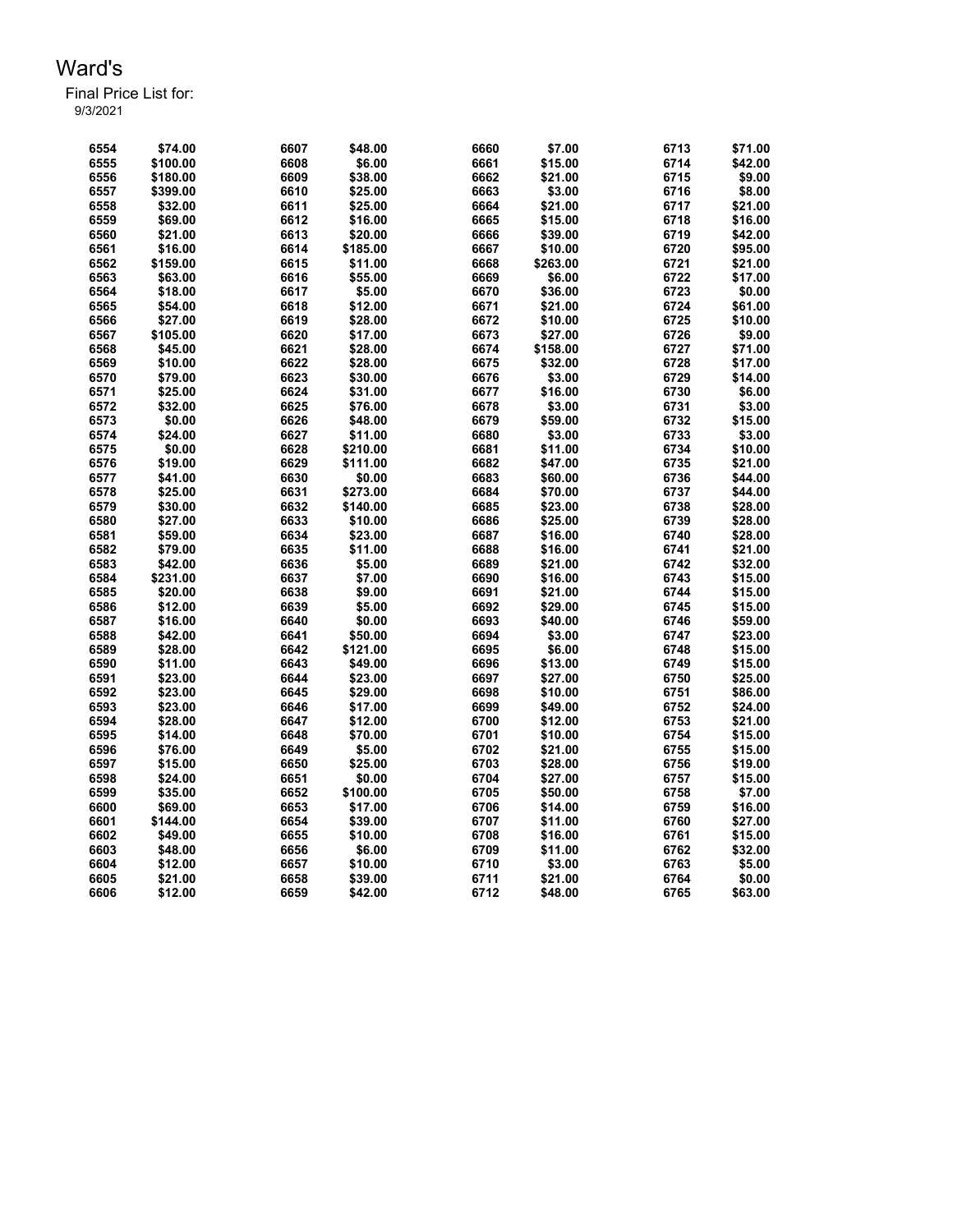| 6766 | \$5.00   | 6819 | \$5.00   | 7013 | \$21.00  | 7066 | \$14.00  |
|------|----------|------|----------|------|----------|------|----------|
| 6767 | \$21.00  | 6820 | \$11.00  | 7014 | \$56.00  | 7067 | \$117.00 |
| 6768 | \$5.00   | 6821 | \$5.00   | 7015 | \$10.00  | 7068 | \$11.00  |
| 6769 | \$19.00  | 6822 | \$184.00 | 7016 | \$27.00  | 7069 | \$32.00  |
| 6770 | \$13.00  | 6823 | \$69.00  | 7017 | \$84.00  | 7070 | \$107.00 |
| 6771 | \$21.00  | 6824 | \$16.00  | 7018 | \$35.00  | 7071 | \$4.00   |
| 6772 | \$79.00  | 6825 | \$50.00  | 7019 | \$48.00  | 7072 | \$7.00   |
| 6773 | \$15.00  | 6826 | \$16.00  | 7020 | \$48.00  | 7073 | \$84.00  |
| 6774 | \$9.00   | 6827 | \$15.00  | 7021 | \$53.00  | 7074 | \$5.00   |
| 6775 | \$16.00  | 6828 | \$42.00  | 7022 | \$67.00  | 7075 | \$6.00   |
| 6776 | \$11.00  | 6829 | \$153.00 | 7023 | \$66.00  | 7076 | \$42.00  |
| 6777 | \$47.00  | 6830 | \$5.00   | 7024 | \$23.00  | 7077 | \$38.00  |
| 6778 | \$36.00  | 6831 | \$6.00   | 7025 | \$61.00  | 7078 | \$79.00  |
| 6779 | \$21.00  | 6832 | \$0.00   | 7026 | \$20.00  | 7079 | \$11.00  |
| 6780 | \$11.00  | 6833 | \$9.00   | 7027 | \$55.00  | 7080 | \$13.00  |
| 6781 | \$14.00  | 6834 | \$11.00  | 7028 | \$50.00  | 7081 | \$16.00  |
| 6782 | \$9.00   | 6835 | \$42.00  | 7029 | \$32.00  | 7082 | \$21.00  |
| 6783 | \$11.00  | 6836 | \$27.00  | 7030 | \$95.00  | 7083 | \$11.00  |
| 6784 | \$25.00  | 6837 | \$27.00  | 7031 | \$84.00  | 7084 | \$21.00  |
| 6785 | \$9.00   | 6838 | \$42.00  | 7032 | \$74.00  | 7085 | \$13.00  |
| 6786 | \$3.00   | 6839 | \$15.00  | 7033 | \$222.00 | 7086 | \$0.00   |
| 6787 | \$1.00   | 6840 | \$0.00   | 7034 | \$55.00  | 7087 | \$32.00  |
| 6788 | \$0.00   | 6841 | \$50.00  | 7035 | \$47.00  | 7088 | \$4.00   |
| 6789 | \$12.00  | 6842 | \$30.00  | 7036 | \$69.00  | 7089 | \$0.00   |
| 6790 | \$3.00   | 6843 | \$29.00  | 7037 | \$93.00  | 7090 | \$9.00   |
| 6791 | \$9.00   | 6844 | \$3.00   | 7038 | \$79.00  | 7091 | \$60.00  |
| 6792 | \$12.00  | 6845 | \$5.00   | 7039 | \$73.00  | 7092 | \$53.00  |
| 6793 | \$44.00  | 6846 | \$5.00   | 7040 | \$37.00  | 7093 | \$105.00 |
| 6794 | \$53.00  | 6847 | \$10.00  | 7041 | \$42.00  | 7094 | \$58.00  |
| 6795 | \$30.00  | 6848 | \$69.00  | 7042 | \$48.00  | 7095 | \$29.00  |
| 6796 | \$6.00   | 6849 | \$81.00  | 7043 | \$42.00  | 7096 | \$74.00  |
| 6797 | \$9.00   | 6850 | \$15.00  | 7044 | \$45.00  | 7097 | \$16.00  |
| 6798 | \$3.00   | 6851 | \$0.00   | 7045 | \$87.00  | 7098 | \$32.00  |
| 6799 | \$1.00   | 6852 | \$53.00  | 7046 | \$32.00  | 7099 | \$58.00  |
| 6800 | \$210.00 | 6853 | \$32.00  | 7047 | \$59.00  | 7100 | \$53.00  |
| 6801 | \$76.00  | 6854 | \$47.00  | 7048 | \$32.00  | 7101 | \$13.00  |
| 6802 | \$1.00   | 6855 | \$10.00  | 7049 | \$23.00  | 7102 | \$5.00   |
| 6803 | \$27.00  | 6856 | \$111.00 | 7050 | \$73.00  | 7103 | \$21.00  |
| 6804 | \$121.00 | 6857 | \$10.00  | 7051 | \$24.00  | 7104 | \$1.00   |
| 6805 | \$44.00  | 6858 | \$159.00 | 7052 | \$22.00  | 7105 | \$13.00  |
| 6806 | \$23.00  | 6859 | \$75.00  | 7053 | \$20.00  | 7106 | \$16.00  |
| 6807 | \$37.00  | 6860 | \$15.00  | 7054 | \$20.00  | 7107 | \$15.00  |
| 6808 | \$15.00  | 6861 | \$0.00   | 7055 | \$116.00 | 7108 | \$101.00 |
| 6809 | \$35.00  | 6862 | \$0.00   | 7056 | \$27.00  | 7109 | \$23.00  |
| 6810 | \$15.00  | 6863 | \$69.00  | 7057 | \$200.00 | 7110 | \$198.00 |
| 6811 | \$11.00  | 6864 | \$195.00 | 7058 | \$37.00  | 7111 | \$1.00   |
| 6812 | \$7.00   | 6865 | \$116.00 | 7059 | \$21.00  | 7112 | \$0.00   |
| 6813 | \$5.00   | 6866 | \$50.00  | 7060 | \$61.00  | 7113 | \$47.00  |
| 6814 | \$2.00   | 6867 | \$24.00  | 7061 | \$16.00  | 7114 | \$2.00   |
| 6815 | \$16.00  | 6868 | \$25.00  | 7062 | \$19.00  | 7115 | \$8.00   |
| 6816 | \$6.00   | 7010 | \$126.00 | 7063 | \$24.00  | 7116 | \$27.00  |
| 6817 | \$105.00 | 7011 | \$79.00  | 7064 | \$18.00  | 7117 | \$13.00  |
| 6818 | \$23.00  | 7012 | \$21.00  | 7065 | \$21.00  | 7118 | \$1.00   |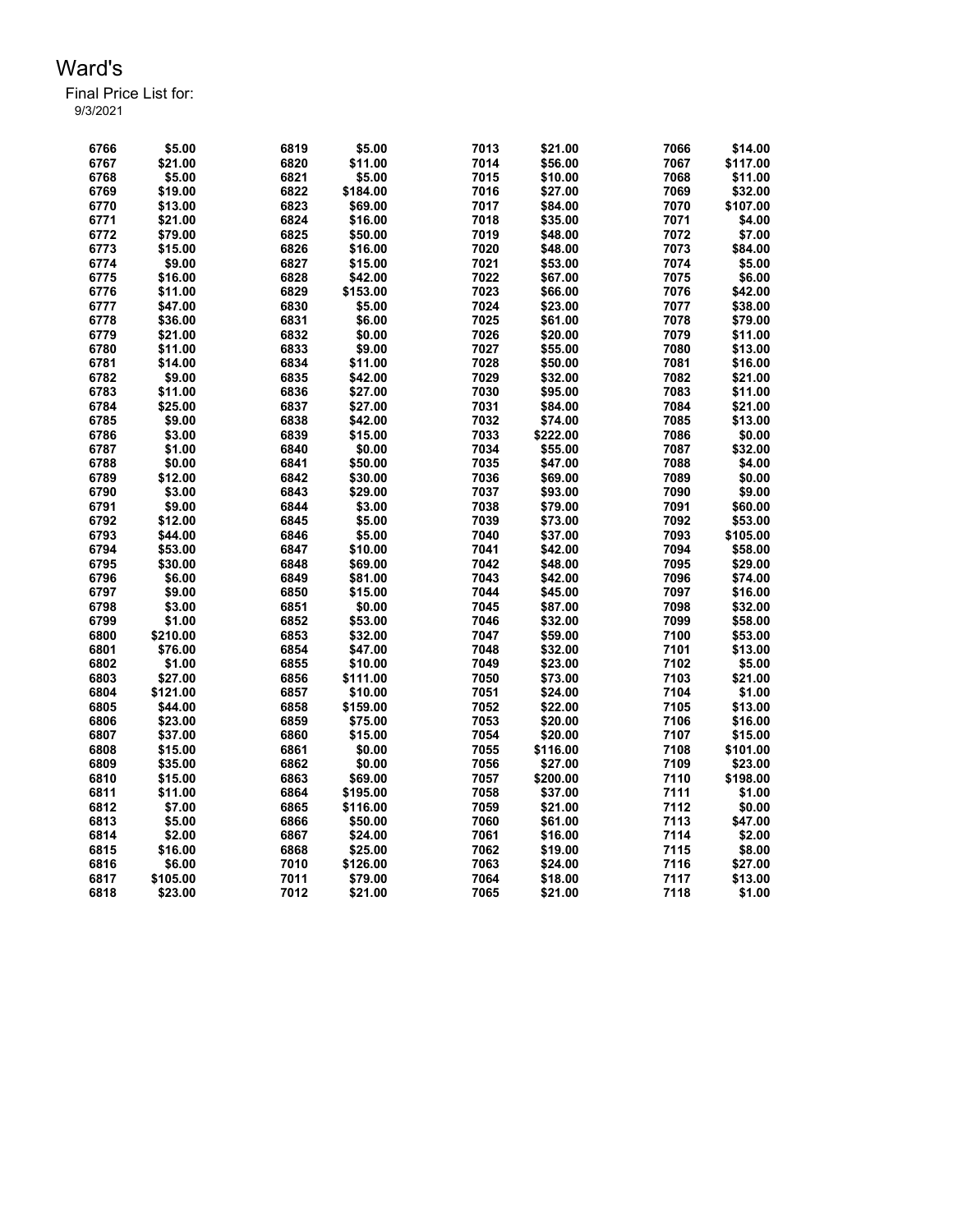| 7119         | \$37.00            | 7172 | \$0.00           | 7225         | \$27.00          | 7278         | \$11.00           |
|--------------|--------------------|------|------------------|--------------|------------------|--------------|-------------------|
| 7120         | \$117.00           | 7173 | \$157.00         | 7226         | \$21.00          | 7279         | \$1.00            |
| 7121         | \$27.00            | 7174 | \$212.00         | 7227         | \$7.00           | 7280         | \$85.00           |
| 7122         | \$2.00             | 7175 | \$11.00          | 7228         | \$17.00          | 7281         | \$63.00           |
| 7123         | \$4.00             | 7176 | \$15.00          | 7229         | \$17.00          | 7282         | \$1.00            |
| 7124         | \$1.00             | 7177 | \$7.00           | 7230         | \$8.00           | 7283         | \$0.00            |
| 7125         | \$16.00            | 7178 | \$50.00          | 7231         | \$13.00          | 7284         | \$0.00            |
| 7126         | \$9.00             | 7179 | \$92.00          | 7232         | \$21.00          | 7285         | \$6.00            |
| 7127         | \$7.00             | 7180 | \$30.00          | 7233         | \$6.00           | 7286         | \$1.00            |
| 7128         | \$1.00             | 7181 | \$32.00          | 7234         | \$53.00          | 7287         | \$96.00           |
| 7129         | \$3.00             | 7182 | \$45.00          | 7235         | \$212.00         | 7288         | \$9.00            |
| 7130         | \$11.00            | 7183 | \$28.00          | 7236         | \$50.00          | 7289         | \$18.00           |
| 7131         | \$40.00            | 7184 | \$35.00          | 7237         | \$1.00           | 7290         | \$5.00            |
| 7132         | \$29.00            | 7185 | \$302.00         | 7238         | \$11.00          | 7291         | \$27.00           |
| 7133         | \$1.00             | 7186 | \$20.00          | 7239         | \$1.00           | 7292         | \$21.00           |
| 7134         | \$11.00            | 7187 | \$3.00           | 7240         | \$1.00           | 7293         | \$1.00            |
| 7135         | \$59.00            | 7188 | \$1.00           | 7241         | \$0.00           | 7294         | \$5.00            |
|              |                    |      |                  |              |                  |              |                   |
| 7136         | \$0.00             | 7189 | \$11.00          | 7242         | \$0.00           | 7295         | \$1.00            |
| 7137         | \$0.00             | 7190 | \$9.00           | 7243         | \$16.00          | 7296         | \$21.00           |
| 7138         | \$2.00             | 7191 | \$11.00          | 7244         | \$1.00           | 7297         | \$1.00            |
| 7139         | \$1.00             | 7192 | \$40.00          | 7245         | \$42.00          | 7298         | \$0.00            |
| 7140         | \$53.00            | 7193 | \$9.00           | 7246         | \$0.00           | 7299         | \$48.00           |
| 7141         | \$3.00             | 7194 | \$1.00           | 7247         | \$2.00           | 7300         | \$13.00           |
| 7142         | \$1.00             | 7195 | \$6.00           | 7248         | \$10.00          | 7301         | \$3.00            |
| 7143         | \$1.00             | 7196 | \$0.00           | 7249         | \$112.00         | 7302         | \$79.00           |
| 7144         | \$9.00             | 7197 | \$1.00           | 7250         | \$6.00           | 7303         | \$12.00           |
| 7145         | \$12.00            | 7198 | \$10.00          | 7251         | \$53.00          | 7304         | \$8.00            |
| 7146         | \$32.00            | 7199 | \$0.00           | 7252         | \$124.00         | 7305         | \$2.00            |
| 7147         | \$44.00            | 7200 | \$0.00           | 7253         | \$30.00          | 7306         | \$9.00            |
| 7148         | \$117.00           | 7201 | \$1.00           | 7254         | \$5.00           | 7307         | \$1.00            |
| 7149         | \$16.00            | 7202 | \$2.00           | 7255         | \$16.00          | 7308         | \$3.00            |
| 7150         | \$24.00            | 7203 | \$1.00           | 7256         | \$12.00          | 7309         | \$11.00           |
| 7151         | \$92.00            | 7204 | \$1.00           | 7257         | \$34.00          | 7310         | \$0.00            |
| 7152         | \$13.00            | 7205 | \$11.00          | 7258         | \$25.00          | 7311         | \$1.00            |
| 7153         | \$10.00            | 7206 | \$1.00           | 7259         | \$0.00           | 7312         | \$15.00           |
| 7154         | \$24.00            | 7207 | \$1.00           | 7260         | \$83.00          | 7313         | \$18.00           |
| 7155         | \$3.00             | 7208 | \$1.00           | 7261         | \$1.00           | 7314         | \$45.00           |
| 7156         | \$11.00            | 7209 | \$0.00           | 7262         | \$0.00           | 7315         | \$0.00            |
| 7157         | \$21.00            | 7210 | \$0.00           | 7263         | \$0.00           | 7316         | \$0.00            |
| 7158         | \$17.00            | 7211 | \$0.00           | 7264         | \$1.00           | 7317         | \$0.00            |
| 7159         | \$21.00            | 7212 | \$21.00          | 7265         | \$147.00         | 7318         | \$0.00            |
| 7160         | \$29.00            | 7213 | \$1.00           | 7266         | \$144.00         | 7319         | \$0.00            |
| 7161         | \$30.00            | 7214 | \$0.00           | 7267         | \$210.00         | 7320         | \$0.00            |
| 7162         | \$33.00            | 7215 | \$1.00           | 7268         | \$2.00           | 7321         | \$1.00            |
| 7163         | \$19.00            | 7216 | \$15.00          | 7269         | \$1.00           | 7322         | \$19.00           |
|              |                    | 7217 |                  |              |                  | 7323         |                   |
| 7164<br>7165 | \$14.00<br>\$27.00 | 7218 | \$1.00<br>\$6.00 | 7270<br>7271 | \$0.00<br>\$9.00 | 7324         | \$7.00<br>\$13.00 |
|              |                    |      |                  |              |                  |              |                   |
| 7166         | \$69.00            | 7219 | \$1.00           | 7272<br>7273 | \$4.00           | 7325<br>7326 | \$18.00           |
| 7167         | \$16.00            | 7220 | \$2.00           |              | \$10.00          |              | \$14.00           |
| 7168         | \$16.00            | 7221 | \$48.00          | 7274         | \$54.00          | 7327         | \$7.00            |
| 7169         | \$17.00            | 7222 | \$3.00           | 7275         | \$1.00           | 7328         | \$14.00           |
| 7170         | \$59.00            | 7223 | \$1.00           | 7276         | \$11.00          | 7329         | \$24.00           |
| 7171         | \$40.00            | 7224 | \$15.00          | 7277         | \$1.00           | 7330         | \$42.00           |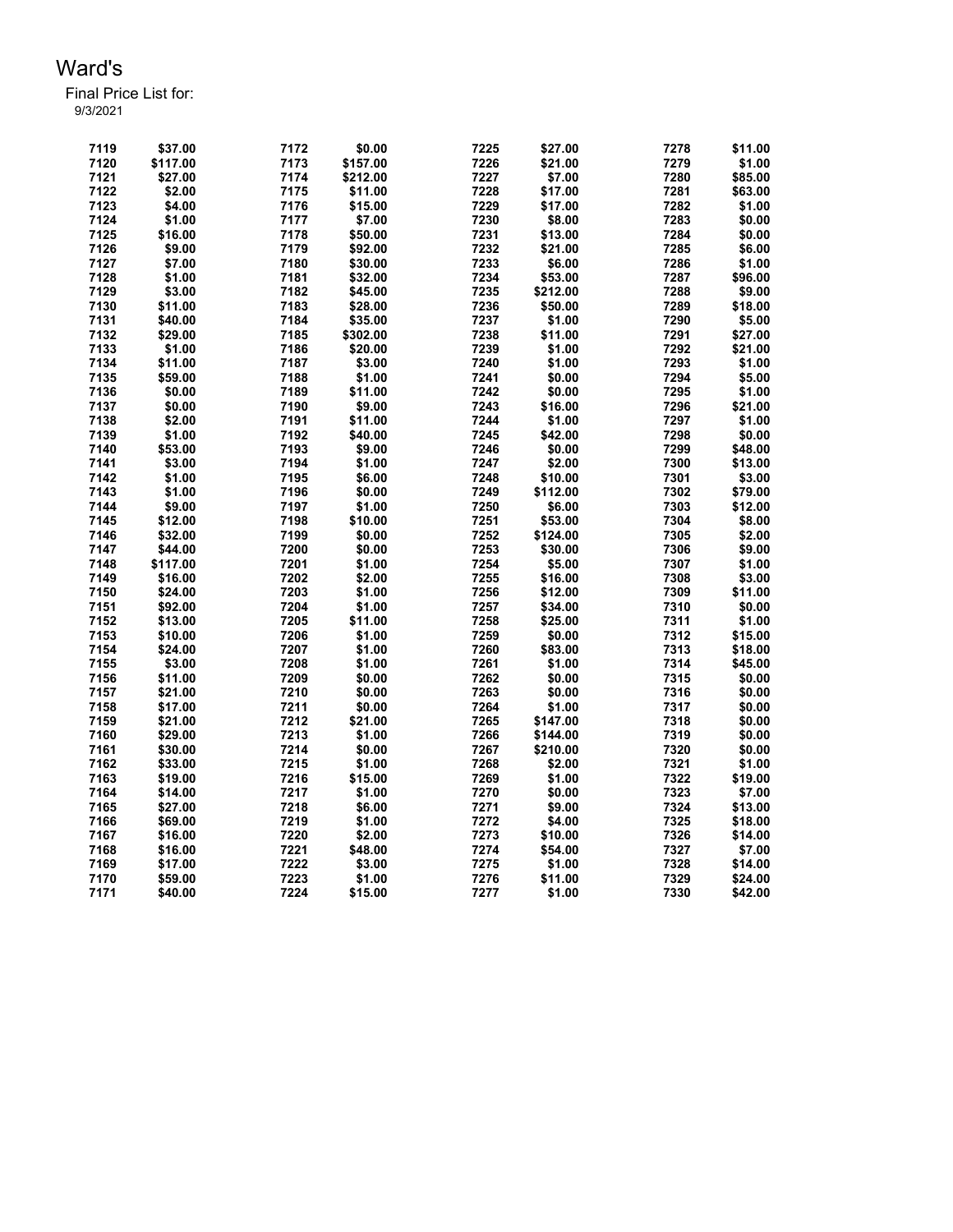| 7331 | \$27.00 | 7384 | \$1.00     | 8014 | \$3,750.00 | 8067 | \$602.00   |
|------|---------|------|------------|------|------------|------|------------|
|      |         |      |            |      |            |      |            |
| 7332 | \$16.00 | 7385 | \$6.00     | 8015 | \$1,355.00 | 8068 | \$268.00   |
| 7333 | \$11.00 | 7386 | \$6.00     | 8016 | \$4,725.00 | 8069 | \$30.00    |
| 7334 | \$0.00  | 7387 | \$18.00    | 8017 | \$250.00   | 8070 | \$268.00   |
| 7335 | \$5.00  | 7388 | \$10.00    | 8018 | \$998.00   | 8071 | \$74.00    |
| 7336 | \$15.00 | 7389 | \$6.00     | 8019 | \$4.673.00 | 8072 | \$121.00   |
| 7337 | \$9.00  | 7390 | \$1.00     | 8020 | \$1,050.00 | 8073 | \$4,399.00 |
| 7338 | \$5.00  | 7391 | \$9.00     | 8021 | \$1,980.00 | 8074 | \$1,166.00 |
| 7339 | \$11.00 | 7392 | \$13.00    | 8022 | \$1,020.00 | 8075 | \$74.00    |
| 7340 | \$6.00  | 7393 | \$14.00    | 8023 | \$615.00   | 8076 | \$1,418.00 |
| 7341 | \$11.00 | 7394 | \$1.00     | 8024 | \$1,024.00 | 8077 | \$725.00   |
| 7342 | \$47.00 | 7395 | \$66.00    | 8025 | \$1,877.00 | 8078 | \$744.00   |
| 7343 | \$29.00 | 7396 | \$4.00     | 8026 | \$328.00   | 8079 | \$735.00   |
|      |         |      |            |      |            |      |            |
| 7344 | \$13.00 | 7397 | \$6.00     | 8027 | \$1,260.00 | 8080 | \$499.00   |
| 7345 | \$2.00  | 7398 | \$1.00     | 8028 | \$2,625.00 | 8081 | \$2,888.00 |
| 7346 | \$13.00 | 7399 | \$12.00    | 8029 | \$1,024.00 | 8082 | \$2,644.00 |
| 7347 | \$12.00 | 7400 | \$1.00     | 8030 | \$5,565.00 | 8083 | \$420.00   |
| 7348 | \$33.00 | 7401 | \$57.00    | 8031 | \$840.00   | 8084 | \$479.00   |
| 7349 | \$1.00  | 7402 | \$37.00    | 8032 | \$683.00   | 8085 | \$474.00   |
| 7350 | \$3.00  | 7403 | \$1.00     | 8033 | \$2,215.00 | 8086 | \$289.00   |
| 7351 | \$0.00  | 7404 | \$2.00     | 8034 | \$195.00   | 8087 | \$55.00    |
| 7352 | \$8.00  | 7405 | \$2.00     | 8035 | \$69.00    | 8088 | \$37.00    |
| 7353 | \$12.00 | 7406 | \$0.00     | 8036 | \$2.468.00 | 8089 | \$53.00    |
| 7354 | \$13.00 | 7406 | \$23.00    | 8037 | \$2,800.00 | 8090 | \$105.00   |
| 7355 | \$63.00 | 7407 | \$4.00     | 8038 | \$200.00   | 8091 | \$54.00    |
| 7356 | \$1.00  | 7408 | \$4.00     | 8039 | \$1,958.00 | 8092 | \$53.00    |
| 7357 | \$1.00  | 7409 | \$37.00    | 8040 | \$2,682.00 | 8093 | \$160.00   |
|      |         |      |            |      |            |      |            |
| 7358 | \$1.00  | 7410 | \$1.00     | 8041 | \$3,875.00 | 8094 | \$150.00   |
| 7359 | \$3.00  | 7411 | \$1.00     | 8042 | \$1,838.00 | 8095 | \$90.00    |
| 7360 | \$21.00 | 7412 | \$1.00     | 8043 | \$4,883.00 | 8096 | \$176.00   |
| 7361 | \$28.00 | 7413 | \$16.00    | 8044 | \$146.00   | 8097 | \$34.00    |
| 7362 | \$11.00 | 7414 | \$1.00     | 8045 | \$502.00   | 8098 | \$13.00    |
| 7363 | \$48.00 | 7415 | \$0.00     | 8046 | \$1.019.00 | 8099 | \$53.00    |
| 7364 | \$27.00 | 7416 | \$1.00     | 8047 | \$1,550.00 | 8100 | \$0.00     |
| 7365 | \$69.00 | 7417 | \$1.00     | 8048 | \$2,482.00 | 8101 | \$1.00     |
| 7366 | \$53.00 | 7418 | \$4.00     | 8049 | \$945.00   | 8102 | \$654.00   |
| 7367 | \$5.00  | 7419 | \$26.00    | 8050 | \$1,575.00 | 8103 | \$33.00    |
| 7368 | \$37.00 | 7420 | \$1.00     | 8051 | \$3,087.00 | 8104 | \$37.00    |
| 7369 | \$18.00 | 7421 | \$1.00     | 8052 | \$920.00   | 8105 | \$79.00    |
| 7370 | \$18.00 | 7422 | \$21.00    | 8053 | \$2,625.00 | 8106 | \$331.00   |
| 7371 | \$95.00 | 7423 | \$0.00     | 8054 | \$2,799.00 | 8107 | \$500.00   |
| 7372 | \$1.00  | 7424 | \$21.00    | 8055 | \$2,310.00 | 8108 | \$326.00   |
| 7373 |         | 7425 |            | 8056 |            | 8109 |            |
|      | \$2.00  |      | \$5.00     |      | \$998.00   |      | \$793.00   |
| 7374 | \$19.00 | 7426 | \$6.00     | 8057 | \$684.00   | 8110 | \$235.00   |
| 7375 | \$50.00 | 7427 | \$3.00     | 8058 | \$630.00   | 8111 | \$390.00   |
| 7376 | \$51.00 | 8006 | \$1,478.00 | 8059 | \$166.00   | 8112 | \$525.00   |
| 7377 | \$41.00 | 8007 | \$515.00   | 8060 | \$184.00   | 8113 | \$153.00   |
| 7378 | \$82.00 | 8008 | \$604.00   | 8061 | \$2,000.00 | 8114 | \$30.00    |
| 7379 | \$16.00 | 8009 | \$373.00   | 8062 | \$683.00   | 8115 | \$21.00    |
| 7380 | \$6.00  | 8010 | \$7,619.00 | 8063 | \$0.00     | 8116 | \$50.00    |
| 7381 | \$8.00  | 8011 | \$2,751.00 | 8064 | \$167.00   | 8117 | \$24.00    |
| 7382 | \$12.00 | 8012 | \$4,830.00 | 8065 | \$420.00   | 8118 | \$126.00   |
| 7383 | \$11.00 | 8013 | \$1,313.00 | 8066 | \$263.00   | 8119 | \$195.00   |
|      |         |      |            |      |            |      |            |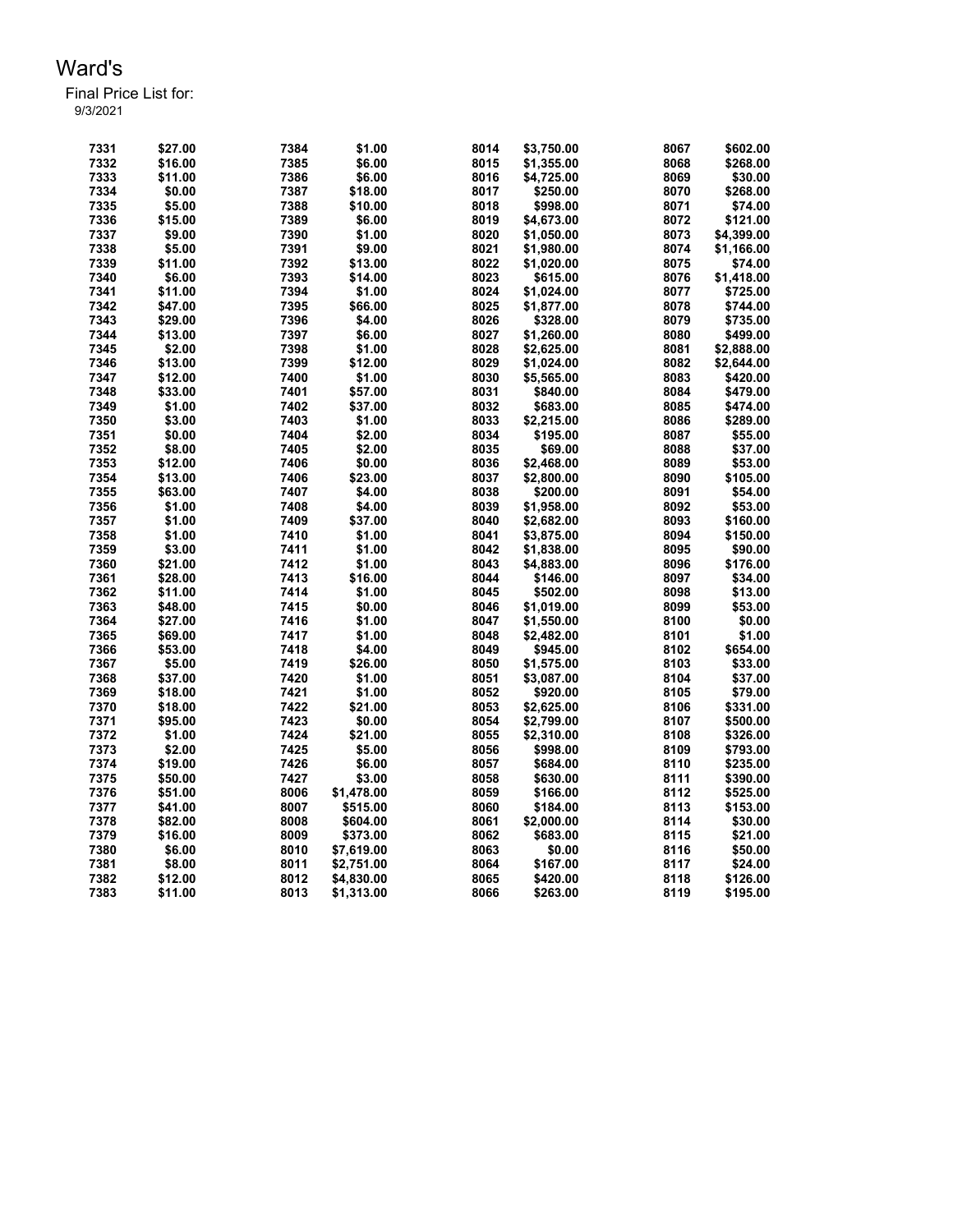| 8120 | \$735.00   | 8173 | \$158.00 | 8226 | \$5.00   | 9022 | \$10.00  |
|------|------------|------|----------|------|----------|------|----------|
| 8121 | \$368.00   | 8174 | \$35.00  | 8227 | \$3.00   | 9023 | \$19.00  |
| 8122 | \$1,313.00 | 8175 | \$42.00  | 8228 | \$4.00   | 9024 | \$436.00 |
| 8123 | \$893.00   | 8176 | \$29.00  | 8229 | \$5.00   | 9025 | \$210.00 |
| 8124 | \$898.00   | 8177 | \$33.00  | 8230 | \$27.00  | 9026 | \$200.00 |
| 8125 | \$0.00     | 8178 | \$23.00  | 8231 | \$91.00  | 9027 | \$90.00  |
| 8126 | \$137.00   | 8179 | \$23.00  | 8232 | \$31.00  | 9028 | \$24.00  |
| 8127 | \$129.00   | 8180 | \$87.00  | 8233 | \$12.00  | 9029 | \$86.00  |
| 8128 | \$133.00   | 8181 | \$153.00 | 8234 | \$19.00  | 9030 | \$26.00  |
| 8129 | \$147.00   | 8182 | \$25.00  | 8235 | \$28.00  | 9031 | \$13.00  |
| 8130 | \$121.00   | 8183 | \$139.00 | 8236 | \$53.00  | 9032 | \$42.00  |
| 8131 | \$61.00    | 8184 | \$53.00  | 8237 | \$37.00  | 9033 | \$19.00  |
| 8132 | \$62.00    | 8185 | \$67.00  | 8238 | \$25.00  | 9034 | \$37.00  |
| 8133 | \$74.00    | 8186 | \$137.00 | 8239 | \$38.00  | 9035 | \$121.00 |
| 8134 | \$126.00   | 8187 | \$46.00  | 8240 | \$15.00  | 9036 | \$24.00  |
| 8135 | \$69.00    | 8188 | \$74.00  | 8241 | \$15.00  | 9037 | \$38.00  |
| 8136 | \$217.00   | 8189 | \$53.00  | 8242 | \$27.00  | 9038 | \$61.00  |
| 8137 | \$32.00    | 8190 | \$45.00  | 8243 | \$16.00  | 9039 | \$61.00  |
| 8138 | \$32.00    | 8191 | \$77.00  | 8244 | \$100.00 | 9040 | \$140.00 |
| 8139 | \$29.00    | 8192 | \$54.00  | 8245 | \$41.00  | 9041 | \$42.00  |
| 8140 | \$18.00    | 8193 | \$63.00  | 8246 | \$42.00  | 9042 | \$19.00  |
| 8141 | \$17.00    | 8194 | \$0.00   | 8247 | \$23.00  | 9043 | \$63.00  |
| 8142 | \$16.00    | 8195 | \$56.00  | 8248 | \$82.00  | 9044 | \$14.00  |
| 8143 | \$6.00     | 8196 | \$546.00 | 8249 | \$15.00  | 9045 | \$37.00  |
| 8144 | \$1.00     | 8197 | \$9.00   | 8250 | \$50.00  | 9046 | \$17.00  |
| 8145 | \$0.00     | 8198 | \$9.00   | 8251 | \$5.00   | 9047 | \$61.00  |
| 8146 | \$11.00    | 8199 | \$14.00  | 8252 | \$17.00  | 9048 | \$221.00 |
| 8147 | \$14.00    | 8200 | \$21.00  | 8253 | \$5.00   | 9049 | \$74.00  |
| 8148 | \$184.00   | 8201 | \$51.00  | 8254 | \$1.00   | 9050 | \$3.00   |
| 8149 | \$237.00   | 8202 | \$21.00  | 8255 | \$1.00   | 9051 | \$50.00  |
| 8150 | \$100.00   | 8203 | \$12.00  | 8256 | \$5.00   | 9052 | \$21.00  |
| 8151 | \$12.00    | 8204 | \$12.00  | 8257 | \$54.00  | 9053 | \$24.00  |
| 8152 | \$32.00    | 8205 | \$65.00  | 8258 | \$33.00  | 9054 | \$9.00   |
| 8153 | \$30.00    | 8206 | \$7.00   | 8259 | \$9.00   | 9055 | \$19.00  |
| 8154 | \$40.00    | 8207 | \$21.00  | 8260 | \$11.00  | 9056 | \$5.00   |
| 8155 | \$33.00    | 8208 | \$23.00  | 8261 | \$17.00  | 9057 | \$19.00  |
| 8156 | \$1,190.00 | 8209 | \$5.00   | 8262 | \$1.00   | 9058 | \$27.00  |
| 8157 | \$79.00    | 8210 | \$12.00  | 8263 | \$6.00   | 9059 | \$24.00  |
| 8158 | \$79.00    | 8211 | \$13.00  | 8264 | \$1.00   | 9060 | \$54.00  |
| 8159 | \$35.00    | 8212 | \$7.00   | 8265 | \$7.00   | 9061 | \$128.00 |
| 8160 | \$20.00    | 8213 | \$8.00   | 8266 | \$2.00   | 9062 | \$5.00   |
| 8161 | \$42.00    | 8214 | \$7.00   | 9010 | \$610.00 | 9063 | \$0.00   |
| 8162 | \$10.00    | 8215 | \$8.00   | 9011 | \$174.00 | 9064 | \$6.00   |
| 8163 | \$20.00    | 8216 | \$33.00  | 9012 | \$252.00 | 9065 | \$26.00  |
| 8164 | \$5.00     | 8217 | \$9.00   | 9013 | \$279.00 | 9066 | \$42.00  |
| 8165 | \$11.00    | 8218 | \$11.00  | 9014 | \$657.00 | 9067 | \$27.00  |
| 8166 | \$420.00   | 8219 | \$5.00   | 9015 | \$773.00 | 9068 | \$19.00  |
| 8167 | \$0.00     | 8220 | \$14.00  | 9016 | \$59.00  | 9069 | \$6.00   |
| 8168 | \$10.00    | 8221 | \$5.00   | 9017 | \$233.00 | 9070 | \$25.00  |
| 8169 | \$25.00    | 8222 | \$6.00   | 9018 | \$258.00 | 9071 | \$28.00  |
| 8170 | \$13.00    | 8223 | \$5.00   | 9019 | \$111.00 | 9072 | \$25.00  |
| 8171 | \$63.00    | 8224 | \$13.00  | 9020 | \$133.00 | 9073 | \$28.00  |
| 8172 | \$46.00    | 8225 | \$5.00   | 9021 | \$30.00  | 9074 | \$15.00  |
|      |            |      |          |      |          |      |          |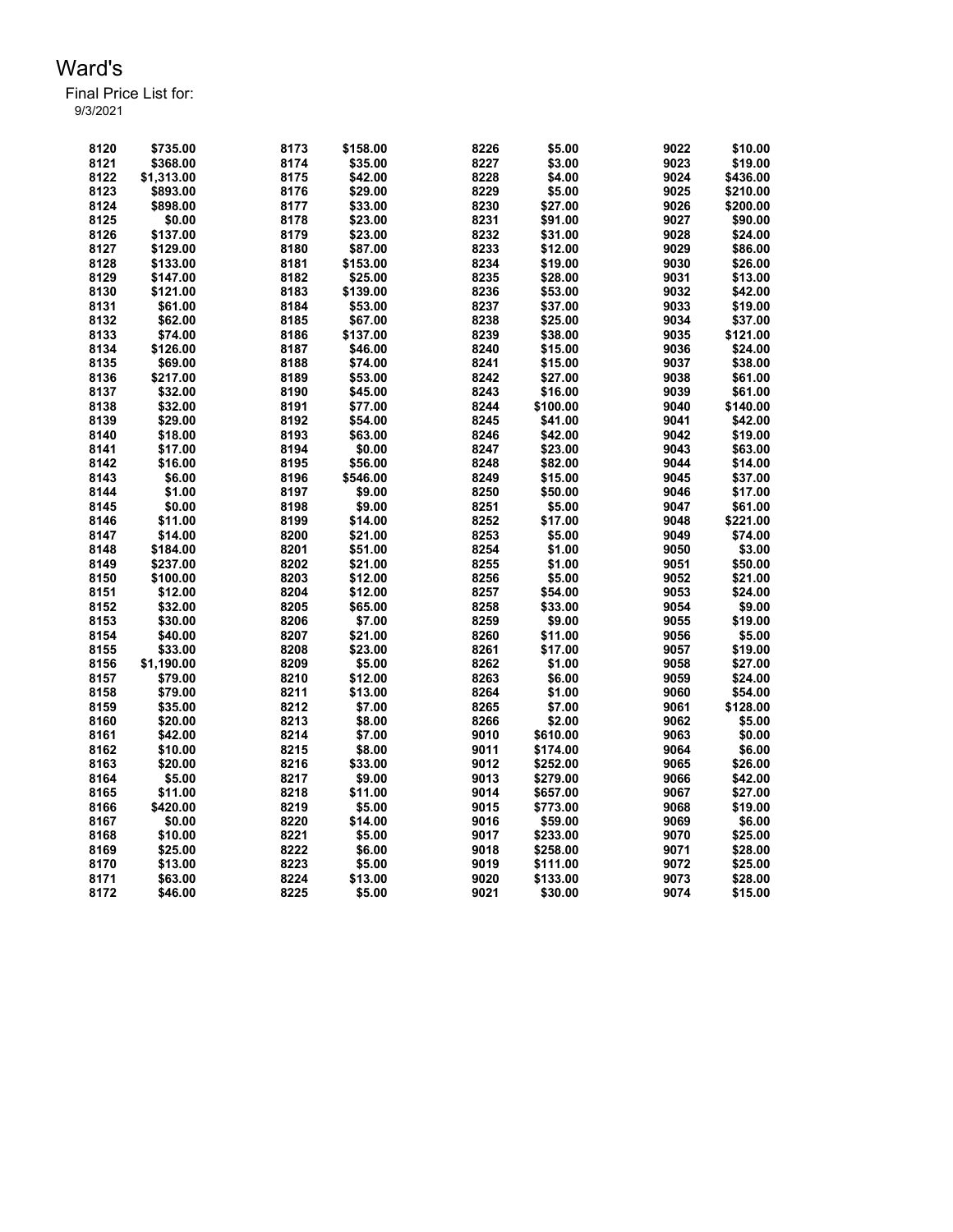| 9075 | \$13.00  | 9128 | \$0.00   | 9181 | \$15.00  | 9234 | \$13.00  |
|------|----------|------|----------|------|----------|------|----------|
| 9076 | \$10.00  | 9129 | \$53.00  | 9182 | \$13.00  | 9235 | \$23.00  |
| 9077 | \$21.00  | 9130 | \$63.00  | 9183 | \$13.00  | 9236 | \$69.00  |
| 9078 | \$21.00  | 9131 | \$53.00  | 9184 | \$4.00   | 9237 | \$11.00  |
| 9079 | \$18.00  | 9132 | \$53.00  | 9185 | \$11.00  | 9238 | \$3.00   |
| 9080 | \$50.00  | 9133 | \$27.00  | 9186 | \$40.00  | 9239 | \$79.00  |
| 9081 | \$50.00  | 9134 | \$33.00  | 9187 | \$29.00  | 9240 | \$193.00 |
| 9082 | \$19.00  | 9135 | \$35.00  | 9188 | \$48.00  | 9241 | \$48.00  |
| 9083 | \$17.00  | 9136 | \$0.00   | 9189 | \$24.00  | 9242 | \$238.00 |
| 9084 | \$27.00  | 9137 | \$48.00  | 9190 | \$10.00  | 9243 | \$71.00  |
| 9085 | \$29.00  | 9138 | \$50.00  | 9191 | \$33.00  | 9244 | \$52.00  |
| 9086 | \$17.00  | 9139 | \$45.00  | 9192 | \$30.00  | 9245 | \$15.00  |
| 9087 | \$7.00   | 9140 | \$19.00  | 9193 | \$29.00  | 9246 | \$25.00  |
| 9088 | \$32.00  | 9141 | \$8.00   | 9194 | \$83.00  | 9247 | \$86.00  |
| 9089 | \$9.00   | 9142 | \$10.00  | 9195 | \$105.00 | 9248 | \$144.00 |
| 9090 | \$13.00  | 9143 | \$13.00  | 9196 | \$30.00  | 9249 | \$10.00  |
| 9091 | \$14.00  | 9144 | \$10.00  | 9197 | \$18.00  | 9250 | \$48.00  |
| 9092 | \$44.00  | 9145 | \$4.00   | 9198 | \$32.00  | 9251 | \$32.00  |
| 9093 | \$25.00  | 9146 | \$107.00 | 9199 | \$81.00  | 9252 | \$15.00  |
| 9094 | \$13.00  | 9147 | \$20.00  | 9200 | \$84.00  | 9253 | \$15.00  |
| 9095 | \$3.00   | 9148 | \$21.00  | 9201 | \$74.00  | 9254 | \$20.00  |
| 9096 | \$7.00   | 9149 | \$116.00 | 9202 | \$74.00  | 9255 | \$15.00  |
| 9097 | \$29.00  | 9150 | \$49.00  | 9203 | \$69.00  | 9256 | \$15.00  |
| 9098 | \$16.00  | 9151 | \$30.00  | 9204 | \$21.00  | 9257 | \$0.00   |
| 9099 | \$34.00  | 9152 | \$20.00  | 9205 | \$69.00  | 9258 | \$32.00  |
| 9100 | \$125.00 | 9153 | \$71.00  | 9206 | \$37.00  | 9259 | \$35.00  |
| 9101 | \$27.00  | 9154 | \$12.00  | 9207 | \$40.00  | 9260 | \$16.00  |
| 9102 | \$31.00  | 9155 | \$17.00  | 9208 | \$27.00  | 9261 | \$50.00  |
| 9103 | \$21.00  | 9156 | \$53.00  | 9209 | \$86.00  | 9262 | \$63.00  |
| 9104 | \$74.00  | 9157 | \$10.00  | 9210 | \$69.00  | 9263 | \$80.00  |
| 9105 | \$35.00  | 9158 | \$23.00  | 9211 | \$105.00 | 9264 | \$126.00 |
| 9106 | \$0.00   | 9159 | \$29.00  | 9212 | \$61.00  | 9265 | \$92.00  |
| 9107 | \$0.00   | 9160 | \$2.00   | 9213 | \$46.00  | 9266 | \$63.00  |
| 9108 | \$9.00   | 9161 | \$1.00   | 9214 | \$69.00  | 9267 | \$28.00  |
| 9109 | \$21.00  | 9162 | \$16.00  | 9215 | \$132.00 | 9268 | \$250.00 |
| 9110 | \$3.00   | 9163 | \$21.00  | 9216 | \$54.00  | 9269 | \$221.00 |
| 9111 | \$0.00   | 9164 | \$54.00  | 9217 | \$390.00 | 9270 | \$24.00  |
| 9112 | \$0.00   | 9165 | \$178.00 | 9218 | \$132.00 | 9271 | \$105.00 |
| 9113 | \$0.00   | 9166 | \$133.00 | 9219 | \$40.00  | 9272 | \$37.00  |
| 9114 | \$11.00  | 9167 | \$48.00  | 9220 | \$137.00 | 9273 | \$24.00  |
| 9115 | \$16.00  | 9168 | \$9.00   | 9221 | \$226.00 | 9274 | \$32.00  |
| 9116 | \$15.00  | 9169 | \$178.00 | 9222 | \$69.00  | 9275 | \$35.00  |
| 9117 | \$18.00  | 9170 | \$25.00  | 9223 | \$863.00 | 9276 | \$88.00  |
| 9118 | \$95.00  | 9171 | \$161.00 | 9224 | \$132.00 | 9277 | \$46.00  |
| 9119 | \$16.00  | 9172 | \$8.00   | 9225 | \$48.00  | 9278 | \$20.00  |
| 9120 | \$19.00  | 9173 | \$21.00  | 9226 | \$100.00 | 9279 | \$21.00  |
| 9121 | \$57.00  | 9174 | \$153.00 | 9227 | \$105.00 | 9280 | \$13.00  |
| 9122 | \$35.00  | 9175 | \$23.00  | 9228 | \$30.00  | 9281 | \$12.00  |
| 9123 | \$0.00   | 9176 | \$7.00   | 9229 | \$24.00  | 9282 | \$3.00   |
| 9124 | \$25.00  | 9177 | \$7.00   | 9230 | \$16.00  | 9283 | \$38.00  |
| 9125 | \$39.00  | 9178 | \$2.00   | 9231 | \$42.00  | 9284 | \$93.00  |
| 9126 | \$0.00   | 9179 | \$16.00  | 9232 | \$20.00  | 9285 | \$48.00  |
| 9127 | \$47.00  | 9180 | \$16.00  | 9233 | \$10.00  | 9286 | \$23.00  |
|      |          |      |          |      |          |      |          |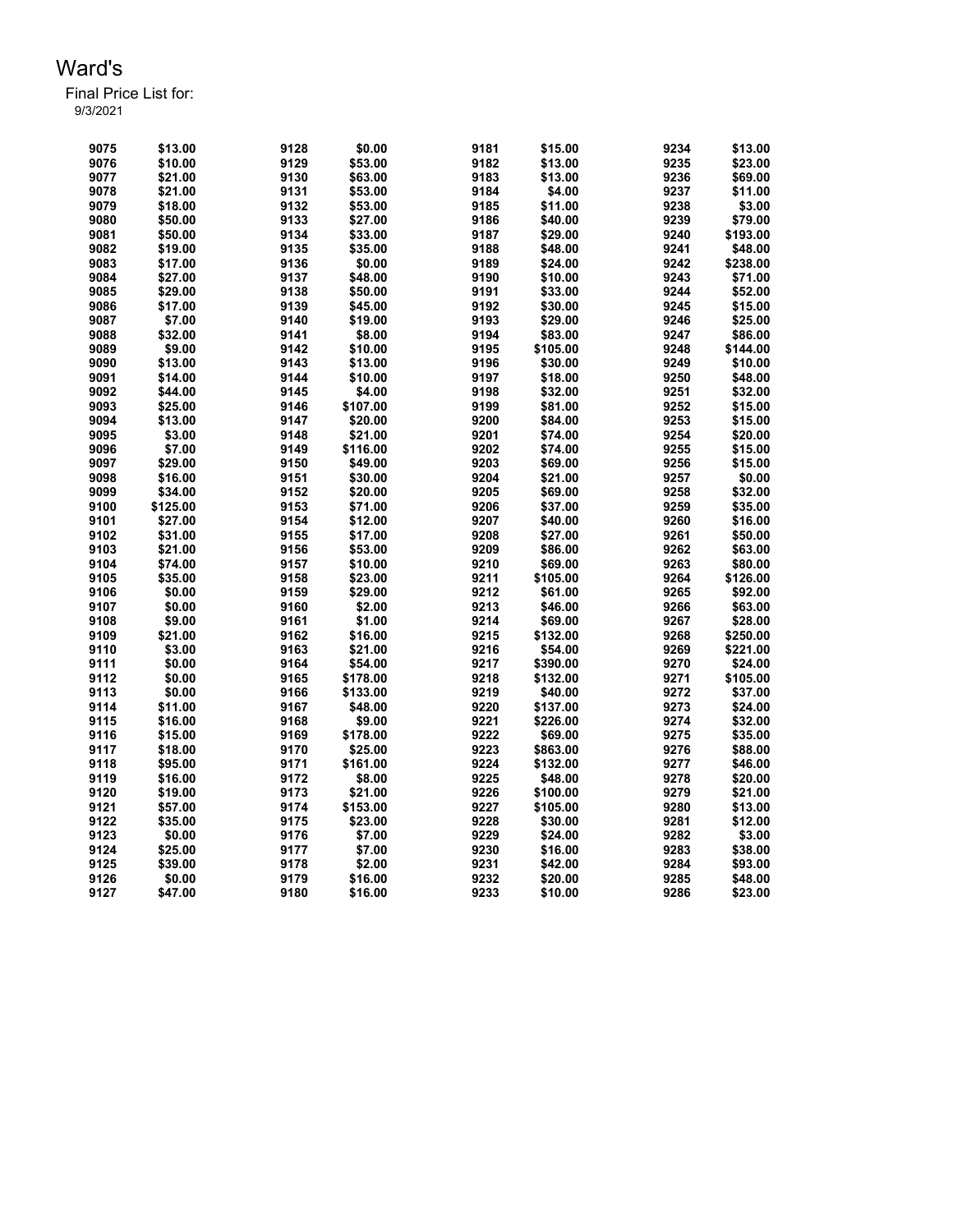| 9287 | \$77.00  | 9340 | \$83.00  | 9393 | \$21.00  | 9446 | \$29.00  |
|------|----------|------|----------|------|----------|------|----------|
| 9288 | \$2.00   | 9341 | \$201.00 | 9394 | \$30.00  | 9447 | \$16.00  |
| 9289 | \$49.00  | 9342 | \$100.00 | 9395 | \$21.00  | 9448 | \$19.00  |
| 9290 | \$38.00  | 9343 | \$410.00 | 9396 | \$27.00  | 9449 | \$67.00  |
| 9291 | \$40.00  | 9344 | \$107.00 | 9397 | \$76.00  | 9450 | \$49.00  |
| 9292 | \$83.00  | 9345 | \$19.00  | 9398 | \$315.00 | 9451 | \$29.00  |
| 9293 | \$95.00  | 9346 | \$158.00 | 9399 | \$525.00 | 9452 | \$95.00  |
| 9294 | \$63.00  | 9347 | \$16.00  | 9400 | \$252.00 | 9453 | \$35.00  |
| 9295 | \$65.00  | 9348 | \$42.00  | 9401 | \$133.00 | 9454 | \$11.00  |
| 9296 | \$37.00  | 9349 | \$21.00  | 9402 | \$40.00  | 9455 | \$20.00  |
| 9297 | \$158.00 | 9350 | \$11.00  | 9403 | \$17.00  | 9456 | \$40.00  |
| 9298 | \$27.00  | 9351 | \$48.00  | 9404 | \$29.00  | 9457 | \$21.00  |
| 9299 | \$158.00 | 9352 | \$16.00  | 9405 | \$58.00  | 9458 | \$72.00  |
| 9300 | \$5.00   | 9353 | \$12.00  | 9406 | \$65.00  | 9459 | \$11.00  |
| 9301 | \$16.00  | 9354 | \$31.00  | 9407 | \$11.00  | 9460 | \$21.00  |
| 9302 | \$2.00   | 9355 | \$234.00 | 9408 | \$12.00  | 9461 | \$37.00  |
| 9303 | \$48.00  | 9356 | \$594.00 | 9409 | \$65.00  | 9462 | \$5.00   |
| 9304 | \$657.00 | 9357 | \$14.00  | 9410 | \$56.00  | 9463 | \$5.00   |
| 9305 | \$48.00  | 9358 | \$11.00  | 9411 | \$46.00  | 9464 | \$19.00  |
| 9306 | \$40.00  | 9359 | \$47.00  | 9412 | \$28.00  | 9465 | \$10.00  |
| 9307 | \$9.00   | 9360 | \$19.00  | 9413 | \$34.00  | 9466 | \$0.00   |
| 9308 | \$0.00   | 9361 | \$5.00   | 9414 | \$12.00  | 9467 | \$0.00   |
| 9309 | \$5.00   | 9362 | \$30.00  | 9415 | \$27.00  | 9468 | \$42.00  |
| 9310 | \$20.00  | 9363 | \$33.00  | 9416 | \$50.00  | 9469 | \$79.00  |
| 9311 | \$44.00  | 9364 | \$53.00  | 9417 | \$70.00  | 9470 | \$16.00  |
| 9312 | \$5.00   | 9365 | \$23.00  | 9418 | \$42.00  | 9471 | \$117.00 |
| 9313 | \$58.00  | 9366 | \$27.00  | 9419 | \$79.00  | 9472 | \$97.00  |
| 9314 | \$168.00 | 9367 | \$66.00  | 9420 | \$28.00  | 9473 | \$32.00  |
| 9315 | \$35.00  | 9368 | \$40.00  | 9421 | \$54.00  | 9474 | \$44.00  |
| 9316 | \$8.00   | 9369 | \$21.00  | 9422 | \$159.00 | 9475 | \$37.00  |
| 9317 | \$7.00   | 9370 | \$21.00  | 9423 | \$5.00   | 9476 | \$32.00  |
| 9318 | \$153.00 | 9371 | \$15.00  | 9424 | \$30.00  | 9477 | \$27.00  |
| 9319 | \$168.00 | 9372 | \$48.00  | 9425 | \$5.00   | 9478 | \$27.00  |
| 9320 | \$0.00   | 9373 | \$13.00  | 9426 | \$10.00  | 9479 | \$24.00  |
| 9321 | \$229.00 | 9374 | \$6.00   | 9427 | \$0.00   | 9480 | \$27.00  |
| 9322 | \$42.00  | 9375 | \$16.00  | 9428 | \$17.00  | 9481 | \$129.00 |
| 9323 | \$16.00  | 9376 | \$16.00  | 9429 | \$3.00   | 9482 | \$48.00  |
| 9324 | \$25.00  | 9377 | \$66.00  | 9430 | \$5.00   | 9483 | \$49.00  |
| 9325 | \$11.00  | 9378 | \$59.00  | 9431 | \$5.00   | 9484 | \$25.00  |
| 9326 | \$9.00   | 9379 | \$32.00  | 9432 | \$13.00  | 9485 | \$25.00  |
| 9327 | \$69.00  | 9380 | \$235.00 | 9433 | \$16.00  | 9486 | \$69.00  |
| 9328 | \$70.00  | 9381 | \$40.00  | 9434 | \$2.00   | 9487 | \$39.00  |
| 9329 | \$86.00  | 9382 | \$5.00   | 9435 | \$10.00  | 9488 | \$21.00  |
| 9330 | \$174.00 | 9383 | \$8.00   | 9436 | \$54.00  | 9489 | \$16.00  |
| 9331 | \$143.00 | 9384 | \$42.00  | 9437 | \$3.00   | 9490 | \$23.00  |
| 9332 | \$21.00  | 9385 | \$30.00  | 9438 | \$0.00   | 9491 | \$41.00  |
| 9333 | \$53.00  | 9386 | \$3.00   | 9439 | \$7.00   | 9492 | \$17.00  |
| 9334 | \$88.00  | 9387 | \$5.00   | 9440 | \$40.00  | 9493 | \$26.00  |
| 9335 | \$3.00   | 9388 | \$18.00  | 9441 | \$0.00   | 9494 | \$25.00  |
| 9336 | \$24.00  | 9389 | \$5.00   | 9442 | \$37.00  | 9495 | \$28.00  |
| 9337 | \$8.00   | 9390 | \$5.00   | 9443 | \$6.00   | 9496 | \$42.00  |
| 9338 | \$21.00  | 9391 | \$16.00  | 9444 | \$3.00   | 9497 | \$26.00  |
| 9339 | \$38.00  | 9392 | \$21.00  | 9445 | \$19.00  | 9498 |          |
|      |          |      |          |      |          |      | \$29.00  |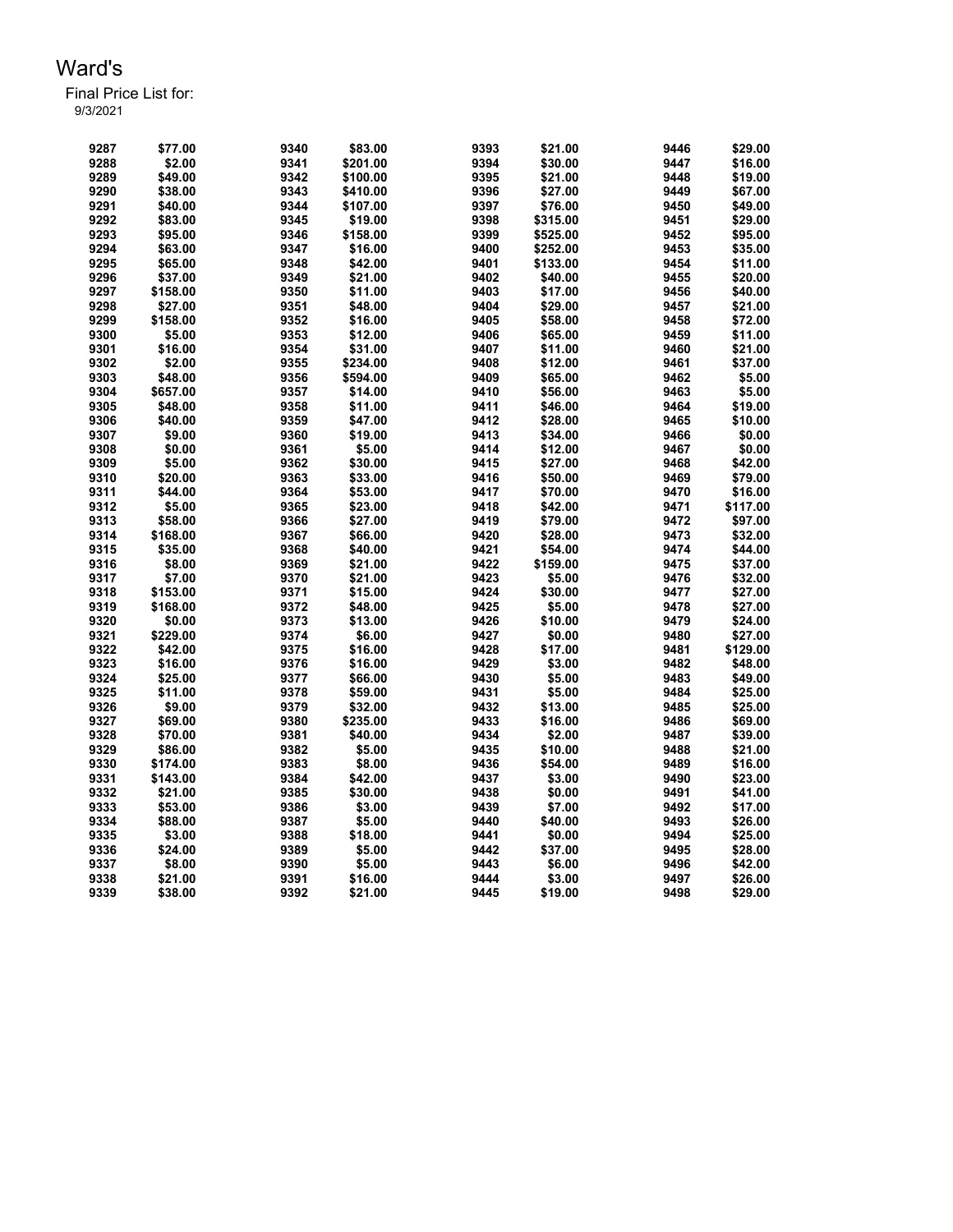| 9499 | \$41.00  | 9552 | \$33.00  | 9605 | \$20.00  | 9658 | \$177.00 |
|------|----------|------|----------|------|----------|------|----------|
| 9500 | \$27.00  | 9553 | \$0.00   | 9606 | \$5.00   | 9659 | \$48.00  |
| 9501 | \$32.00  | 9554 | \$0.00   | 9607 | \$100.00 | 9660 | \$156.00 |
| 9502 | \$35.00  | 9555 | \$10.00  | 9608 | \$28.00  | 9661 | \$280.00 |
| 9503 | \$30.00  | 9556 | \$11.00  | 9609 | \$5.00   | 9662 | \$96.00  |
| 9504 | \$2.00   | 9557 | \$5.00   | 9610 | \$21.00  | 9663 | \$13.00  |
| 9505 | \$41.00  | 9558 | \$25.00  | 9611 | \$17.00  | 9664 | \$32.00  |
| 9506 | \$27.00  | 9559 | \$25.00  | 9612 | \$20.00  | 9665 | \$48.00  |
| 9507 | \$48.00  | 9560 | \$5.00   | 9613 | \$11.00  | 9666 | \$1.00   |
| 9508 | \$53.00  | 9561 | \$5.00   | 9614 | \$17.00  | 9667 | \$8.00   |
| 9509 | \$32.00  | 9562 | \$5.00   | 9615 | \$21.00  | 9668 | \$3.00   |
| 9510 | \$29.00  | 9563 | \$42.00  | 9616 | \$25.00  | 9669 | \$3.00   |
| 9511 | \$32.00  | 9564 | \$8.00   | 9617 | \$5.00   | 9670 | \$0.00   |
| 9512 | \$25.00  | 9565 | \$37.00  | 9618 | \$28.00  | 9671 | \$3.00   |
| 9513 | \$50.00  | 9566 | \$34.00  | 9619 | \$33.00  | 9672 | \$9.00   |
| 9514 | \$48.00  | 9567 | \$105.00 | 9620 | \$6.00   | 9673 | \$4.00   |
| 9515 | \$17.00  | 9568 | \$48.00  | 9621 | \$11.00  | 9674 | \$1.00   |
| 9516 | \$19.00  | 9569 | \$5.00   | 9622 | \$23.00  | 9675 | \$1.00   |
| 9517 | \$16.00  | 9570 | \$15.00  | 9623 | \$5.00   | 9676 | \$59.00  |
| 9518 | \$161.00 | 9571 | \$11.00  | 9624 | \$7.00   | 9677 | \$103.00 |
| 9519 | \$33.00  | 9572 | \$42.00  | 9625 | \$7.00   | 9678 | \$470.00 |
| 9520 | \$315.00 | 9573 | \$32.00  | 9626 | \$27.00  | 9679 | \$6.00   |
| 9521 | \$368.00 | 9574 | \$13.00  | 9627 | \$60.00  | 9680 | \$184.00 |
| 9522 | \$15.00  | 9575 | \$12.00  | 9628 | \$8.00   | 9681 | \$5.00   |
| 9523 | \$18.00  | 9576 | \$0.00   | 9629 | \$3.00   | 9682 | \$0.00   |
| 9524 | \$15.00  | 9577 | \$158.00 | 9630 | \$0.00   | 9683 | \$25.00  |
| 9525 | \$35.00  | 9578 | \$53.00  | 9631 | \$3.00   | 9684 | \$16.00  |
| 9526 | \$35.00  | 9579 | \$39.00  | 9632 | \$8.00   | 9685 | \$6.00   |
| 9527 | \$0.00   | 9580 | \$9.00   | 9633 | \$28.00  | 9686 | \$3.00   |
| 9528 | \$19.00  | 9581 | \$9.00   | 9634 | \$33.00  | 9687 | \$6.00   |
| 9529 | \$16.00  | 9582 | \$9.00   | 9635 | \$0.00   | 9688 | \$5.00   |
| 9530 | \$11.00  | 9583 | \$5.00   | 9636 | \$30.00  | 9689 | \$25.00  |
| 9531 | \$0.00   | 9584 | \$87.00  | 9637 | \$13.00  | 9690 | \$5.00   |
| 9532 | \$11.00  | 9585 | \$45.00  | 9638 | \$8.00   | 9691 | \$15.00  |
| 9533 | \$6.00   | 9586 | \$8.00   | 9639 | \$0.00   | 9692 | \$17.00  |
| 9534 | \$0.00   | 9587 | \$100.00 | 9640 | \$5.00   | 9693 | \$1.00   |
| 9535 | \$10.00  | 9588 | \$184.00 | 9641 | \$13.00  | 9694 | \$6.00   |
| 9536 | \$5.00   | 9589 | \$6.00   | 9642 | \$21.00  | 9695 | \$11.00  |
| 9537 | \$0.00   | 9590 | \$53.00  | 9643 | \$58.00  | 9696 | \$11.00  |
| 9538 | \$5.00   | 9591 | \$92.00  | 9644 | \$16.00  | 9697 | \$11.00  |
|      |          | 9592 |          | 9645 |          |      |          |
| 9539 | \$0.00   |      | \$24.00  |      | \$32.00  | 9698 | \$14.00  |
| 9540 | \$27.00  | 9593 | \$268.00 | 9646 | \$27.00  | 9699 | \$10.00  |
| 9541 | \$20.00  | 9594 | \$66.00  | 9647 | \$42.00  | 9700 | \$107.00 |
| 9542 | \$35.00  | 9595 | \$55.00  | 9648 | \$25.00  | 9701 | \$11.00  |
| 9543 | \$35.00  | 9596 | \$65.00  | 9649 | \$405.00 | 9702 | \$11.00  |
| 9544 | \$47.00  | 9597 | \$105.00 | 9650 | \$142.00 | 9703 | \$15.00  |
| 9545 | \$8.00   | 9598 | \$63.00  | 9651 | \$100.00 | 9704 | \$33.00  |
| 9546 | \$6.00   | 9599 | \$81.00  | 9652 | \$139.00 | 9705 | \$15.00  |
| 9547 | \$15.00  | 9600 | \$95.00  | 9653 | \$0.00   | 9706 | \$50.00  |
| 9548 | \$10.00  | 9601 | \$103.00 | 9654 | \$0.00   | 9707 | \$258.00 |
| 9549 | \$7.00   | 9602 | \$242.00 | 9655 | \$0.00   | 9708 | \$45.00  |
| 9550 | \$9.00   | 9603 | \$35.00  | 9656 | \$0.00   | 9709 | \$21.00  |
| 9551 | \$13.00  | 9604 | \$0.00   | 9657 | \$32.00  | 9710 | \$15.00  |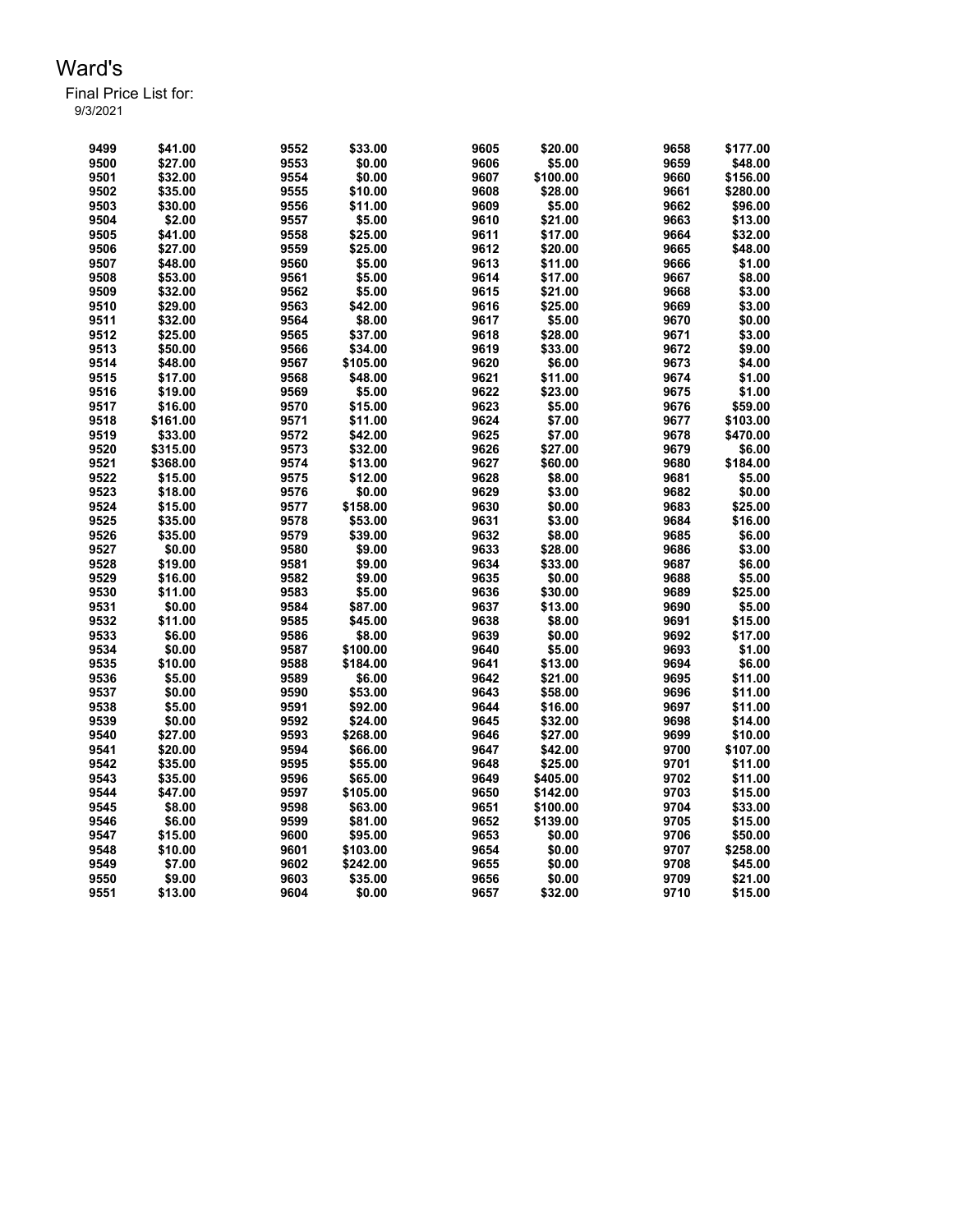| 9711 | \$0.00   | 9764 | \$10.00  | 9817 | \$5.00   | 9870 | \$21.00  |
|------|----------|------|----------|------|----------|------|----------|
| 9712 | \$628.00 | 9765 | \$44.00  | 9818 | \$28.00  | 9871 | \$50.00  |
| 9713 | \$79.00  | 9766 | \$12.00  | 9819 | \$137.00 | 9872 | \$41.00  |
| 9714 | \$321.00 | 9767 | \$23.00  | 9820 | \$1.00   | 9873 | \$27.00  |
| 9715 | \$59.00  | 9768 | \$9.00   | 9821 | \$0.00   | 9874 | \$27.00  |
| 9716 | \$137.00 | 9769 | \$15.00  | 9822 | \$37.00  | 9875 | \$73.00  |
| 9717 | \$372.00 | 9770 | \$10.00  | 9823 | \$51.00  | 9876 | \$75.00  |
| 9718 | \$31.00  | 9771 | \$10.00  | 9824 | \$11.00  | 9877 | \$55.00  |
| 9719 | \$53.00  | 9772 | \$18.00  | 9825 | \$2.00   | 9878 | \$2.00   |
| 9720 | \$103.00 | 9773 | \$4.00   | 9826 | \$132.00 | 9879 | \$29.00  |
| 9721 | \$23.00  | 9774 | \$11.00  | 9827 | \$326.00 | 9880 | \$29.00  |
| 9722 | \$38.00  | 9775 | \$3.00   | 9828 | \$222.00 | 9881 | \$7.00   |
| 9723 | \$21.00  | 9776 | \$46.00  | 9829 | \$80.00  | 9882 | \$16.00  |
| 9724 | \$34.00  | 9777 | \$5.00   | 9830 | \$205.00 | 9883 | \$0.00   |
| 9725 | \$30.00  | 9778 | \$25.00  | 9831 | \$157.00 | 9884 | \$252.00 |
| 9726 | \$30.00  | 9779 | \$11.00  | 9832 | \$16.00  | 9885 | \$3.00   |
| 9727 | \$30.00  | 9780 | \$3.00   | 9833 | \$13.00  | 9886 | \$6.00   |
| 9728 | \$12.00  | 9781 | \$3.00   | 9834 | \$7.00   | 9887 | \$18.00  |
| 9729 | \$30.00  | 9782 | \$470.00 | 9835 | \$7.00   | 9888 | \$998.00 |
| 9730 | \$15.00  | 9783 | \$5.00   | 9836 | \$39.00  | 9889 | \$53.00  |
| 9731 | \$19.00  | 9784 | \$4.00   | 9837 | \$15.00  | 9890 | \$24.00  |
| 9732 | \$21.00  | 9785 | \$3.00   | 9838 | \$26.00  | 9891 | \$30.00  |
| 9733 | \$88.00  | 9786 | \$4.00   | 9839 | \$21.00  | 9892 | \$6.00   |
| 9734 | \$23.00  | 9787 | \$0.00   | 9840 | \$37.00  | 9893 | \$0.00   |
| 9735 | \$39.00  | 9788 | \$11.00  | 9841 | \$8.00   | 9894 | \$1.00   |
| 9736 | \$32.00  | 9789 | \$21.00  | 9842 | \$16.00  | 9895 | \$52.00  |
| 9737 | \$16.00  | 9790 | \$15.00  | 9843 | \$21.00  | 9896 | \$13.00  |
| 9738 | \$105.00 | 9791 | \$18.00  | 9844 | \$50.00  | 9897 | \$16.00  |
| 9739 | \$2.00   | 9792 | \$6.00   | 9845 | \$105.00 | 9898 | \$158.00 |
| 9740 | \$78.00  | 9793 | \$95.00  | 9846 | \$69.00  | 9899 | \$37.00  |
| 9741 | \$56.00  | 9794 | \$33.00  | 9847 | \$3.00   | 9900 | \$35.00  |
| 9742 | \$38.00  | 9795 | \$20.00  | 9848 | \$3.00   | 9901 | \$368.00 |
| 9743 | \$25.00  | 9796 | \$18.00  | 9849 | \$32.00  | 9902 | \$16.00  |
| 9744 | \$7.00   | 9797 | \$1.00   | 9850 | \$32.00  | 9903 | \$10.00  |
| 9745 | \$19.00  | 9798 | \$13.00  | 9851 | \$16.00  | 9904 | \$104.00 |
| 9746 | \$7.00   | 9799 | \$13.00  | 9852 | \$11.00  | 9905 | \$30.00  |
| 9747 | \$23.00  | 9800 | \$15.00  | 9853 | \$48.00  | 9906 | \$15.00  |
| 9748 | \$9.00   | 9801 | \$16.00  | 9854 | \$48.00  | 9907 | \$53.00  |
| 9749 | \$29.00  | 9802 | \$13.00  | 9855 | \$20.00  | 9908 | \$142.00 |
| 9750 | \$17.00  | 9803 | \$32.00  | 9856 | \$20.00  | 9909 | \$50.00  |
| 9751 | \$20.00  | 9804 | \$27.00  | 9857 | \$32.00  | 9910 | \$53.00  |
| 9752 | \$21.00  | 9805 | \$15.00  | 9858 | \$21.00  | 9911 | \$21.00  |
| 9753 | \$408.00 | 9806 | \$24.00  | 9859 | \$97.00  | 9912 | \$108.00 |
| 9754 | \$19.00  | 9807 | \$0.00   | 9860 | \$4.00   | 9913 | \$48.00  |
| 9755 | \$37.00  | 9808 | \$0.00   | 9861 | \$8.00   | 9914 | \$58.00  |
| 9756 | \$35.00  | 9809 | \$16.00  | 9862 | \$18.00  | 9915 | \$44.00  |
| 9757 | \$10.00  | 9810 | \$17.00  | 9863 | \$11.00  | 9916 | \$27.00  |
| 9758 | \$4.00   | 9811 | \$27.00  | 9864 | \$23.00  | 9917 | \$27.00  |
| 9759 | \$11.00  | 9812 | \$100.00 | 9865 | \$200.00 | 9918 | \$16.00  |
| 9760 | \$63.00  | 9813 | \$3.00   | 9866 | \$17.00  | 9919 | \$36.00  |
| 9761 | \$105.00 | 9814 | \$44.00  | 9867 | \$263.00 | 9920 | \$105.00 |
| 9762 | \$13.00  | 9815 | \$1.00   | 9868 | \$42.00  | 9921 | \$53.00  |
| 9763 | \$11.00  | 9816 | \$5.00   | 9869 | \$25.00  | 9922 | \$90.00  |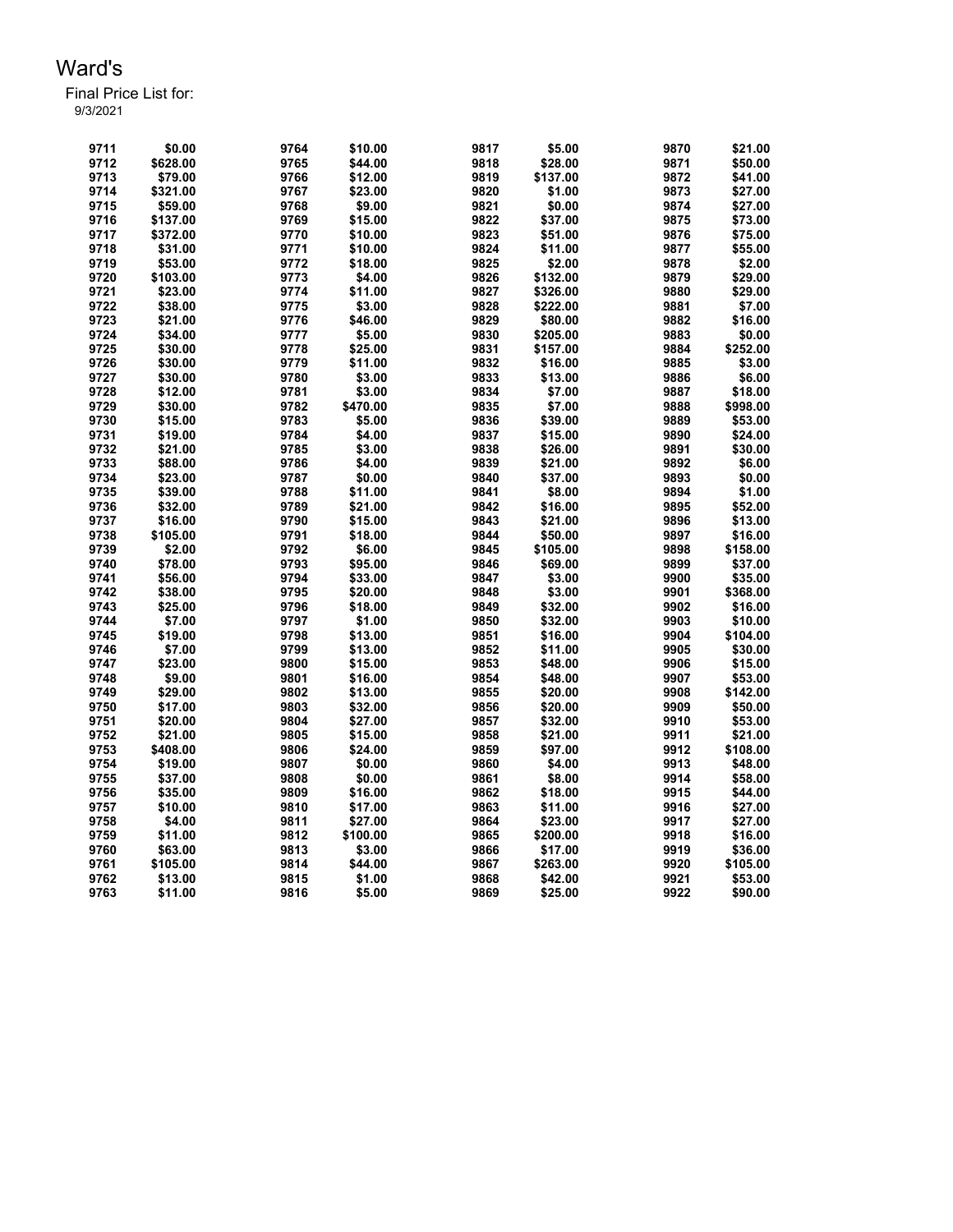Final Price List for: 9/3/2021

> \$5.00 9976 \$1.00 10061 \$683.00 10114 \$32.00 \$5.00 9977 \$1.00 10062 \$263.00 10115 \$37.00 \$19.00 10010 \$5,442.00 10063 \$525.00 10116 \$30.00 \$20.00 10011 \$315.00 10064 \$4,500.00 10117 \$26.00 \$20.00 10012 \$105.00 10065 \$657.00 10118 \$31.00 \$19.00 10013 \$70.00 10066 \$431.00 10119 \$32.00 \$21.00 10014 \$70.00 10067 \$265.00 10120 \$29.00 \$6.00 10015 \$208.00 10068 \$401.00 10121 \$11.00 \$4.00 10016 \$132.00 10069 \$300.00 10122 \$67.00 \$18.00 10017 \$5,145.00 10070 \$361.00 10123 \$38.00 \$2.00 10018 \$250.00 10071 \$321.00 10124 \$42.00 \$16.00 10019 \$2,625.00 10072 \$420.00 10125 \$21.00 \$4.00 10020 \$893.00 10073 \$300.00 10126 \$44.00 \$4.00 10021 \$725.00 10074 \$234.00 10127 \$25.00 \$20.00 10022 \$651.00 10075 \$212.00 10128 \$19.00 \$19.00 10023 \$47.00 10076 \$184.00 10129 \$10.00 \$20.00 10024 \$525.00 10077 \$133.00 10130 \$47.00 \$21.00 10025 \$857.00 10078 \$77.00 10131 \$16.00 \$27.00 10026 \$3,915.00 10079 \$345.00 10132 \$19.00 \$27.00 10027 \$250.00 10080 \$155.00 10133 \$28.00 \$31.00 10028 \$5,250.00 10081 \$300.00 10134 \$45.00 \$32.00 10029 \$4,500.00 10082 \$92.00 10135 \$70.00 \$1.00 10030 \$3,045.00 10083 \$270.00 10136 \$3.00 \$234.00 10031 \$5,303.00 10084 \$91.00 10137 \$429.00 \$32.00 10032 \$525.00 10085 \$239.00 10138 \$82.00 \$37.00 10033 \$100.00 10086 \$165.00 10139 \$81.00 \$79.00 10034 \$40.00 10087 \$6.00 10140 \$105.00 \$16.00 10035 \$525.00 10088 \$53.00 10141 \$198.00 \$132.00 10036 \$315.00 10089 \$14.00 10142 \$147.00 \$210.00 10037 \$111.00 10090 \$206.00 10143 \$323.00 \$210.00 10038 \$269.00 10091 \$25.00 10144 \$368.00 \$277.00 10039 \$129.00 10092 \$26.00 10145 \$315.00 \$16.00 10040 \$42.00 10093 \$11.00 10146 \$210.00 \$93.00 10041 \$24.00 10094 \$6.00 10147 \$107.00 \$26.00 10042 \$28.00 10095 \$54.00 10148 \$289.00 \$17.00 10043 \$25.00 10096 \$47.00 10149 \$53.00 \$57.00 10044 \$27.00 10097 \$49.00 10150 \$198.00 \$63.00 10045 \$35.00 10098 \$87.00 10151 \$263.00 \$42.00 10046 \$263.00 10099 \$73.00 10152 \$150.00 \$40.00 10047 \$158.00 10100 \$404.00 10153 \$58.00 \$11.00 10048 \$100.00 10101 \$247.00 10154 \$105.00 \$53.00 10049 \$210.00 10102 \$299.00 10155 \$33.00 \$6.00 10050 \$434.00 10103 \$7.00 10156 \$144.00 \$5.00 10051 \$210.00 10104 \$25.00 10157 \$126.00 \$11.00 10052 \$525.00 10105 \$16.00 10158 \$188.00 \$8.00 10053 \$2,418.00 10106 \$23.00 10159 \$33.00 \$11.00 10054 \$1,319.00 10107 \$16.00 10160 \$24.00 \$13.00 10055 \$580.00 10108 \$83.00 10161 \$68.00 \$5.00 10056 \$2,226.00 10109 \$25.00 10162 \$95.00 \$1.00 10057 \$284.00 10110 \$45.00 10163 \$39.00 \$7.00 10058 \$399.00 10111 \$50.00 10164 \$40.00 \$1.00 10059 \$288.00 10112 \$49.00 10165 \$305.00 \$1.00 10060 \$345.00 10113 \$46.00 10166 \$101.00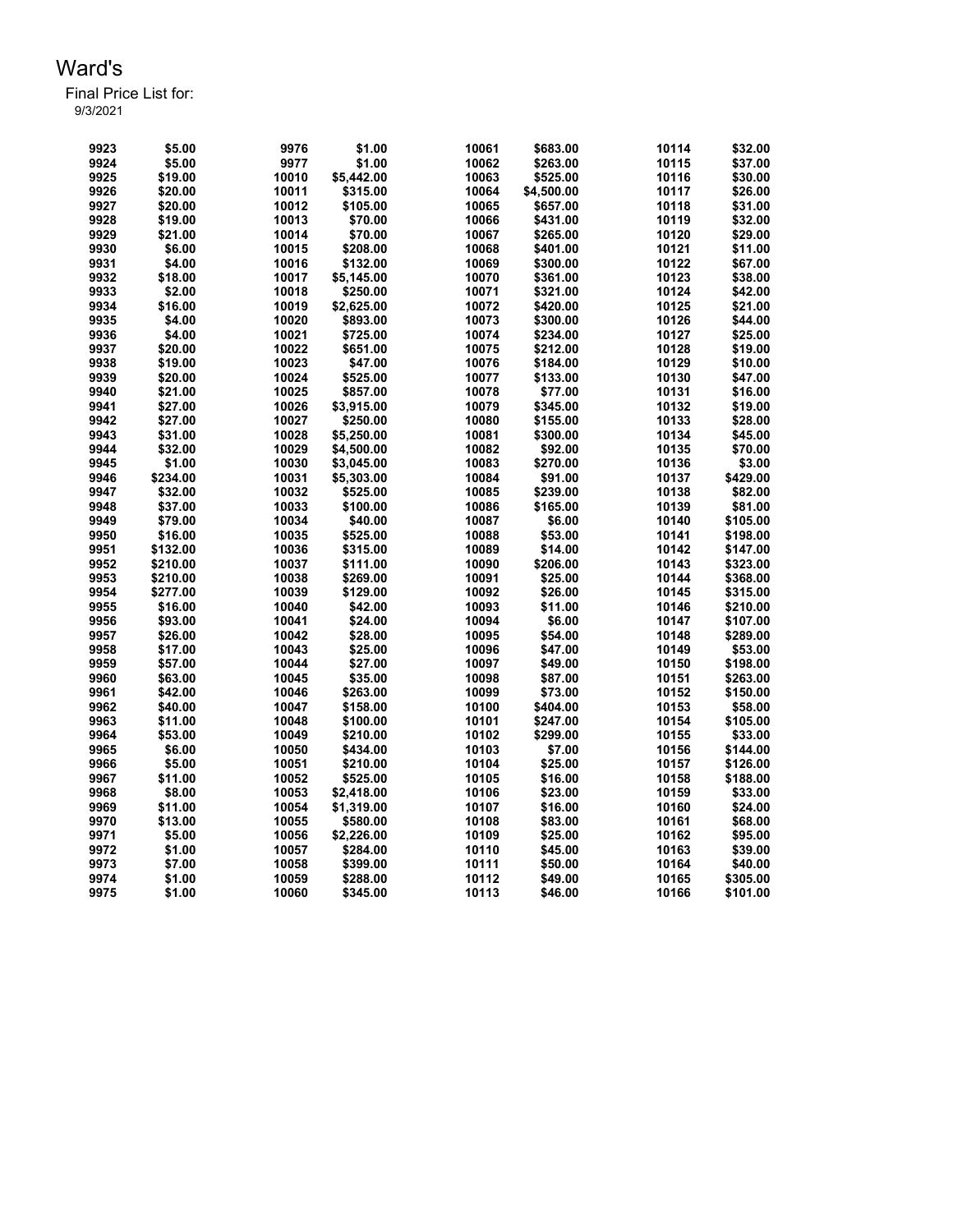| 10167 | \$0.00     | 10220 | \$14.00    | 10273 | \$30.00    | 10326 | \$88.00  |
|-------|------------|-------|------------|-------|------------|-------|----------|
| 10168 | \$18.00    | 10221 | \$15.00    | 10274 | \$35.00    | 10327 | \$132.00 |
| 10169 | \$24.00    | 10222 | \$37.00    | 10275 | \$31.00    | 10328 | \$228.00 |
| 10170 | \$289.00   | 10223 | \$23.00    | 10276 | \$44.00    | 10329 | \$405.00 |
| 10171 | \$37.00    | 10224 | \$14.00    | 10277 | \$23.00    | 10330 | \$22.00  |
| 10172 | \$35.00    | 10225 | \$27.00    | 10278 | \$18.00    | 10331 | \$35.00  |
| 10173 | \$37.00    | 10226 | \$28.00    | 10279 | \$17.00    | 10332 | \$247.00 |
| 10174 | \$53.00    | 10227 | \$20.00    | 10280 | \$12.00    | 10333 | \$239.00 |
| 10175 | \$78.00    | 10228 | \$8.00     | 10281 | \$23.00    | 10334 | \$173.00 |
| 10176 | \$252.00   | 10229 | \$5.00     | 10282 | \$23.00    | 10335 | \$269.00 |
| 10177 | \$95.00    | 10230 | \$6.00     | 10283 | \$16.00    | 10336 | \$672.00 |
| 10178 | \$35.00    | 10231 | \$12.00    | 10284 | \$15.00    | 10337 | \$220.00 |
| 10179 | \$93.00    | 10232 | \$15.00    | 10285 | \$16.00    | 10338 | \$210.00 |
| 10180 | \$58.00    | 10233 | \$11.00    | 10286 | \$8.00     | 10339 | \$410.00 |
| 10181 | \$93.00    | 10234 | \$5.00     | 10287 | \$17.00    | 10340 | \$184.00 |
| 10182 | \$37.00    | 10235 | \$21.00    | 10288 | \$24.00    | 10341 | \$32.00  |
| 10183 | \$473.00   | 10236 | \$24.00    | 10289 | \$30.00    | 10342 | \$418.00 |
| 10184 | \$116.00   | 10237 | \$35.00    | 10290 | \$33.00    | 10343 | \$53.00  |
| 10185 | \$105.00   | 10238 | \$37.00    | 10291 | \$9.00     | 10344 | \$550.00 |
| 10186 | \$24.00    | 10239 | \$23.00    | 10292 | \$16.00    | 10345 | \$69.00  |
| 10187 | \$24.00    | 10240 | \$11.00    | 10293 | \$7.00     | 10346 | \$31.00  |
| 10188 | \$53.00    | 10241 | \$19.00    | 10294 | \$8.00     | 10347 | \$126.00 |
| 10189 | \$527.00   | 10242 | \$25.00    | 10295 | \$27.00    | 10348 | \$525.00 |
| 10190 | \$4,253.00 | 10243 | \$165.00   | 10296 | \$12.00    | 10349 | \$473.00 |
| 10191 | \$675.00   | 10244 | \$448.00   | 10297 | \$12.00    | 10350 | \$237.00 |
| 10192 | \$788.00   | 10245 | \$630.00   | 10298 | \$21.00    | 10351 | \$315.00 |
| 10193 | \$306.00   | 10246 | \$1,838.00 | 10299 | \$26.00    | 10352 | \$174.00 |
| 10194 | \$168.00   | 10247 | \$1,654.00 | 10300 | \$19.00    | 10353 | \$79.00  |
| 10195 | \$95.00    | 10248 | \$134.00   | 10301 | \$32.00    | 10354 | \$945.00 |
| 10196 | \$147.00   | 10249 | \$326.00   | 10302 | \$17.00    | 10355 | \$74.00  |
| 10197 | \$221.00   | 10250 | \$90.00    | 10303 | \$11.00    | 10356 | \$116.00 |
| 10198 | \$137.00   | 10251 | \$100.00   | 10304 | \$25.00    | 10357 | \$88.00  |
| 10199 | \$95.00    | 10252 | \$90.00    | 10305 | \$27.00    | 10358 | \$178.00 |
| 10200 | \$79.00    | 10253 | \$44.00    | 10306 | \$200.00   | 10359 | \$29.00  |
| 10201 | \$75.00    | 10254 | \$44.00    | 10307 | \$12.00    | 10360 | \$447.00 |
| 10202 | \$55.00    | 10255 | \$108.00   | 10308 | \$20.00    | 10361 | \$435.00 |
| 10203 | \$113.00   | 10256 | \$82.00    | 10309 | \$20.00    | 10362 | \$259.00 |
| 10204 | \$44.00    | 10257 | \$69.00    | 10310 | \$25.00    | 10363 | \$0.00   |
| 10205 | \$38.00    | 10258 | \$115.00   | 10311 | \$28.00    | 10364 | \$578.00 |
| 10206 | \$32.00    | 10259 | \$49.00    | 10312 | \$40.00    | 10365 | \$105.00 |
| 10207 | \$8.00     | 10260 | \$57.00    | 10313 | \$20.00    | 10366 | \$126.00 |
| 10208 | \$24.00    | 10261 | \$105.00   | 10314 | \$11.00    | 10367 | \$58.00  |
| 10209 | \$28.00    | 10262 | \$78.00    | 10315 | \$13.00    | 10368 | \$81.00  |
| 10210 | \$15.00    | 10263 | \$57.00    | 10316 | \$15.00    | 10369 | \$35.00  |
| 10211 | \$12.00    | 10264 | \$48.00    | 10317 | \$16.00    | 10370 | \$221.00 |
| 10212 | \$16.00    | 10265 | \$39.00    | 10318 | \$23.00    | 10371 | \$53.00  |
| 10213 | \$24.00    | 10266 | \$37.00    | 10319 | \$2,783.00 | 10372 | \$29.00  |
| 10214 | \$23.00    | 10267 | \$32.00    | 10320 | \$423.00   | 10373 | \$263.00 |
| 10215 | \$13.00    | 10268 | \$473.00   | 10321 | \$468.00   | 10374 | \$72.00  |
| 10216 | \$23.00    | 10269 | \$103.00   | 10322 | \$1,050.00 | 10375 | \$420.00 |
| 10217 | \$15.00    | 10270 | \$227.00   | 10323 | \$16.00    | 10376 | \$35.00  |
| 10218 | \$23.00    | 10271 | \$123.00   | 10324 | \$55.00    | 10377 | \$41.00  |
| 10219 |            | 10272 |            | 10325 |            | 10378 |          |
|       | \$32.00    |       | \$61.00    |       | \$155.00   |       | \$54.00  |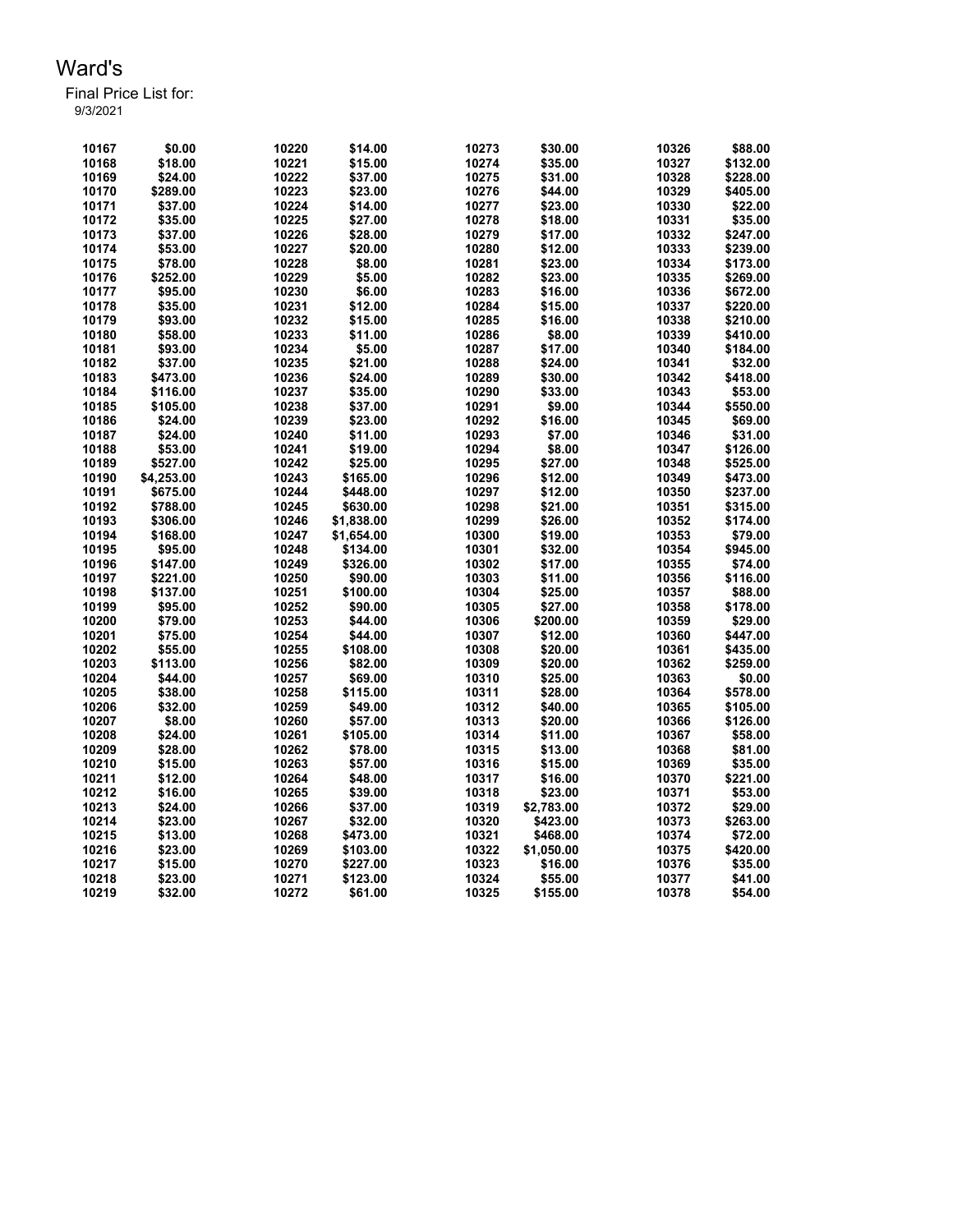| 10379 | \$54.00  | 10432 | \$13.00  | 10485          | \$33.00             | 10538 | \$4.00               |
|-------|----------|-------|----------|----------------|---------------------|-------|----------------------|
| 10380 | \$58.00  | 10433 | \$32.00  | 10486          | \$30.00             | 10539 | \$39.00              |
| 10381 | \$19.00  | 10434 | \$15.00  | 10487          | \$11.00             | 10540 | \$175.00             |
| 10382 | \$207.00 | 10435 | \$13.00  | 10488          | \$36.00             | 10541 | \$24.00              |
| 10383 | \$13.00  | 10436 | \$17.00  | 10489          | \$95.00             | 10542 | \$233.00             |
| 10384 | \$16.00  | 10437 | \$16.00  | 10490          | \$100.00            | 10543 | \$16.00              |
| 10385 | \$13.00  | 10438 | \$35.00  | 10491          | \$30.00             | 10544 | \$32.00              |
| 10386 | \$11.00  | 10439 | \$16.00  | 10492          | \$31.00             | 10545 | \$37.00              |
| 10387 | \$13.00  | 10440 | \$21.00  | 10493          | \$42.00             | 10546 | \$82.00              |
| 10388 | \$11.00  | 10441 | \$17.00  | 10494          | \$35.00             | 10547 | \$84.00              |
| 10389 | \$20.00  | 10442 | \$16.00  | 10495          | \$41.00             | 10548 | \$23.00              |
| 10390 | \$18.00  | 10443 | \$17.00  | 10496          | \$41.00             | 10549 | \$16.00              |
| 10391 | \$27.00  | 10444 | \$16.00  | 10497          | \$92.00             | 10550 | \$14.00              |
| 10392 | \$45.00  | 10445 | \$25.00  | 10498          | \$27.00             | 10551 | \$21.00              |
| 10393 | \$37.00  | 10446 | \$6.00   | 10499          | \$21.00             | 10552 | \$20.00              |
| 10394 | \$10.00  | 10447 | \$15.00  | 10500          | \$21.00             | 10553 | \$15.00              |
| 10395 | \$10.00  | 10448 | \$10.00  | 10501          | \$7.00              | 10554 | \$24.00              |
| 10396 | \$32.00  | 10449 | \$158.00 | 10502          | \$13.00             | 10555 | \$40.00              |
| 10397 | \$11.00  | 10450 | \$163.00 | 10503          | \$15.00             | 10556 | \$37.00              |
| 10398 | \$13.00  | 10451 | \$394.00 | 10504          | \$13.00             | 10557 | \$18.00              |
| 10399 | \$21.00  | 10452 | \$23.00  | 10505          | \$16.00             | 10558 | \$40.00              |
| 10400 | \$15.00  | 10453 | \$10.00  | 10506          | \$10.00             | 10559 | \$16.00              |
| 10401 | \$73.00  | 10454 | \$17.00  | 10507          | \$16.00             | 10560 | \$37.00              |
| 10402 | \$19.00  | 10455 | \$15.00  | 10508          | \$13.00             | 10561 | \$21.00              |
| 10403 | \$19.00  | 10456 | \$32.00  | 10509          | \$31.00             | 10562 | \$14.00              |
| 10404 | \$32.00  | 10457 | \$37.00  | 10510          | \$18.00             | 10563 | \$133.00             |
| 10405 | \$15.00  | 10458 | \$44.00  | 10511          | \$21.00             | 10564 | \$116.00             |
| 10406 | \$13.00  | 10459 | \$25.00  | 10512          | \$20.00             | 10565 | \$117.00             |
| 10407 | \$14.00  | 10460 | \$65.00  | 10513          | \$17.00             | 10566 | \$29.00              |
| 10408 | \$15.00  | 10461 | \$7.00   | 10514          | \$26.00             | 10567 | \$29.00              |
| 10409 | \$34.00  | 10462 | \$26.00  | 10515          | \$24.00             | 10568 | \$630.00             |
| 10410 | \$13.00  | 10463 | \$16.00  | 10516          | \$9.00              | 10569 | \$578.00             |
| 10411 | \$14.00  | 10464 | \$53.00  | 10517          | \$16.00             | 10570 | \$1,575.00           |
| 10412 | \$14.00  | 10465 | \$19.00  | 10518          | \$12.00             | 10571 | \$693.00             |
| 10413 | \$16.00  | 10466 | \$30.00  | 10519          | \$21.00             | 10572 |                      |
| 10414 | \$15.00  | 10467 | \$11.00  | 10520          | \$13.00             | 10573 | \$998.00<br>\$101.00 |
| 10415 |          | 10468 |          |                |                     |       |                      |
|       | \$13.00  |       | \$10.00  | 10521          | \$21.00             | 10574 | \$100.00             |
| 10416 | \$10.00  | 10469 | \$8.00   | 10522<br>10523 | \$16.00<br>\$120.00 | 10575 | \$98.00              |
| 10417 | \$16.00  | 10470 | \$13.00  |                |                     | 10576 | \$80.00              |
| 10418 | \$16.00  | 10471 | \$12.00  | 10524          | \$16.00             | 10577 | \$6.00               |
| 10419 | \$21.00  | 10472 | \$12.00  | 10525          | \$12.00             | 10578 | \$32.00<br>\$12.00   |
| 10420 | \$12.00  | 10473 | \$19.00  | 10526          | \$12.00             | 10579 |                      |
| 10421 | \$15.00  | 10474 | \$16.00  | 10527          | \$6.00              | 10580 | \$21.00              |
| 10422 | \$12.00  | 10475 | \$23.00  | 10528          | \$6.00              | 10581 | \$28.00              |
| 10423 | \$19.00  | 10476 | \$352.00 | 10529          | \$7.00              | 10582 | \$42.00              |
| 10424 | \$24.00  | 10477 | \$273.00 | 10530          | \$13.00             | 10583 | \$10.00              |
| 10425 | \$12.00  | 10478 | \$34.00  | 10531          | \$16.00             | 10584 | \$18.00              |
| 10426 | \$16.00  | 10479 | \$138.00 | 10532          | \$12.00             | 10585 | \$28.00              |
| 10427 | \$8.00   | 10480 | \$105.00 | 10533          | \$20.00             | 10586 | \$8.00               |
| 10428 | \$11.00  | 10481 | \$74.00  | 10534          | \$18.00             | 10587 | \$27.00              |
| 10429 | \$11.00  | 10482 | \$53.00  | 10535          | \$18.00             | 10588 | \$11.00              |
| 10430 | \$12.00  | 10483 | \$28.00  | 10536          | \$10.00             | 10589 | \$27.00              |
| 10431 | \$44.00  | 10484 | \$21.00  | 10537          | \$13.00             | 10590 | \$11.00              |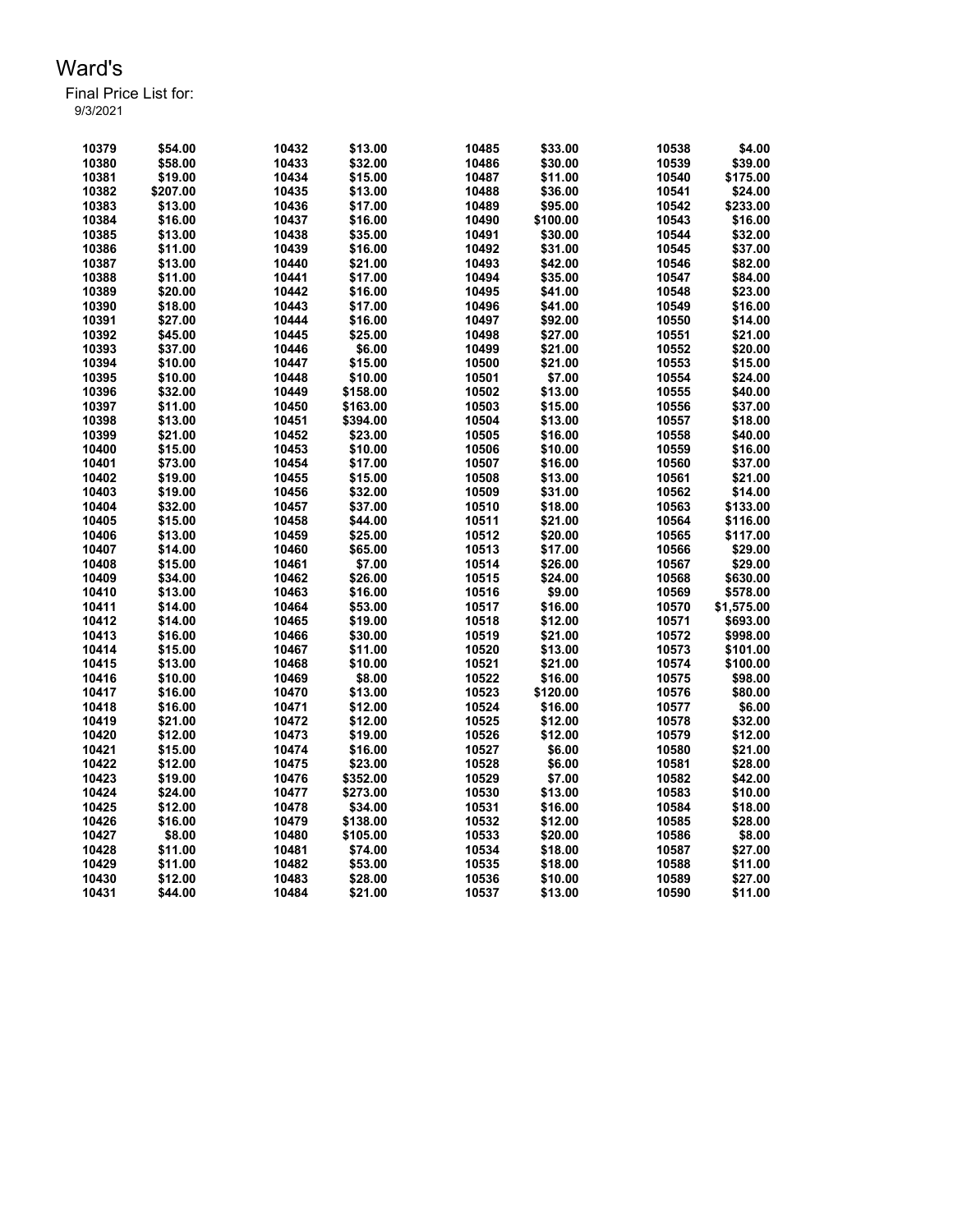| 3/3/2021 |  |  |
|----------|--|--|
|          |  |  |

| 10591 | \$10.00  | 10644 | \$74.00  | 10697 | \$0.00   | 10750 | \$6.00   |
|-------|----------|-------|----------|-------|----------|-------|----------|
| 10592 | \$15.00  | 10645 | \$11.00  | 10698 | \$34.00  | 10751 | \$12.00  |
| 10593 | \$21.00  | 10646 | \$16.00  | 10699 | \$40.00  | 10752 | \$24.00  |
| 10594 | \$32.00  | 10647 | \$11.00  | 10700 | \$96.00  | 10753 | \$18.00  |
| 10595 | \$27.00  | 10648 | \$24.00  | 10701 | \$32.00  | 10754 | \$17.00  |
| 10596 | \$27.00  | 10649 | \$24.00  | 10702 | \$6.00   | 10755 | \$9.00   |
| 10597 | \$29.00  | 10650 | \$7.00   | 10703 | \$13.00  | 10756 | \$14.00  |
| 10598 | \$29.00  | 10651 | \$12.00  | 10704 | \$18.00  | 10757 | \$8.00   |
| 10599 | \$33.00  | 10652 | \$23.00  | 10705 | \$7.00   | 10758 | \$32.00  |
| 10600 | \$95.00  | 10653 | \$13.00  | 10706 | \$42.00  | 10759 | \$53.00  |
| 10601 | \$19.00  | 10654 | \$11.00  | 10707 | \$23.00  | 10760 | \$9.00   |
| 10602 | \$18.00  | 10655 | \$54.00  | 10708 | \$26.00  | 10761 | \$13.00  |
| 10603 | \$13.00  | 10656 | \$7.00   | 10709 | \$20.00  | 10762 | \$25.00  |
| 10604 | \$18.00  | 10657 | \$27.00  | 10710 | \$53.00  | 10763 | \$34.00  |
| 10605 | \$73.00  | 10658 | \$21.00  | 10711 | \$19.00  | 10764 | \$45.00  |
| 10606 | \$58.00  | 10659 | \$12.00  | 10712 | \$16.00  | 10765 | \$6.00   |
| 10607 | \$37.00  | 10660 | \$15.00  | 10713 | \$8.00   | 10766 | \$16.00  |
| 10608 | \$11.00  | 10661 | \$30.00  | 10714 | \$5.00   | 10767 | \$13.00  |
| 10609 | \$10.00  | 10662 | \$23.00  | 10715 | \$11.00  |       | \$22.00  |
|       |          |       |          |       |          | 10768 |          |
| 10610 | \$8.00   | 10663 | \$42.00  | 10716 | \$258.00 | 10769 | \$23.00  |
| 10611 | \$29.00  | 10664 | \$20.00  | 10717 | \$13.00  | 10770 | \$13.00  |
| 10612 | \$59.00  | 10665 | \$19.00  | 10718 | \$105.00 | 10771 | \$25.00  |
| 10613 | \$101.00 | 10666 | \$13.00  | 10719 | \$13.00  | 10772 | \$17.00  |
| 10614 | \$29.00  | 10667 | \$12.00  | 10720 | \$18.00  | 10773 | \$10.00  |
| 10615 | \$71.00  | 10668 | \$6.00   | 10721 | \$34.00  | 10774 | \$15.00  |
| 10616 | \$70.00  | 10669 | \$35.00  | 10722 | \$15.00  | 10775 | \$24.00  |
| 10617 | \$59.00  | 10670 | \$11.00  | 10723 | \$3.00   | 10776 | \$8.00   |
| 10618 | \$79.00  | 10671 | \$7.00   | 10724 | \$5.00   | 10777 | \$35.00  |
| 10619 | \$18.00  | 10672 | \$24.00  | 10725 | \$13.00  | 10778 | \$5.00   |
| 10620 | \$129.00 | 10673 | \$12.00  | 10726 | \$34.00  | 10779 | \$37.00  |
| 10621 | \$32.00  | 10674 | \$4.00   | 10727 | \$13.00  | 10780 | \$13.00  |
| 10622 | \$23.00  | 10675 | \$10.00  | 10728 | \$10.00  | 10781 | \$17.00  |
| 10623 | \$42.00  | 10676 | \$5.00   | 10729 | \$12.00  | 10782 | \$5.00   |
| 10624 | \$40.00  | 10677 | \$7.00   | 10730 | \$13.00  | 10783 | \$27.00  |
| 10625 | \$50.00  | 10678 | \$17.00  | 10731 | \$14.00  | 10784 | \$11.00  |
| 10626 | \$53.00  | 10679 | \$17.00  | 10732 | \$21.00  | 10785 | \$13.00  |
| 10627 | \$44.00  | 10680 | \$24.00  | 10733 | \$122.00 | 10786 | \$48.00  |
| 10628 | \$14.00  | 10681 | \$15.00  | 10734 | \$105.00 | 10787 | \$37.00  |
| 10629 | \$15.00  | 10682 | \$19.00  | 10735 | \$150.00 | 10788 | \$17.00  |
| 10630 | \$44.00  | 10683 | \$139.00 | 10736 | \$58.00  | 10789 | \$17.00  |
| 10631 | \$11.00  | 10684 | \$10.00  | 10737 | \$19.00  | 10790 | \$20.00  |
| 10632 | \$16.00  | 10685 | \$14.00  | 10738 | \$35.00  | 10791 | \$35.00  |
| 10633 | \$23.00  | 10686 | \$7.00   | 10739 | \$45.00  | 10792 | \$14.00  |
| 10634 | \$21.00  | 10687 | \$17.00  | 10740 | \$7.00   | 10793 | \$16.00  |
| 10635 | \$14.00  | 10688 | \$6.00   | 10741 | \$13.00  | 10794 | \$63.00  |
| 10636 | \$13.00  | 10689 | \$25.00  | 10742 | \$48.00  | 10795 | \$119.00 |
| 10637 | \$23.00  | 10690 | \$23.00  | 10743 | \$32.00  | 10796 | \$37.00  |
| 10638 | \$21.00  | 10691 | \$11.00  | 10744 | \$32.00  | 10797 | \$20.00  |
| 10639 | \$11.00  | 10692 | \$17.00  | 10745 | \$16.00  | 10798 | \$60.00  |
| 10640 | \$13.00  | 10693 | \$23.00  | 10746 | \$24.00  | 10799 | \$42.00  |
| 10641 | \$5.00   | 10694 | \$9.00   | 10747 | \$21.00  | 10800 | \$32.00  |
| 10642 | \$7.00   | 10695 | \$8.00   | 10748 | \$8.00   | 10801 | \$31.00  |
| 10643 | \$13.00  | 10696 | \$132.00 | 10749 | \$11.00  | 10802 | \$30.00  |
|       |          |       |          |       |          |       |          |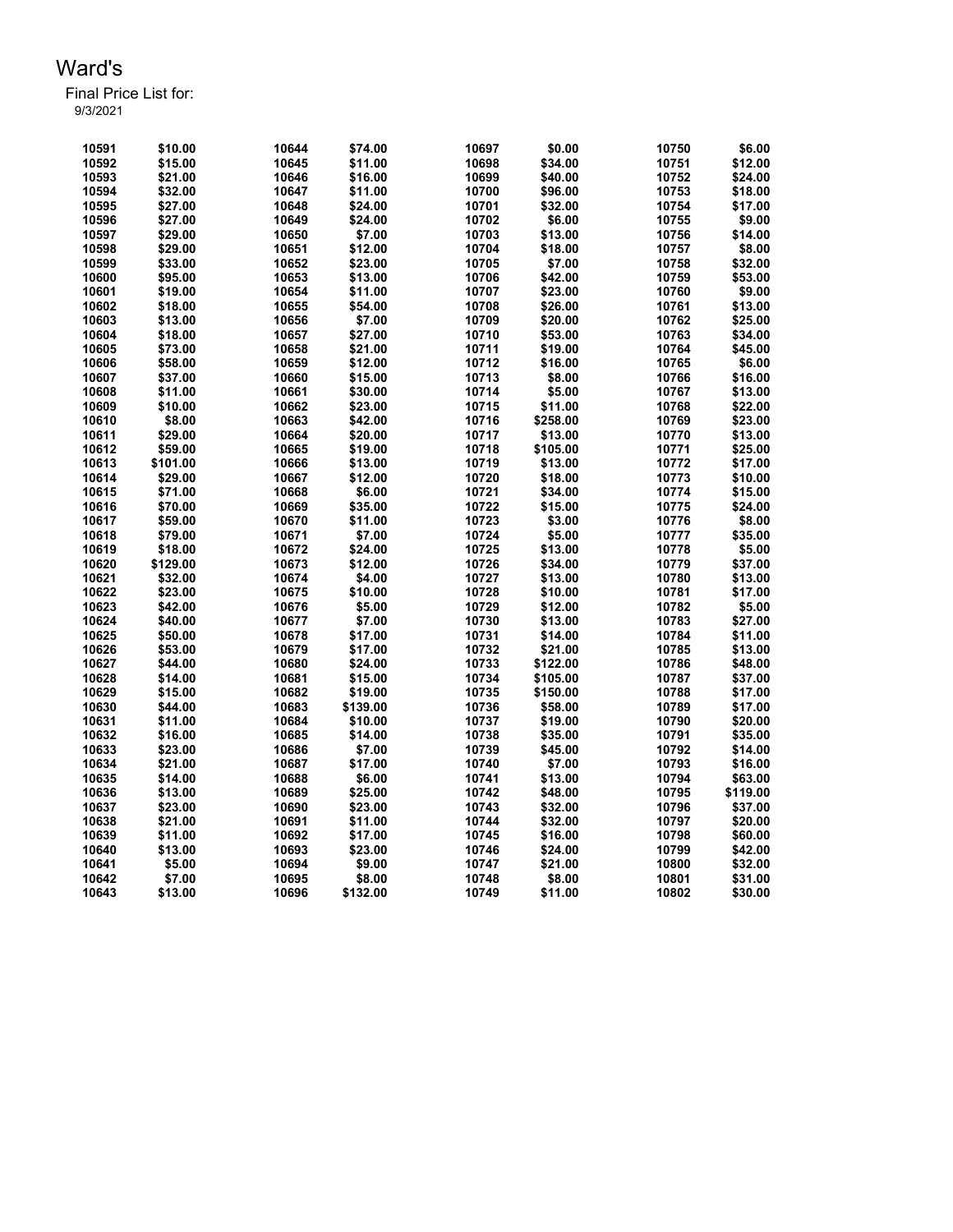| 10803 | \$25.00    | 20040 | \$54.00  | 20093 | \$33.00    | 20146 | \$58.00  |
|-------|------------|-------|----------|-------|------------|-------|----------|
| 10804 | \$37.00    | 20041 | \$88.00  | 20094 | \$10.00    | 20147 | \$126.00 |
| 10805 | \$26.00    | 20042 | \$47.00  | 20095 | \$90.00    | 20148 | \$126.00 |
| 10806 | \$30.00    | 20043 | \$42.00  | 20096 | \$168.00   | 20149 | \$15.00  |
| 10807 | \$28.00    | 20044 | \$19.00  | 20097 | \$79.00    | 20150 | \$233.00 |
| 10808 | \$38.00    | 20045 | \$48.00  | 20098 | \$49.00    | 20151 | \$222.00 |
| 10809 | \$32.00    | 20046 | \$15.00  | 20099 | \$60.00    | 20152 | \$86.00  |
| 10810 | \$42.00    | 20047 | \$405.00 | 20100 | \$125.00   | 20153 | \$126.00 |
| 10811 | \$28.00    | 20048 | \$83.00  | 20101 | \$154.00   | 20154 | \$70.00  |
| 10812 | \$32.00    | 20049 | \$33.00  | 20102 | \$0.00     | 20155 | \$251.00 |
| 10813 | \$37.00    | 20050 | \$109.00 | 20103 | \$16.00    | 20156 | \$90.00  |
| 10814 | \$32.00    | 20051 | \$12.00  | 20104 | \$16.00    | 20157 | \$25.00  |
| 10815 | \$23.00    | 20052 | \$7.00   | 20105 | \$27.00    | 20158 | \$10.00  |
| 10816 | \$27.00    | 20053 | \$27.00  | 20106 | \$5.00     | 20159 | \$5.00   |
| 10817 | \$48.00    | 20054 | \$10.00  | 20107 | \$8.00     | 20160 | \$10.00  |
| 10818 | \$40.00    | 20055 | \$10.00  | 20108 | \$10.00    | 20161 | \$56.00  |
| 10819 | \$27.00    | 20056 | \$5.00   | 20109 | \$7.00     | 20162 | \$73.00  |
| 10820 | \$27.00    | 20057 | \$10.00  | 20110 | \$7.00     | 20163 | \$42.00  |
| 10821 | \$23.00    | 20058 | \$10.00  | 20111 | \$12.00    | 20164 | \$17.00  |
| 10822 | \$45.00    | 20059 | \$10.00  | 20112 | \$16.00    | 20165 | \$17.00  |
| 10823 | \$31.00    | 20060 | \$74.00  | 20113 | \$13.00    | 20166 | \$17.00  |
| 10824 | \$21.00    | 20061 | \$10.00  | 20114 | \$15.00    | 20167 | \$81.00  |
| 10825 | \$38.00    | 20062 | \$5.00   | 20115 | \$9.00     | 20168 | \$16.00  |
| 20010 | \$100.00   | 20063 | \$6.00   | 20116 | \$10.00    | 20169 | \$17.00  |
| 20011 | \$76.00    | 20064 | \$33.00  | 20117 | \$12.00    | 20170 | \$41.00  |
| 20012 | \$84.00    | 20065 | \$25.00  | 20118 | \$47.00    | 20171 | \$21.00  |
| 20013 | \$105.00   | 20066 | \$20.00  | 20119 | \$134.00   | 20172 | \$10.00  |
| 20014 | \$176.00   | 20067 | \$12.00  | 20120 | \$186.00   | 20173 | \$13.00  |
| 20015 | \$327.00   | 20068 | \$27.00  | 20121 | \$37.00    | 20174 | \$13.00  |
| 20016 | \$641.00   | 20069 | \$12.00  | 20122 | \$209.00   | 20175 | \$13.00  |
| 20017 | \$21.00    | 20070 | \$7.00   | 20123 | \$53.00    | 20176 | \$13.00  |
| 20018 | \$256.00   | 20071 | \$5.00   | 20124 | \$32.00    | 20177 | \$15.00  |
| 20019 | \$50.00    | 20072 | \$16.00  | 20125 | \$9.00     | 20178 | \$21.00  |
| 20020 | \$112.00   | 20073 | \$71.00  | 20126 | \$8.00     | 20179 | \$23.00  |
| 20021 | \$81.00    | 20074 | \$23.00  | 20127 | \$2.00     | 20180 | \$20.00  |
| 20022 | \$21.00    | 20075 | \$18.00  | 20128 | \$8.00     | 20181 | \$21.00  |
| 20023 | \$33.00    | 20076 | \$37.00  | 20129 | \$42.00    | 20182 | \$11.00  |
| 20024 | \$69.00    | 20077 | \$9.00   | 20130 | \$7.00     | 20183 | \$10.00  |
| 20025 | \$21.00    | 20078 | \$7.00   | 20131 | \$7.00     | 20184 | \$20.00  |
| 20026 | \$0.00     | 20079 | \$16.00  | 20132 | \$14.00    | 20185 | \$30.00  |
| 20027 | \$107.00   | 20080 | \$6.00   | 20133 | \$132.00   | 20186 | \$20.00  |
| 20028 | \$25.00    | 20081 | \$40.00  | 20134 | \$63.00    | 20187 | \$19.00  |
| 20029 | \$82.00    | 20082 | \$10.00  | 20135 | \$93.00    | 20188 | \$5.00   |
| 20030 | \$110.00   | 20083 | \$10.00  | 20136 | \$14.00    | 20189 | \$5.00   |
| 20031 | \$24.00    | 20084 | \$42.00  | 20137 | \$37.00    | 20190 | \$6.00   |
| 20032 | \$40.00    | 20085 | \$5.00   | 20138 | \$19.00    | 20191 | \$9.00   |
| 20033 | \$16.00    | 20086 | \$15.00  | 20139 | \$19.00    | 20192 | \$7.00   |
| 20034 | \$63.00    | 20087 | \$15.00  | 20140 | \$16.00    | 20193 | \$9.00   |
| 20035 | \$1,313.00 | 20088 | \$7.00   | 20141 | \$16.00    | 20194 | \$9.00   |
| 20036 | \$132.00   | 20089 | \$16.00  | 20142 | \$1,339.00 | 20195 | \$9.00   |
| 20037 | \$59.00    | 20090 | \$6.00   | 20143 | \$117.00   | 20196 | \$63.00  |
| 20038 | \$325.00   | 20091 | \$48.00  | 20144 | \$50.00    | 20197 | \$7.00   |
| 20039 | \$136.00   | 20092 | \$35.00  | 20145 | \$70.00    | 20198 | \$7.00   |
|       |            |       |          |       |            |       |          |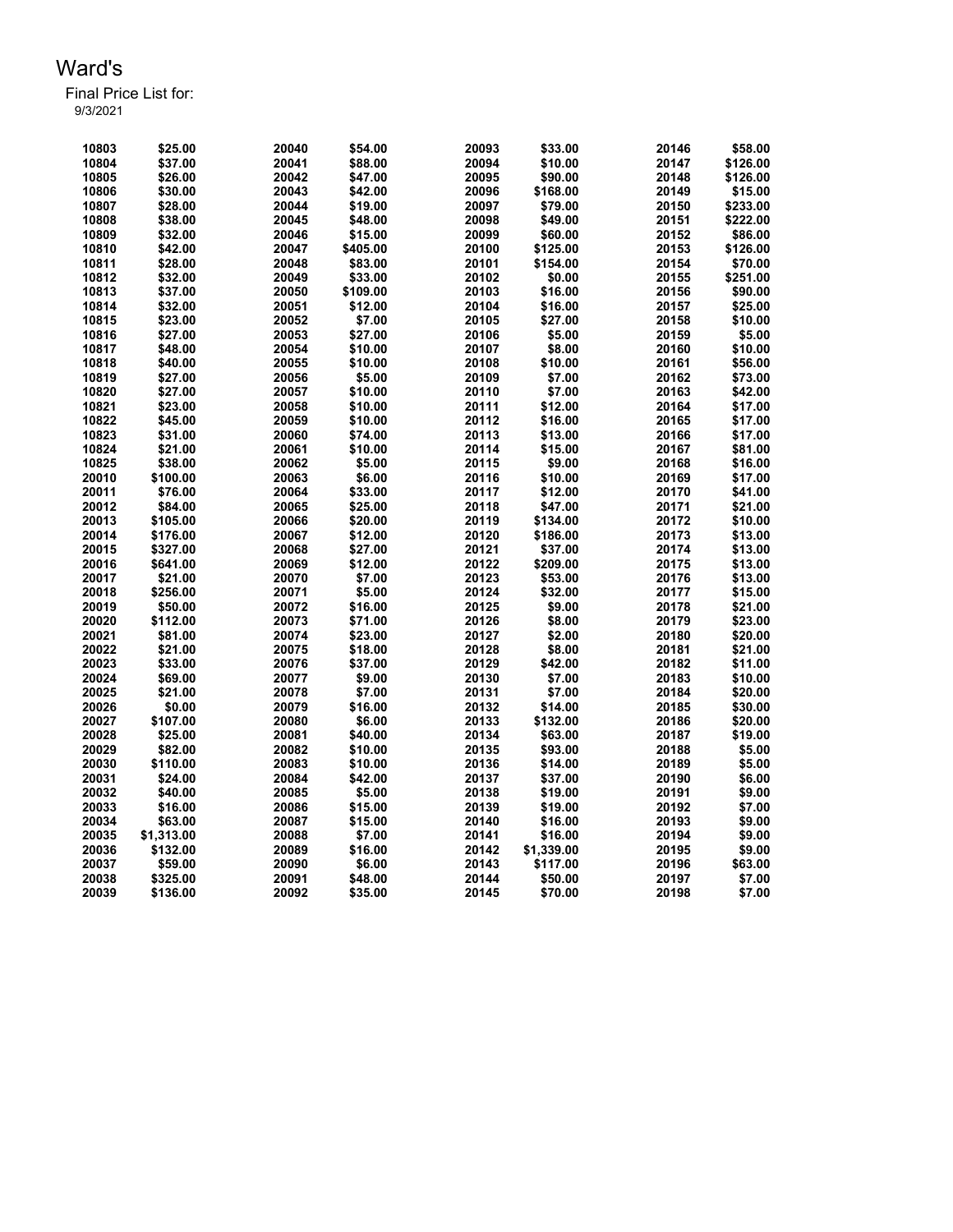| 20199 | \$5.00   | 20252 | \$45.00  | 20305 | \$29.00 | 20358 | \$29.00  |
|-------|----------|-------|----------|-------|---------|-------|----------|
| 20200 | \$6.00   | 20253 | \$23.00  | 20306 | \$50.00 | 20359 | \$36.00  |
| 20201 | \$16.00  | 20254 | \$118.00 | 20307 | \$10.00 | 20360 | \$15.00  |
| 20202 | \$37.00  | 20255 | \$14.00  | 20308 | \$14.00 | 20361 | \$27.00  |
| 20203 | \$5.00   | 20256 | \$11.00  | 20309 | \$11.00 | 20362 | \$5.00   |
| 20204 | \$7.00   | 20257 | \$12.00  | 20310 | \$16.00 | 20363 | \$11.00  |
| 20205 | \$5.00   | 20258 | \$6.00   | 20311 | \$16.00 | 20364 | \$75.00  |
| 20206 | \$5.00   | 20259 | \$4.00   | 20312 | \$11.00 | 20365 | \$75.00  |
| 20207 | \$5.00   | 20260 | \$37.00  | 20313 | \$37.00 | 20366 | \$51.00  |
| 20208 | \$5.00   | 20261 | \$23.00  | 20314 | \$69.00 | 20367 | \$37.00  |
| 20209 | \$13.00  | 20262 | \$13.00  | 20315 | \$12.00 | 20368 | \$67.00  |
| 20210 | \$24.00  | 20263 | \$6.00   | 20316 | \$11.00 | 20369 | \$32.00  |
| 20211 | \$13.00  | 20264 | \$5.00   | 20317 | \$20.00 | 20370 | \$81.00  |
| 20212 | \$5.00   | 20265 | \$21.00  | 20318 | \$63.00 | 20371 | \$11.00  |
| 20213 | \$58.00  | 20266 | \$7.00   | 20319 | \$13.00 | 20372 | \$11.00  |
| 20214 | \$17.00  | 20267 | \$5.00   | 20320 | \$6.00  | 20373 | \$17.00  |
| 20215 | \$7.00   | 20268 | \$5.00   | 20321 | \$11.00 | 20374 | \$12.00  |
| 20216 | \$27.00  | 20269 | \$23.00  | 20322 | \$5.00  | 20375 | \$18.00  |
| 20217 | \$8.00   | 20270 | \$23.00  | 20323 | \$4.00  | 20376 | \$13.00  |
| 20218 | \$6.00   | 20271 | \$25.00  | 20324 | \$14.00 | 20377 | \$23.00  |
| 20219 | \$5.00   | 20272 | \$23.00  | 20325 | \$11.00 | 20378 | \$79.00  |
| 20220 | \$5.00   | 20273 | \$32.00  | 20326 | \$5.00  | 20379 | \$25.00  |
| 20221 | \$28.00  | 20274 | \$37.00  | 20327 | \$10.00 | 20380 | \$13.00  |
| 20222 | \$46.00  | 20275 | \$14.00  | 20328 | \$10.00 | 20381 | \$32.00  |
| 20223 | \$11.00  | 20276 | \$16.00  | 20329 | \$56.00 | 20382 | \$10.00  |
| 20224 | \$12.00  | 20277 | \$32.00  | 20330 | \$54.00 | 20383 | \$5.00   |
| 20225 | \$21.00  | 20278 | \$8.00   | 20331 | \$5.00  | 20384 | \$5.00   |
| 20226 | \$9.00   | 20279 | \$32.00  | 20332 | \$6.00  | 20385 | \$23.00  |
| 20227 | \$33.00  | 20280 | \$21.00  | 20333 | \$17.00 | 20386 | \$19.00  |
| 20228 | \$9.00   | 20281 | \$132.00 | 20334 | \$9.00  | 20387 | \$23.00  |
| 20229 | \$23.00  | 20282 | \$51.00  | 20335 | \$19.00 | 20388 | \$42.00  |
| 20230 | \$12.00  | 20283 | \$201.00 | 20336 | \$17.00 | 20389 | \$7.00   |
| 20231 | \$13.00  | 20284 | \$506.00 | 20337 | \$17.00 | 20390 | \$16.00  |
| 20232 | \$46.00  | 20285 | \$788.00 | 20338 | \$25.00 | 20391 | \$4.00   |
| 20233 | \$45.00  | 20286 | \$69.00  | 20339 | \$23.00 | 20392 | \$6.00   |
| 20234 | \$36.00  | 20287 | \$24.00  | 20340 | \$30.00 | 20393 | \$9.00   |
| 20235 | \$24.00  | 20288 | \$451.00 | 20341 | \$12.00 | 20394 | \$13.00  |
| 20236 | \$23.00  | 20289 | \$23.00  | 20342 | \$12.00 | 20395 | \$33.00  |
| 20237 | \$20.00  | 20290 | \$14.00  | 20343 | \$79.00 | 20396 | \$61.00  |
| 20238 | \$195.00 | 20291 | \$135.00 | 20344 | \$39.00 | 20397 | \$95.00  |
| 20239 | \$21.00  | 20292 | \$107.00 | 20345 | \$28.00 | 20398 | \$79.00  |
| 20240 | \$27.00  | 20293 | \$23.00  | 20346 | \$40.00 | 20399 | \$27.00  |
| 20241 | \$12.00  | 20294 | \$83.00  | 20347 | \$77.00 | 20400 | \$28.00  |
| 20242 | \$17.00  | 20295 | \$79.00  | 20348 | \$37.00 | 20401 | \$41.00  |
| 20243 | \$21.00  | 20296 | \$11.00  | 20349 | \$41.00 | 20402 | \$7.00   |
| 20244 | \$11.00  | 20297 | \$70.00  | 20350 | \$9.00  | 20403 | \$115.00 |
| 20245 | \$33.00  | 20298 | \$35.00  | 20351 | \$7.00  | 20404 | \$126.00 |
| 20246 | \$27.00  | 20299 | \$27.00  | 20352 | \$8.00  | 20405 | \$44.00  |
| 20247 | \$11.00  | 20300 | \$75.00  | 20353 | \$11.00 | 20406 | \$28.00  |
| 20248 | \$11.00  | 20301 | \$75.00  | 20354 | \$5.00  | 20407 | \$32.00  |
| 20249 | \$11.00  | 20302 | \$79.00  | 20355 | \$8.00  | 20408 | \$42.00  |
| 20250 | \$12.00  | 20303 | \$75.00  | 20356 | \$24.00 | 20409 | \$130.00 |
| 20251 | \$18.00  | 20304 | \$21.00  | 20357 | \$21.00 | 20410 | \$57.00  |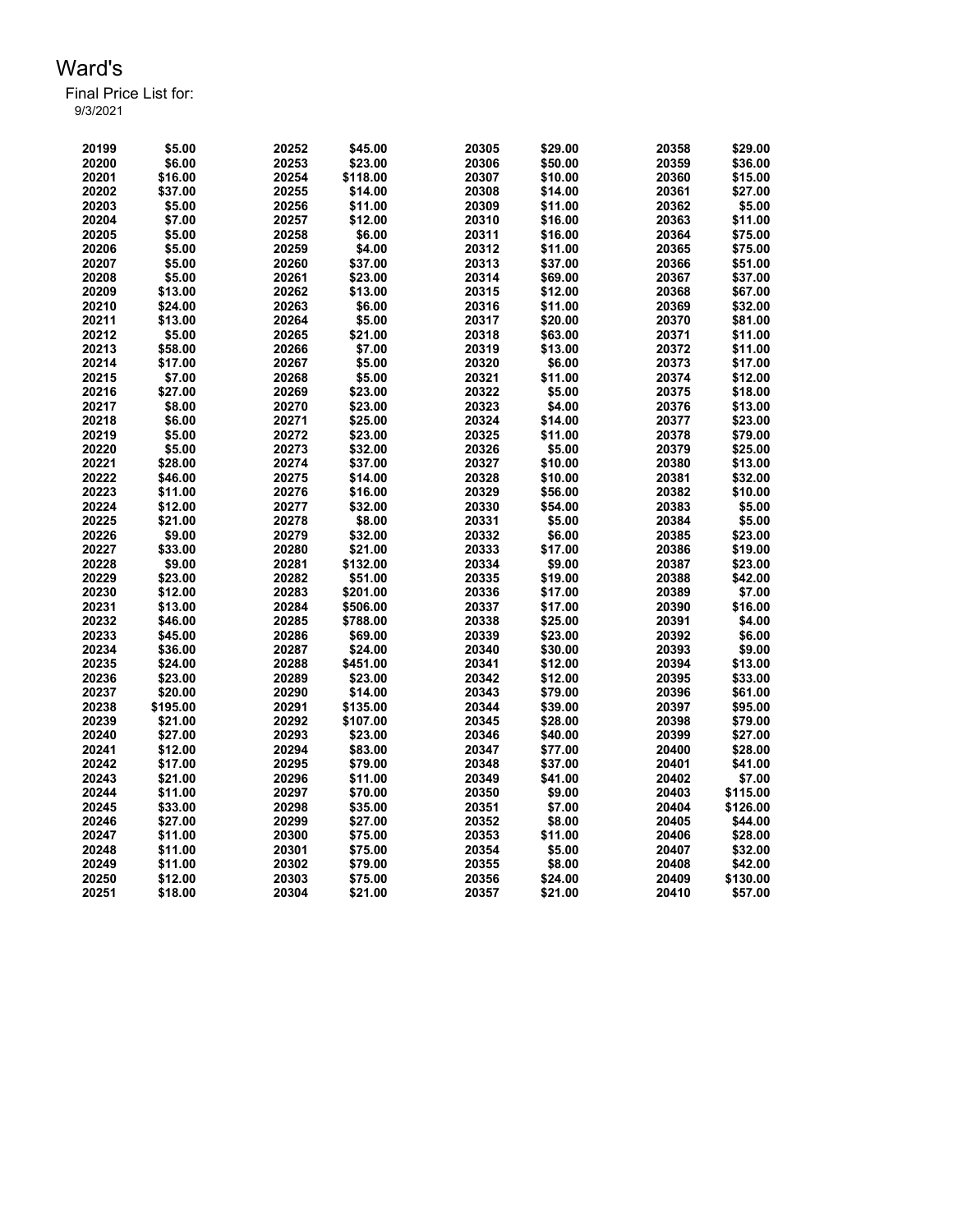| 20411 | \$28.00  | 20464 | \$93.00  | 20517 | \$100.00 | 20570 | \$16.00  |
|-------|----------|-------|----------|-------|----------|-------|----------|
| 20412 | \$7.00   | 20465 | \$25.00  | 20518 | \$83.00  | 20571 | \$6.00   |
| 20413 | \$16.00  | 20466 | \$128.00 | 20519 | \$17.00  | 20572 | \$7.00   |
| 20414 | \$42.00  | 20467 | \$13.00  | 20520 | \$51.00  | 20573 | \$25.00  |
| 20415 | \$58.00  | 20468 | \$6.00   | 20521 | \$13.00  | 20574 | \$53.00  |
| 20416 | \$13.00  | 20469 | \$13.00  | 20522 | \$13.00  | 20575 | \$5.00   |
| 20417 | \$11.00  | 20470 | \$11.00  | 20523 | \$53.00  | 20576 | \$11.00  |
| 20418 | \$16.00  | 20471 | \$111.00 | 20524 | \$55.00  | 20577 | \$7.00   |
| 20419 | \$23.00  | 20472 | \$61.00  | 20525 | \$16.00  | 20578 | \$45.00  |
| 20420 | \$33.00  | 20473 | \$38.00  | 20526 | \$5.00   | 20579 | \$49.00  |
| 20421 | \$9.00   | 20474 | \$13.00  | 20527 | \$5.00   | 20580 | \$61.00  |
| 20422 | \$10.00  | 20475 | \$16.00  | 20528 | \$7.00   | 20581 | \$63.00  |
| 20423 | \$9.00   | 20476 | \$28.00  | 20529 | \$17.00  | 20582 | \$21.00  |
| 20424 | \$9.00   | 20477 | \$8.00   | 20530 | \$10.00  | 20583 | \$13.00  |
| 20425 | \$6.00   | 20478 | \$7.00   | 20531 | \$24.00  | 20584 | \$16.00  |
| 20426 | \$7.00   | 20479 | \$11.00  | 20532 | \$17.00  | 20585 | \$11.00  |
| 20427 | \$55.00  | 20480 | \$10.00  | 20533 | \$63.00  | 20586 | \$48.00  |
| 20428 | \$137.00 | 20481 | \$12.00  | 20534 | \$42.00  | 20587 | \$12.00  |
| 20429 | \$5.00   | 20482 | \$10.00  | 20535 | \$10.00  | 20588 | \$10.00  |
| 20430 | \$41.00  | 20483 | \$18.00  | 20536 | \$12.00  | 20589 | \$105.00 |
| 20431 | \$29.00  | 20484 | \$57.00  | 20537 | \$10.00  | 20590 | \$368.00 |
| 20432 | \$25.00  | 20485 | \$37.00  | 20538 | \$21.00  | 20591 | \$9.00   |
| 20433 | \$5.00   | 20486 | \$20.00  | 20539 | \$13.00  | 20592 | \$20.00  |
| 20434 | \$163.00 | 20487 | \$36.00  | 20540 | \$9.00   | 20593 | \$5.00   |
| 20435 | \$11.00  | 20488 | \$21.00  | 20541 | \$8.00   | 20594 | \$9.00   |
| 20436 | \$93.00  | 20489 | \$65.00  | 20542 | \$8.00   | 20595 | \$2.00   |
| 20437 | \$19.00  | 20490 | \$5.00   | 20543 | \$3.00   | 20596 | \$5.00   |
| 20438 | \$31.00  | 20491 | \$7.00   | 20544 | \$3.00   | 20597 | \$5.00   |
| 20439 | \$14.00  | 20492 | \$6.00   | 20545 | \$16.00  | 20598 | \$23.00  |
| 20440 | \$41.00  | 20493 | \$33.00  | 20546 | \$16.00  | 20599 | \$28.00  |
| 20441 | \$73.00  | 20494 | \$328.00 | 20547 | \$11.00  | 20600 | \$39.00  |
| 20442 | \$107.00 | 20495 | \$26.00  | 20548 | \$10.00  | 20601 | \$21.00  |
| 20443 | \$12.00  | 20496 | \$27.00  | 20549 | \$21.00  | 20602 | \$20.00  |
| 20444 | \$112.00 | 20497 | \$41.00  | 20550 | \$9.00   | 20603 | \$37.00  |
| 20445 | \$37.00  | 20498 | \$30.00  | 20551 | \$77.00  | 20604 | \$10.00  |
| 20446 | \$107.00 | 20499 | \$38.00  | 20552 | \$134.00 | 20605 | \$12.00  |
| 20447 | \$63.00  | 20500 | \$32.00  | 20553 | \$6.00   | 20606 | \$28.00  |
| 20448 | \$126.00 | 20501 | \$44.00  | 20554 | \$70.00  | 20607 | \$18.00  |
| 20449 | \$71.00  | 20502 | \$72.00  | 20555 | \$30.00  | 20608 | \$12.00  |
| 20450 | \$33.00  | 20503 | \$134.00 | 20556 | \$126.00 | 20609 | \$21.00  |
| 20451 | \$13.00  | 20504 | \$92.00  | 20557 | \$13.00  | 20610 | \$11.00  |
| 20452 | \$23.00  | 20505 | \$69.00  | 20558 | \$22.00  | 20611 | \$11.00  |
| 20453 | \$13.00  | 20506 | \$21.00  | 20559 | \$11.00  | 20612 | \$11.00  |
| 20454 | \$9.00   | 20507 | \$19.00  | 20560 | \$38.00  | 20613 | \$9.00   |
| 20455 | \$13.00  | 20508 | \$19.00  | 20561 | \$17.00  | 20614 | \$37.00  |
| 20456 | \$9.00   | 20509 | \$13.00  | 20562 | \$10.00  | 20615 | \$5.00   |
| 20457 | \$44.00  | 20510 | \$9.00   | 20563 | \$11.00  | 20616 | \$37.00  |
| 20458 | \$37.00  | 20511 | \$84.00  | 20564 | \$9.00   | 20617 | \$34.00  |
| 20459 | \$34.00  | 20512 | \$79.00  | 20565 | \$13.00  | 20618 | \$15.00  |
| 20460 | \$23.00  | 20513 | \$17.00  | 20566 | \$7.00   | 20619 | \$112.00 |
| 20461 | \$20.00  | 20514 | \$16.00  | 20567 | \$28.00  | 20620 | \$9.00   |
| 20462 | \$16.00  | 20515 | \$15.00  | 20568 | \$13.00  | 20621 | \$9.00   |
| 20463 | \$93.00  | 20516 | \$47.00  | 20569 | \$14.00  | 20622 | \$10.00  |
|       |          |       |          |       |          |       |          |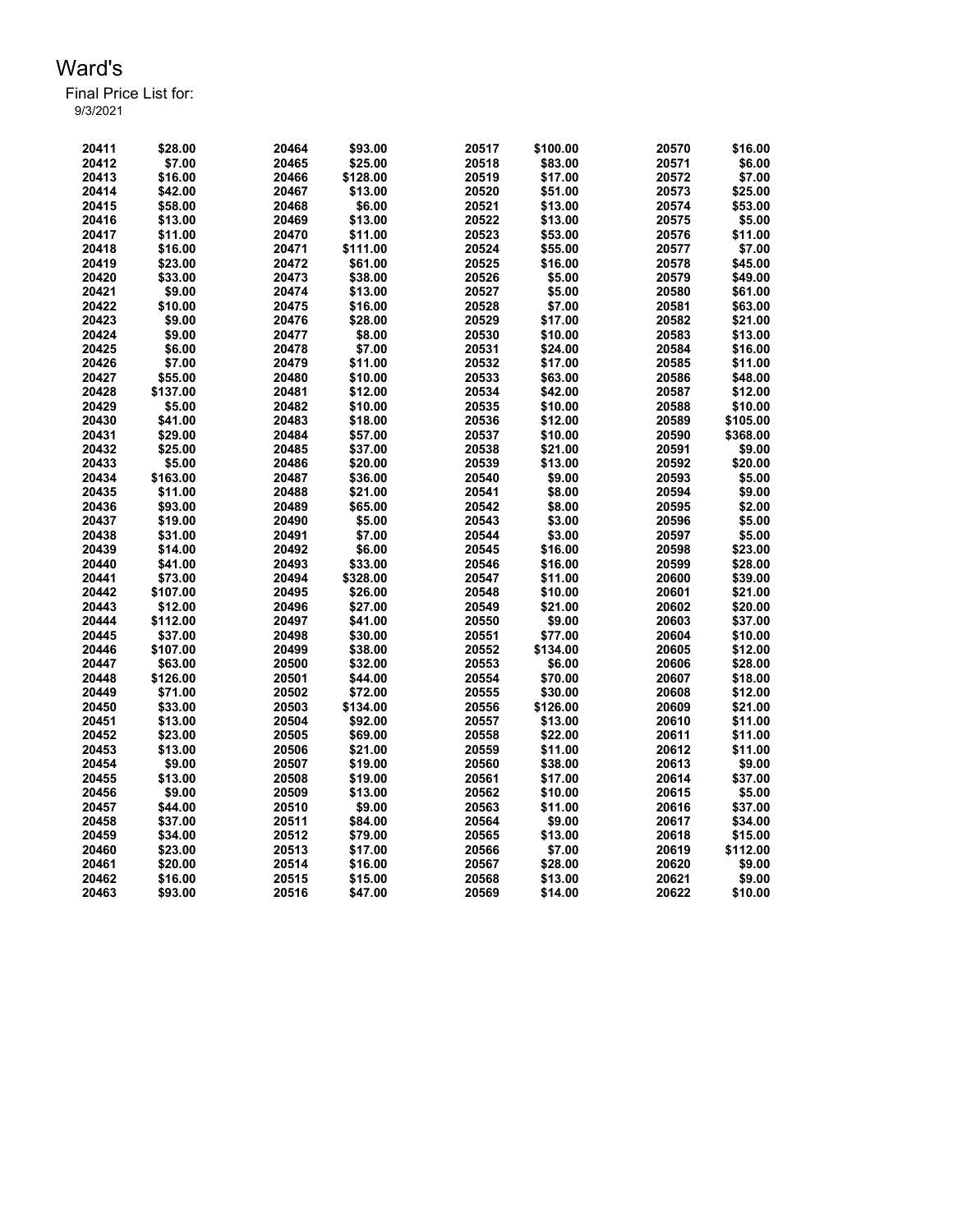| 20623 | \$6.00   | 20676 | \$13.00  | 20729 | \$13.00  | 20782 | \$12.00 |
|-------|----------|-------|----------|-------|----------|-------|---------|
| 20624 | \$11.00  | 20677 | \$17.00  | 20730 | \$13.00  | 20783 | \$12.00 |
| 20625 | \$12.00  | 20678 | \$48.00  | 20731 | \$13.00  | 20784 | \$7.00  |
| 20626 | \$24.00  | 20679 | \$11.00  | 20732 | \$103.00 | 20785 | \$10.00 |
| 20627 | \$17.00  | 20680 | \$21.00  | 20733 | \$163.00 | 20786 | \$27.00 |
| 20628 | \$14.00  | 20681 | \$9.00   | 20734 | \$13.00  | 20787 | \$21.00 |
| 20629 | \$69.00  | 20682 | \$5.00   | 20735 | \$21.00  | 20788 | \$18.00 |
| 20630 | \$12.00  | 20683 | \$21.00  | 20736 | \$33.00  | 20789 | \$6.00  |
| 20631 | \$48.00  | 20684 | \$16.00  | 20737 | \$21.00  | 20790 | \$6.00  |
| 20632 | \$8.00   | 20685 | \$11.00  | 20738 | \$16.00  | 20791 | \$8.00  |
| 20633 | \$17.00  | 20686 | \$12.00  | 20739 | \$16.00  | 20792 | \$12.00 |
| 20634 | \$9.00   | 20687 | \$8.00   | 20740 | \$8.00   | 20793 | \$53.00 |
| 20635 | \$29.00  | 20688 | \$27.00  | 20741 | \$47.00  | 20794 | \$11.00 |
| 20636 | \$29.00  | 20689 | \$19.00  | 20742 | \$16.00  | 20795 | \$6.00  |
| 20637 | \$134.00 | 20690 | \$9.00   | 20743 | \$25.00  | 20796 | \$7.00  |
| 20638 | \$121.00 | 20691 | \$5.00   | 20744 | \$16.00  | 20797 | \$5.00  |
| 20639 | \$19.00  | 20692 | \$23.00  | 20745 | \$16.00  | 20798 | \$16.00 |
| 20640 | \$13.00  | 20693 | \$17.00  | 20746 | \$17.00  | 20799 | \$12.00 |
| 20641 | \$12.00  | 20694 | \$9.00   | 20747 | \$69.00  | 20800 | \$17.00 |
| 20642 | \$18.00  | 20695 | \$13.00  | 20748 | \$29.00  | 20801 | \$9.00  |
| 20643 | \$11.00  | 20696 | \$27.00  | 20749 | \$32.00  | 20802 | \$16.00 |
| 20644 | \$14.00  | 20697 | \$46.00  | 20750 | \$23.00  | 20803 | \$53.00 |
| 20645 | \$37.00  | 20698 | \$10.00  | 20751 | \$17.00  | 20804 | \$13.00 |
| 20646 | \$6.00   | 20699 | \$8.00   | 20752 | \$23.00  | 20805 | \$13.00 |
| 20647 | \$20.00  | 20700 | \$12.00  | 20753 | \$16.00  | 20806 | \$22.00 |
| 20648 | \$20.00  | 20701 | \$11.00  | 20754 | \$16.00  | 20807 | \$19.00 |
| 20649 | \$59.00  | 20702 | \$30.00  | 20755 | \$16.00  | 20808 | \$13.00 |
| 20650 | \$6.00   | 20703 | \$24.00  | 20756 | \$16.00  | 20809 | \$16.00 |
| 20651 | \$6.00   | 20704 | \$12.00  | 20757 | \$13.00  | 20810 | \$13.00 |
| 20652 | \$7.00   | 20705 | \$13.00  | 20758 | \$13.00  | 20811 | \$13.00 |
| 20653 | \$32.00  | 20706 | \$11.00  | 20759 | \$21.00  | 20812 | \$19.00 |
| 20654 | \$9.00   | 20707 | \$13.00  | 20760 | \$17.00  | 20813 | \$17.00 |
| 20655 | \$27.00  | 20708 | \$11.00  | 20761 | \$25.00  | 20814 | \$23.00 |
| 20656 | \$9.00   | 20709 | \$23.00  | 20762 | \$12.00  | 20815 | \$11.00 |
| 20657 | \$7.00   | 20710 | \$12.00  | 20763 | \$14.00  | 20816 | \$27.00 |
| 20658 | \$5.00   | 20711 | \$23.00  | 20764 | \$45.00  | 20817 | \$17.00 |
| 20659 | \$5.00   | 20712 | \$55.00  | 20765 | \$16.00  | 20818 | \$11.00 |
| 20660 | \$16.00  | 20713 | \$14.00  | 20766 | \$16.00  | 20819 | \$16.00 |
| 20661 | \$21.00  | 20714 | \$16.00  | 20767 | \$16.00  | 20820 | \$21.00 |
| 20662 | \$19.00  | 20715 | \$42.00  | 20768 | \$11.00  | 20821 | \$10.00 |
| 20663 | \$23.00  | 20716 | \$45.00  | 20769 | \$63.00  | 20822 | \$13.00 |
| 20664 | \$17.00  | 20717 | \$9.00   | 20770 | \$7.00   | 20823 | \$10.00 |
| 20665 | \$23.00  | 20718 | \$33.00  | 20771 | \$23.00  | 20824 | \$11.00 |
| 20666 | \$11.00  | 20719 | \$12.00  | 20772 | \$17.00  | 20825 | \$9.00  |
| 20667 | \$17.00  | 20720 | \$32.00  | 20773 | \$21.00  | 20826 | \$12.00 |
| 20668 | \$9.00   | 20721 | \$16.00  | 20774 | \$16.00  | 20827 | \$16.00 |
| 20669 | \$17.00  | 20722 | \$6.00   | 20775 | \$16.00  | 20828 | \$12.00 |
| 20670 | \$7.00   | 20723 | \$12.00  | 20776 | \$28.00  | 20829 | \$12.00 |
| 20671 | \$21.00  | 20724 | \$32.00  | 20777 | \$79.00  | 20830 | \$12.00 |
| 20672 | \$34.00  | 20725 | \$13.00  | 20778 | \$12.00  | 20831 | \$19.00 |
| 20673 | \$10.00  | 20726 | \$212.00 | 20779 | \$11.00  | 20832 | \$11.00 |
| 20674 | \$14.00  | 20727 | \$32.00  | 20780 | \$13.00  | 20833 | \$30.00 |
| 20675 | \$18.00  | 20728 | \$32.00  | 20781 | \$16.00  | 20834 | \$11.00 |
|       |          |       |          |       |          |       |         |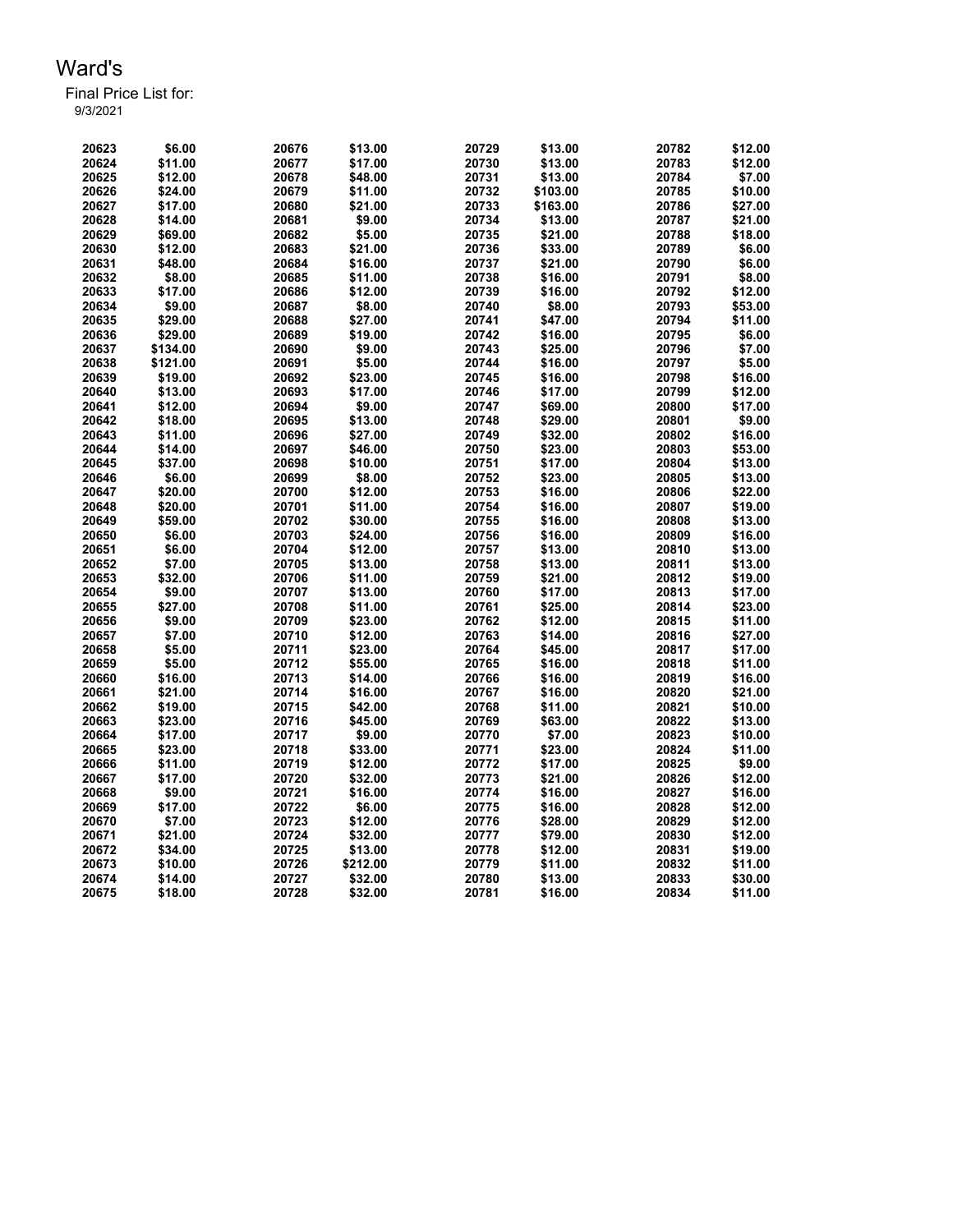| 20835          | \$19.00            | 20888          | \$11.00            | 20941          | \$16.00          | 20994          | \$11.00            |
|----------------|--------------------|----------------|--------------------|----------------|------------------|----------------|--------------------|
| 20836          | \$27.00            | 20889          | \$11.00            | 20942          | \$18.00          | 20995          | \$8.00             |
| 20837          | \$19.00            | 20890          | \$25.00            | 20943          | \$37.00          | 20996          | \$9.00             |
| 20838          | \$25.00            | 20891          | \$11.00            | 20944          | \$16.00          | 20997          | \$10.00            |
| 20839          | \$23.00            | 20892          | \$12.00            | 20945          | \$34.00          | 20998          | \$10.00            |
| 20840          | \$25.00            | 20893          | \$13.00            | 20946          | \$27.00          | 20999          | \$13.00            |
| 20841          | \$37.00            | 20894          | \$9.00             | 20947          | \$23.00          | 21000          | \$16.00            |
| 20842          | \$27.00            | 20895          | \$23.00            | 20948          | \$23.00          | 21001          | \$6.00             |
| 20843          | \$19.00            | 20896          | \$15.00            | 20949          | \$48.00          | 21002          | \$6.00             |
| 20844          | \$34.00            | 20897          | \$12.00            | 20950          | \$40.00          | 21003          | \$23.00            |
| 20845          | \$7.00             | 20898          | \$7.00             | 20951          | \$31.00          | 21004          | \$18.00            |
| 20846          | \$11.00            | 20899          | \$16.00            | 20952          | \$34.00          | 21005          | \$16.00            |
| 20847          | \$24.00            | 20900          | \$107.00           | 20953          | \$48.00          | 21006          | \$21.00            |
| 20848          | \$9.00             | 20901          | \$21.00            | 20954          | \$58.00          | 21007          | \$23.00            |
| 20849          | \$35.00            | 20902          | \$62.00            | 20955          | \$32.00          | 21008          | \$11.00            |
| 20850          | \$27.00            | 20903          | \$17.00            | 20956          | \$37.00          | 21009          | \$16.00            |
| 20851          | \$50.00            | 20904          | \$76.00            | 20957          | \$17.00          | 21010          | \$21.00            |
| 20852          | \$27.00            | 20905          | \$16.00            | 20958          | \$17.00          | 21011          | \$59.00            |
| 20853          | \$30.00            | 20906          | \$23.00            | 20959          | \$158.00         | 21012          | \$9.00             |
| 20854          | \$73.00            | 20907          | \$38.00            | 20960          | \$35.00          | 21013          | \$16.00            |
| 20855          | \$18.00            | 20908          | \$10.00            | 20961          | \$17.00          | 21014          | \$9.00             |
| 20856          | \$20.00            | 20909          | \$22.00            | 20962          | \$17.00          | 21015          | \$34.00            |
| 20857          | \$42.00            | 20910          | \$14.00            | 20963          | \$42.00          | 21016          | \$23.00            |
| 20858          | \$13.00            | 20911          | \$14.00            | 20964          | \$12.00          | 21017          | \$32.00            |
| 20859          | \$58.00            | 20912          | \$17.00            | 20965          | \$42.00          | 21018          | \$21.00            |
| 20860          | \$10.00            | 20913          | \$32.00            | 20966          | \$12.00          | 21019          | \$32.00            |
| 20861          | \$80.00            | 20914          | \$11.00            | 20967          | \$24.00          | 21020          | \$30.00            |
| 20862          | \$18.00            | 20915          | \$14.00            | 20968          | \$21.00          | 21021          | \$38.00            |
| 20863          | \$38.00            | 20916          | \$10.00            | 20969          | \$13.00          | 21022          | \$14.00            |
| 20864          | \$21.00            | 20917          | \$11.00            | 20970          | \$21.00          | 21023          | \$23.00            |
| 20865          | \$74.00            | 20918          | \$16.00            | 20971          | \$30.00          | 21024          | \$27.00            |
| 20866          | \$19.00            | 20919          | \$16.00            | 20972          | \$17.00          | 21025          | \$6.00             |
| 20867          | \$27.00            | 20920          | \$32.00            | 20973          | \$16.00          | 21026          | \$27.00            |
|                |                    |                |                    |                | \$15.00          |                |                    |
| 20868<br>20869 | \$24.00<br>\$23.00 | 20921<br>20922 | \$16.00            | 20974<br>20975 | \$14.00          | 21027<br>21028 | \$27.00<br>\$63.00 |
| 20870          | \$60.00            | 20923          | \$13.00            | 20976          | \$11.00          | 21029          | \$21.00            |
|                | \$17.00            |                | \$21.00            |                |                  |                |                    |
| 20871          |                    | 20924          | \$16.00            | 20977          | \$9.00           | 21030          | \$59.00            |
| 20872<br>20873 | \$11.00<br>\$29.00 | 20925<br>20926 | \$12.00<br>\$13.00 | 20978<br>20979 | \$5.00<br>\$5.00 | 21031<br>21032 | \$82.00<br>\$99.00 |
|                | \$11.00            | 20927          | \$27.00            | 20980          | \$8.00           |                |                    |
| 20874<br>20875 | \$19.00            | 20928          | \$14.00            | 20981          | \$9.00           | 21033<br>21034 | \$37.00<br>\$20.00 |
| 20876          | \$10.00            | 20929          | \$126.00           | 20982          | \$6.00           | 21035          | \$8.00             |
|                |                    | 20930          |                    |                | \$15.00          |                | \$198.00           |
| 20877          | \$14.00            |                | \$79.00            | 20983          |                  | 21036          |                    |
| 20878          | \$15.00            | 20931          | \$11.00            | 20984          | \$6.00           | 21037          | \$70.00            |
| 20879          | \$27.00            | 20932          | \$32.00            | 20985          | \$6.00           | 21038          | \$11.00            |
| 20880          | \$12.00            | 20933          | \$77.00            | 20986          | \$6.00           | 21039          | \$16.00            |
| 20881          | \$12.00            | 20934          | \$21.00            | 20987          | \$10.00          | 21040          | \$10.00            |
| 20882          | \$11.00            | 20935          | \$21.00            | 20988          | \$5.00           | 21041          | \$18.00            |
| 20883          | \$12.00            | 20936          | \$16.00            | 20989          | \$13.00          | 21042          | \$33.00            |
| 20884          | \$12.00            | 20937          | \$21.00            | 20990          | \$24.00          | 21043          | \$21.00<br>\$13.00 |
| 20885          | \$25.00            | 20938          | \$19.00            | 20991          | \$12.00          | 21044          |                    |
| 20886          | \$176.00           | 20939          | \$14.00            | 20992          | \$11.00          | 21045          | \$27.00            |
| 20887          | \$23.00            | 20940          | \$25.00            | 20993          | \$21.00          | 21046          | \$21.00            |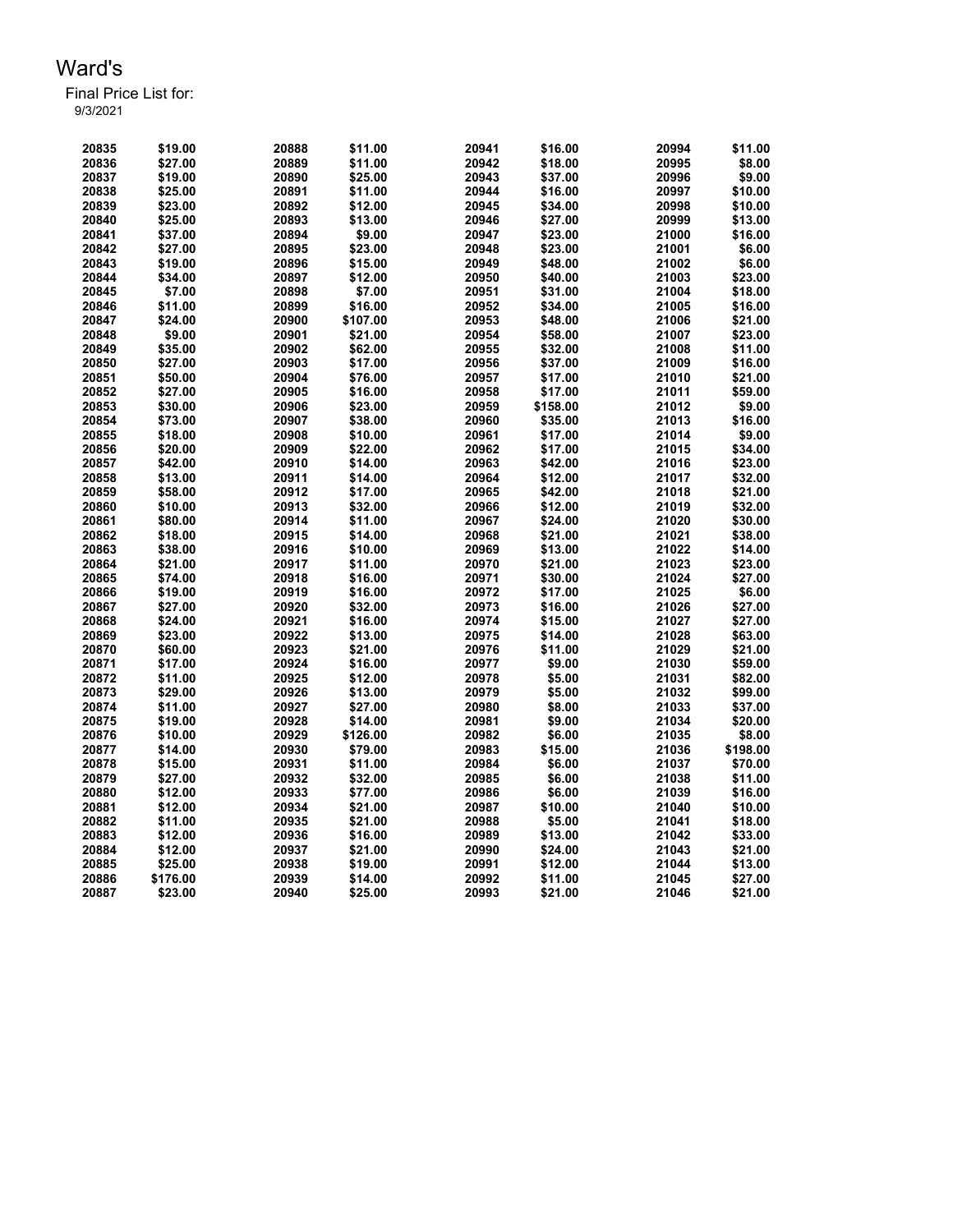| 21047 | \$32.00            | 21100          | \$12.00 | 21153          | \$16.00           | 21206          | \$12.00            |
|-------|--------------------|----------------|---------|----------------|-------------------|----------------|--------------------|
| 21048 | \$31.00            | 21101          | \$12.00 | 21154          | \$38.00           | 21207          | \$13.00            |
| 21049 | \$27.00            | 21102          | \$32.00 | 21155          | \$17.00           | 21208          | \$13.00            |
| 21050 | \$16.00            | 21103          | \$23.00 | 21156          | \$30.00           | 21209          | \$17.00            |
| 21051 | \$32.00            | 21104          | \$16.00 | 21157          | \$76.00           | 21210          | \$21.00            |
| 21052 | \$27.00            | 21105          | \$21.00 | 21158          | \$13.00           | 21211          | \$23.00            |
| 21053 | \$21.00            | 21106          | \$32.00 | 21159          | \$30.00           | 21212          | \$12.00            |
| 21054 | \$33.00            | 21107          | \$17.00 | 21160          | \$11.00           | 21213          | \$12.00            |
| 21055 | \$19.00            | 21108          | \$15.00 | 21161          | \$12.00           | 21214          | \$23.00            |
| 21056 | \$27.00            | 21109          | \$12.00 | 21162          | \$6.00            | 21215          | \$17.00            |
| 21057 | \$38.00            | 21110          | \$11.00 | 21163          | \$7.00            | 21216          | \$12.00            |
| 21058 | \$57.00            | 21111          | \$15.00 | 21164          | \$91.00           | 21217          | \$24.00            |
| 21059 | \$32.00            | 21112          | \$16.00 | 21165          | \$10.00           | 21218          | \$13.00            |
| 21060 | \$13.00            | 21113          | \$11.00 | 21166          | \$5.00            | 21219          | \$24.00            |
| 21061 | \$27.00            | 21114          | \$15.00 | 21167          | \$13.00           | 21220          | \$24.00            |
| 21062 | \$21.00            | 21115          | \$23.00 | 21168          | \$42.00           | 21221          | \$26.00            |
| 21063 | \$34.00            | 21116          | \$42.00 | 21169          | \$16.00           | 21222          | \$13.00            |
| 21064 | \$22.00            | 21117          | \$21.00 | 21170          | \$21.00           | 21223          | \$13.00            |
| 21065 | \$12.00            | 21118          | \$14.00 | 21171          | \$5.00            | 21224          | \$23.00            |
| 21066 | \$53.00            | 21119          | \$21.00 | 21172          | \$15.00           | 21225          | \$13.00            |
| 21067 | \$29.00            | 21120          | \$21.00 | 21173          | \$9.00            | 21226          | \$16.00            |
| 21068 | \$10.00            | 21121          | \$17.00 | 21174          | \$10.00           | 21227          | \$11.00            |
| 21069 | \$10.00            | 21122          | \$10.00 | 21175          | \$9.00            | 21228          | \$50.00            |
| 21070 | \$21.00            | 21123          | \$17.00 | 21176          | \$20.00           | 21229          | \$24.00            |
|       |                    |                |         |                |                   |                |                    |
| 21071 | \$13.00<br>\$7.00  | 21124<br>21125 | \$17.00 | 21177<br>21178 | \$10.00           | 21230<br>21231 | \$11.00            |
| 21072 |                    |                | \$13.00 |                | \$53.00           |                | \$12.00            |
| 21073 | \$16.00<br>\$10.00 | 21126<br>21127 | \$18.00 | 21179<br>21180 | \$15.00<br>\$9.00 | 21232<br>21233 | \$12.00<br>\$13.00 |
| 21074 |                    |                | \$13.00 |                |                   |                |                    |
| 21075 | \$12.00            | 21128          | \$19.00 | 21181          | \$10.00           | 21234          | \$9.00<br>\$9.00   |
| 21076 | \$13.00            | 21129          | \$13.00 | 21182          | \$32.00           | 21235          |                    |
| 21077 | \$12.00            | 21130          | \$8.00  | 21183          | \$15.00           | 21236          | \$14.00            |
| 21078 | \$10.00            | 21131          | \$19.00 | 21184          | \$20.00           | 21237          | \$11.00            |
| 21079 | \$9.00             | 21132          | \$17.00 | 21185          | \$10.00           | 21238          | \$12.00            |
| 21080 | \$13.00            | 21133          | \$30.00 | 21186          | \$20.00           | 21239          | \$12.00            |
| 21081 | \$10.00            | 21134          | \$29.00 | 21187          | \$14.00           | 21240          | \$17.00            |
| 21082 | \$10.00            | 21135          | \$13.00 | 21188          | \$16.00           | 21241          | \$14.00            |
| 21083 | \$10.00            | 21136          | \$13.00 | 21189          | \$17.00           | 21242          | \$16.00            |
| 21084 | \$12.00            | 21137          | \$11.00 | 21190          | \$17.00           | 21243          | \$11.00            |
| 21085 | \$10.00            | 21138          | \$12.00 | 21191          | \$16.00           | 21244          | \$10.00            |
| 21086 | \$11.00            | 21139          | \$14.00 | 21192          | \$14.00           | 21245          | \$19.00            |
| 21087 | \$8.00             | 21140          | \$21.00 | 21193          | \$19.00           | 21246          | \$9.00             |
| 21088 | \$29.00            | 21141          | \$17.00 | 21194          | \$15.00           | 21247          | \$7.00             |
| 21089 | \$6.00             | 21142          | \$15.00 | 21195          | \$20.00           | 21248          | \$19.00            |
| 21090 | \$21.00            | 21143          | \$48.00 | 21196          | \$17.00           | 21249          | \$5.00             |
| 21091 | \$11.00            | 21144          | \$26.00 | 21197          | \$10.00           | 21250          | \$11.00            |
| 21092 | \$16.00            | 21145          | \$53.00 | 21198          | \$11.00           | 21251          | \$10.00            |
| 21093 | \$17.00            | 21146          | \$35.00 | 21199          | \$33.00           | 21252          | \$12.00            |
| 21094 | \$16.00            | 21147          | \$12.00 | 21200          | \$10.00           | 21253          | \$12.00            |
| 21095 | \$15.00            | 21148          | \$29.00 | 21201          | \$13.00           | 21254          | \$11.00            |
| 21096 | \$13.00            | 21149          | \$11.00 | 21202          | \$25.00           | 21255          | \$29.00            |
| 21097 | \$14.00            | 21150          | \$58.00 | 21203          | \$18.00           | 21256          | \$19.00            |
| 21098 | \$21.00            | 21151          | \$42.00 | 21204          | \$51.00           | 21257          | \$23.00            |
| 21099 | \$12.00            | 21152          | \$21.00 | 21205          | \$13.00           | 21258          | \$27.00            |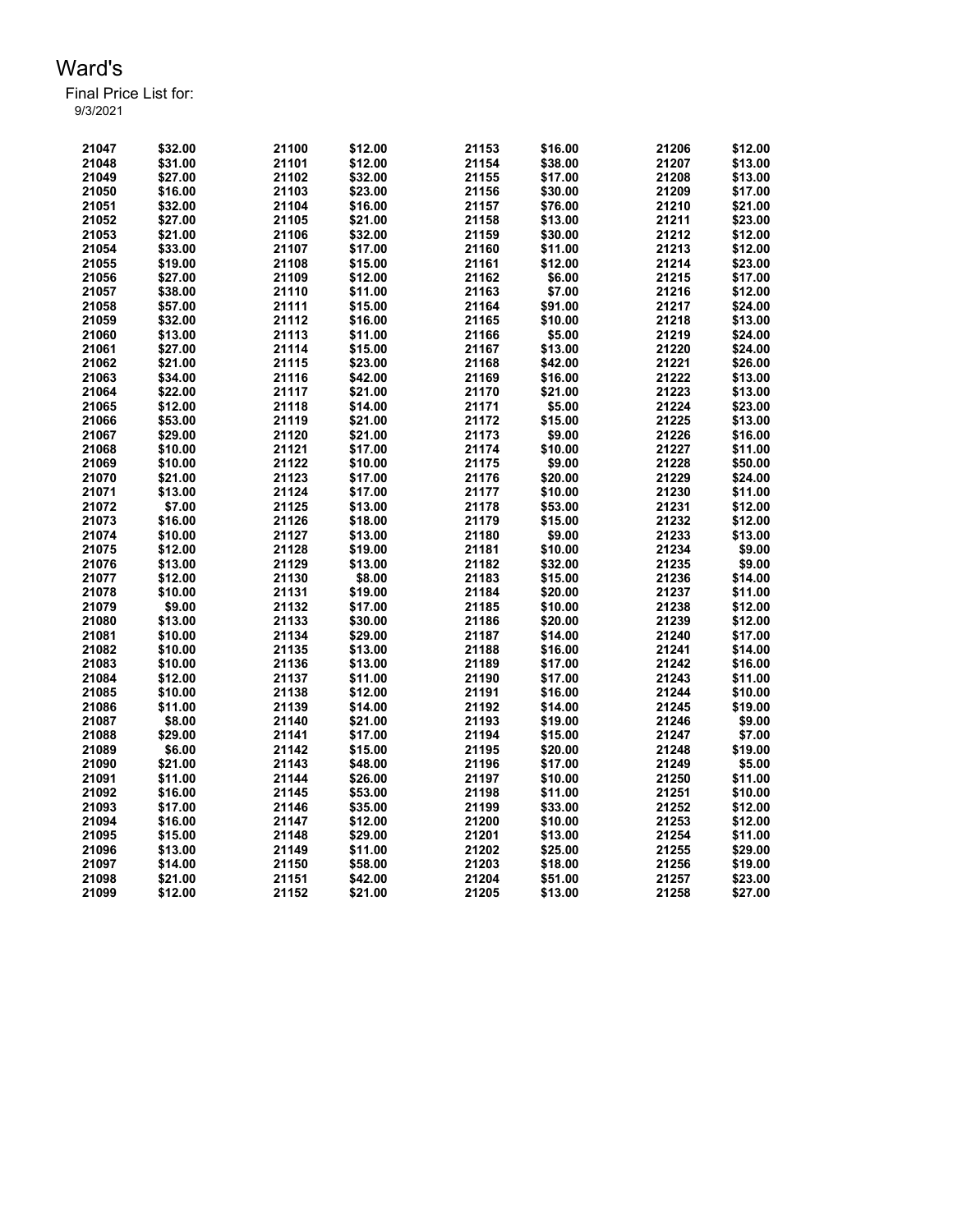| 21259 | \$47.00  | 21312 | \$52.00  | 21365 | \$73.00  | 21418 | \$263.00 |
|-------|----------|-------|----------|-------|----------|-------|----------|
| 21260 | \$32.00  | 21313 | \$40.00  | 21366 | \$166.00 | 21419 | \$135.00 |
| 21261 | \$52.00  | 21314 | \$159.00 | 21367 | \$69.00  | 21420 | \$48.00  |
| 21262 | \$197.00 | 21315 | \$74.00  | 21368 | \$38.00  | 21421 | \$95.00  |
| 21263 | \$159.00 | 21316 | \$142.00 | 21369 | \$50.00  | 21422 | \$69.00  |
| 21264 | \$63.00  | 21317 | \$24.00  | 21370 | \$53.00  | 21423 | \$55.00  |
| 21265 | \$276.00 | 21318 | \$35.00  | 21371 | \$40.00  | 21424 | \$47.00  |
| 21266 | \$146.00 | 21319 | \$16.00  | 21372 | \$132.00 | 21425 | \$53.00  |
| 21267 | \$210.00 | 21320 | \$42.00  | 21373 | \$37.00  | 21426 | \$69.00  |
| 21268 | \$164.00 | 21321 | \$30.00  | 21374 | \$107.00 | 21427 | \$84.00  |
| 21269 | \$84.00  | 21322 | \$211.00 | 21375 | \$51.00  | 21428 | \$200.00 |
| 21270 | \$63.00  | 21323 | \$21.00  | 21376 | \$54.00  | 21429 | \$84.00  |
| 21271 | \$84.00  | 21324 | \$37.00  | 21377 | \$53.00  | 21430 | \$91.00  |
| 21272 | \$31.00  | 21325 | \$21.00  | 21378 | \$37.00  | 21431 | \$55.00  |
| 21273 | \$41.00  | 21326 | \$21.00  | 21379 | \$125.00 | 21432 | \$48.00  |
| 21274 | \$42.00  | 21327 | \$16.00  | 21380 | \$47.00  | 21433 | \$65.00  |
| 21275 | \$44.00  | 21328 | \$37.00  | 21381 | \$31.00  | 21434 | \$102.00 |
| 21276 | \$45.00  | 21329 | \$29.00  | 21382 | \$48.00  | 21435 | \$69.00  |
| 21277 | \$90.00  | 21330 | \$53.00  | 21383 | \$90.00  | 21436 | \$74.00  |
| 21278 | \$79.00  | 21331 | \$295.00 | 21384 | \$40.00  | 21437 | \$35.00  |
| 21279 | \$48.00  | 21332 | \$142.00 | 21385 | \$37.00  | 21438 | \$35.00  |
| 21280 | \$117.00 | 21333 | \$151.00 | 21386 | \$40.00  | 21439 | \$58.00  |
| 21281 | \$48.00  | 21334 | \$48.00  | 21387 | \$54.00  | 21440 | \$65.00  |
| 21282 | \$143.00 | 21335 | \$32.00  | 21388 | \$46.00  | 21441 | \$45.00  |
| 21283 | \$137.00 | 21336 | \$72.00  | 21389 | \$42.00  | 21442 | \$59.00  |
| 21284 | \$74.00  | 21337 | \$100.00 | 21390 | \$41.00  | 21443 | \$74.00  |
| 21285 | \$48.00  | 21338 | \$69.00  | 21391 | \$54.00  | 21444 | \$38.00  |
| 21286 | \$94.00  | 21339 | \$74.00  | 21392 | \$37.00  | 21445 | \$32.00  |
| 21287 | \$105.00 | 21340 | \$48.00  | 21393 | \$46.00  | 21446 | \$85.00  |
| 21288 | \$41.00  | 21341 | \$48.00  | 21394 | \$142.00 | 21447 | \$33.00  |
| 21289 | \$75.00  | 21342 | \$111.00 | 21395 | \$42.00  | 21448 | \$96.00  |
| 21290 | \$51.00  | 21343 | \$37.00  | 21396 | \$9.00   | 21449 | \$30.00  |
| 21291 | \$79.00  | 21344 | \$45.00  | 21397 | \$74.00  | 21450 | \$48.00  |
| 21292 | \$59.00  | 21345 | \$33.00  | 21398 | \$33.00  | 21451 | \$42.00  |
| 21293 | \$79.00  | 21346 | \$42.00  | 21399 | \$58.00  | 21452 | \$25.00  |
| 21294 | \$79.00  | 21347 | \$42.00  | 21400 | \$34.00  | 21453 | \$35.00  |
| 21295 | \$79.00  | 21348 | \$45.00  | 21401 | \$66.00  | 21454 | \$35.00  |
| 21296 | \$79.00  | 21349 | \$133.00 | 21402 | \$27.00  | 21455 | \$27.00  |
| 21297 | \$79.00  | 21350 | \$76.00  | 21403 | \$132.00 | 21456 | \$69.00  |
| 21298 | \$79.00  | 21351 | \$63.00  | 21404 | \$100.00 | 21457 | \$35.00  |
| 21299 | \$79.00  | 21352 | \$41.00  | 21405 | \$23.00  | 21458 | \$32.00  |
| 21300 | \$79.00  | 21353 | \$37.00  | 21406 | \$24.00  | 21459 | \$33.00  |
| 21301 | \$75.00  | 21354 | \$40.00  | 21407 | \$35.00  | 21460 | \$34.00  |
| 21302 | \$75.00  | 21355 | \$60.00  | 21408 | \$20.00  | 21461 | \$51.00  |
| 21303 | \$84.00  | 21356 | \$63.00  | 21409 | \$30.00  | 21462 | \$126.00 |
| 21304 | \$53.00  | 21357 | \$44.00  | 21410 | \$40.00  | 21463 | \$46.00  |
| 21305 | \$42.00  | 21358 | \$107.00 | 21411 | \$32.00  | 21464 | \$41.00  |
| 21306 | \$37.00  | 21359 | \$71.00  | 21412 | \$21.00  | 21465 | \$48.00  |
| 21307 | \$47.00  | 21360 | \$158.00 | 21413 | \$43.00  | 21466 | \$48.00  |
| 21308 | \$47.00  | 21361 | \$229.00 | 21414 | \$79.00  | 21467 | \$42.00  |
| 21309 | \$48.00  | 21362 | \$147.00 | 21415 | \$268.00 | 21468 | \$41.00  |
| 21310 | \$38.00  | 21363 | \$111.00 | 21416 | \$79.00  | 21469 | \$37.00  |
| 21311 | \$42.00  | 21364 | \$63.00  | 21417 | \$583.00 | 21470 | \$34.00  |
|       |          |       |          |       |          |       |          |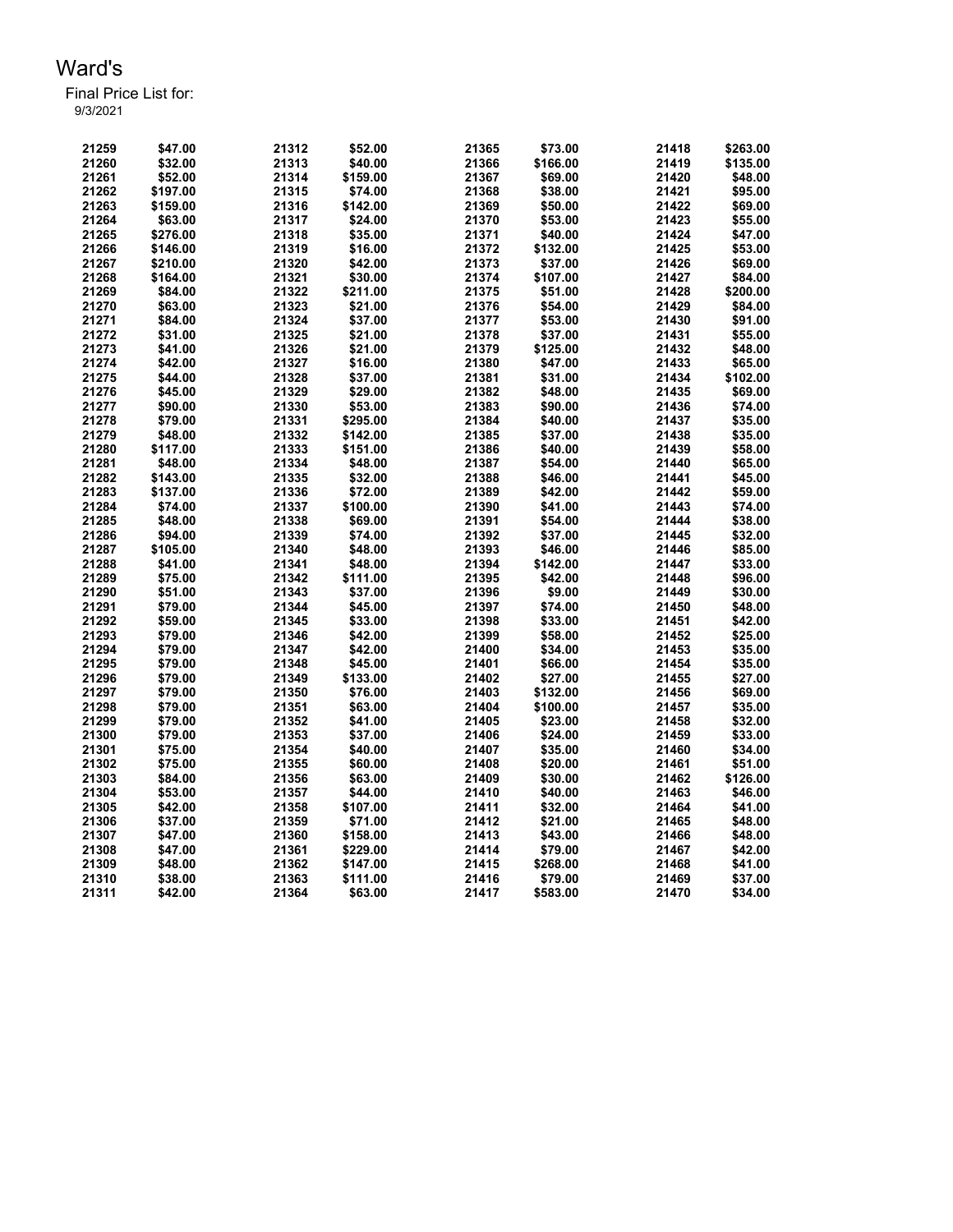| 21471 | \$42.00  | 21524 | \$38.00    | 30013 | \$25.00    | 30066 | \$342.00   |
|-------|----------|-------|------------|-------|------------|-------|------------|
| 21472 | \$54.00  | 21525 | \$41.00    | 30014 | \$25.00    | 30067 | \$32.00    |
| 21473 | \$79.00  | 21526 | \$53.00    | 30015 | \$50.00    | 30068 | \$630.00   |
| 21474 | \$95.00  | 21527 | \$39.00    | 30016 | \$605.00   | 30069 | \$283.00   |
| 21475 | \$37.00  | 21528 | \$33.00    | 30017 | \$58.00    | 30070 | \$58.00    |
| 21476 | \$21.00  | 21529 | \$20.00    | 30018 | \$630.00   | 30071 | \$175.00   |
| 21477 | \$48.00  | 21530 | \$126.00   | 30019 | \$53.00    | 30072 | \$155.00   |
| 21478 | \$30.00  | 21531 | \$37.00    | 30020 | \$604.00   | 30073 | \$150.00   |
| 21479 | \$45.00  | 21532 | \$52.00    | 30021 | \$82.00    | 30074 | \$69.00    |
| 21480 | \$55.00  | 21533 | \$23.00    | 30022 | \$32.00    | 30075 | \$50.00    |
| 21481 | \$53.00  | 21534 | \$27.00    | 30023 | \$54.00    | 30076 | \$0.00     |
| 21482 | \$16.00  | 21535 | \$16.00    | 30024 | \$32.00    | 30077 | \$47.00    |
| 21483 | \$16.00  | 21536 | \$77.00    | 30025 | \$111.00   | 30078 | \$206.00   |
| 21484 | \$20.00  | 21537 | \$263.00   | 30026 | \$84.00    | 30079 | \$132.00   |
| 21485 | \$126.00 | 21538 | \$42.00    | 30027 | \$109.00   | 30080 | \$69.00    |
| 21486 | \$79.00  | 21539 | \$105.00   | 30028 | \$158.00   | 30081 | \$100.00   |
| 21487 | \$86.00  | 21540 | \$58.00    | 30029 | \$1,543.00 | 30082 | \$185.00   |
| 21488 | \$111.00 | 21541 | \$79.00    | 30030 | \$553.00   | 30083 | \$35.00    |
| 21489 | \$52.00  | 21542 | \$51.00    | 30031 | \$262.00   | 30084 | \$237.00   |
| 21490 | \$200.00 | 21543 | \$42.00    | 30032 | \$89.00    | 30085 | \$105.00   |
| 21491 | \$184.00 | 21544 | \$34.00    | 30033 | \$350.00   | 30086 | \$125.00   |
| 21492 | \$38.00  | 21545 | \$336.00   | 30034 | \$210.00   | 30087 | \$2,363.00 |
| 21493 | \$35.00  | 21546 | \$21.00    | 30035 | \$184.00   | 30088 | \$437.00   |
| 21494 | \$37.00  | 21547 | \$116.00   | 30036 | \$105.00   | 30089 | \$326.00   |
| 21495 | \$32.00  | 21548 | \$117.00   | 30037 | \$47.00    | 30090 | \$199.00   |
| 21496 | \$33.00  | 21549 | \$126.00   | 30038 | \$35.00    | 30091 | \$343.00   |
| 21497 | \$24.00  | 21550 | \$65.00    | 30039 | \$7.00     | 30092 | \$28.00    |
| 21498 | \$27.00  | 21551 | \$21.00    | 30040 | \$210.00   | 30093 | \$500.00   |
| 21499 | \$150.00 | 21552 | \$49.00    | 30041 | \$300.00   | 30094 | \$256.00   |
| 21500 | \$63.00  | 21553 | \$48.00    | 30042 | \$158.00   | 30095 | \$427.00   |
| 21501 | \$158.00 | 21554 | \$25.00    | 30043 | \$163.00   | 30096 | \$47.00    |
| 21502 | \$158.00 | 21555 | \$217.00   | 30044 | \$93.00    | 30097 | \$35.00    |
| 21503 | \$60.00  | 21556 | \$79.00    | 30045 | \$27.00    | 30098 | \$32.00    |
| 21504 | \$48.00  | 21557 | \$30.00    | 30046 | \$162.00   | 30099 | \$47.00    |
| 21505 | \$74.00  | 21558 | \$58.00    | 30047 | \$289.00   | 30100 | \$24.00    |
| 21506 | \$48.00  | 21559 | \$29.00    | 30048 | \$315.00   | 30101 | \$31.00    |
| 21507 | \$50.00  | 21560 | \$25.00    | 30049 | \$153.00   | 30102 | \$41.00    |
| 21508 | \$57.00  | 21561 | \$48.00    | 30050 | \$44.00    | 30103 | \$42.00    |
| 21509 | \$63.00  | 21562 | \$42.00    | 30051 | \$132.00   | 30104 | \$35.00    |
| 21510 | \$77.00  | 21563 | \$54.00    | 30052 | \$174.00   | 30105 | \$237.00   |
| 21511 | \$90.00  | 21564 | \$105.00   | 30053 | \$160.00   | 30106 | \$615.00   |
| 21512 | \$87.00  | 21565 | \$155.00   | 30054 | \$184.00   | 30107 | \$81.00    |
| 21513 | \$37.00  | 21566 | \$32.00    | 30055 | \$79.00    | 30108 | \$16.00    |
| 21514 | \$42.00  | 21567 | \$54.00    | 30056 | \$35.00    | 30109 | \$90.00    |
| 21515 | \$45.00  | 21568 | \$91.00    | 30057 | \$58.00    | 30110 | \$107.00   |
| 21516 | \$235.00 | 21569 | \$76.00    | 30058 | \$107.00   | 30111 | \$121.00   |
| 21517 | \$206.00 | 21570 | \$77.00    | 30059 | \$315.00   | 30112 | \$37.00    |
| 21518 | \$73.00  | 21571 | \$71.00    | 30060 | \$47.00    | 30113 | \$38.00    |
| 21519 | \$45.00  | 21572 | \$32.00    | 30061 | \$40.00    | 30114 | \$27.00    |
| 21520 | \$132.00 | 30009 | \$1,680.00 | 30062 | \$200.00   | 30115 | \$58.00    |
| 21521 | \$317.00 | 30010 | \$100.00   | 30063 | \$158.00   | 30116 | \$48.00    |
| 21522 | \$117.00 | 30011 | \$573.00   | 30064 | \$93.00    | 30117 | \$147.00   |
| 21523 | \$69.00  | 30012 | \$263.00   | 30065 | \$35.00    | 30118 | \$70.00    |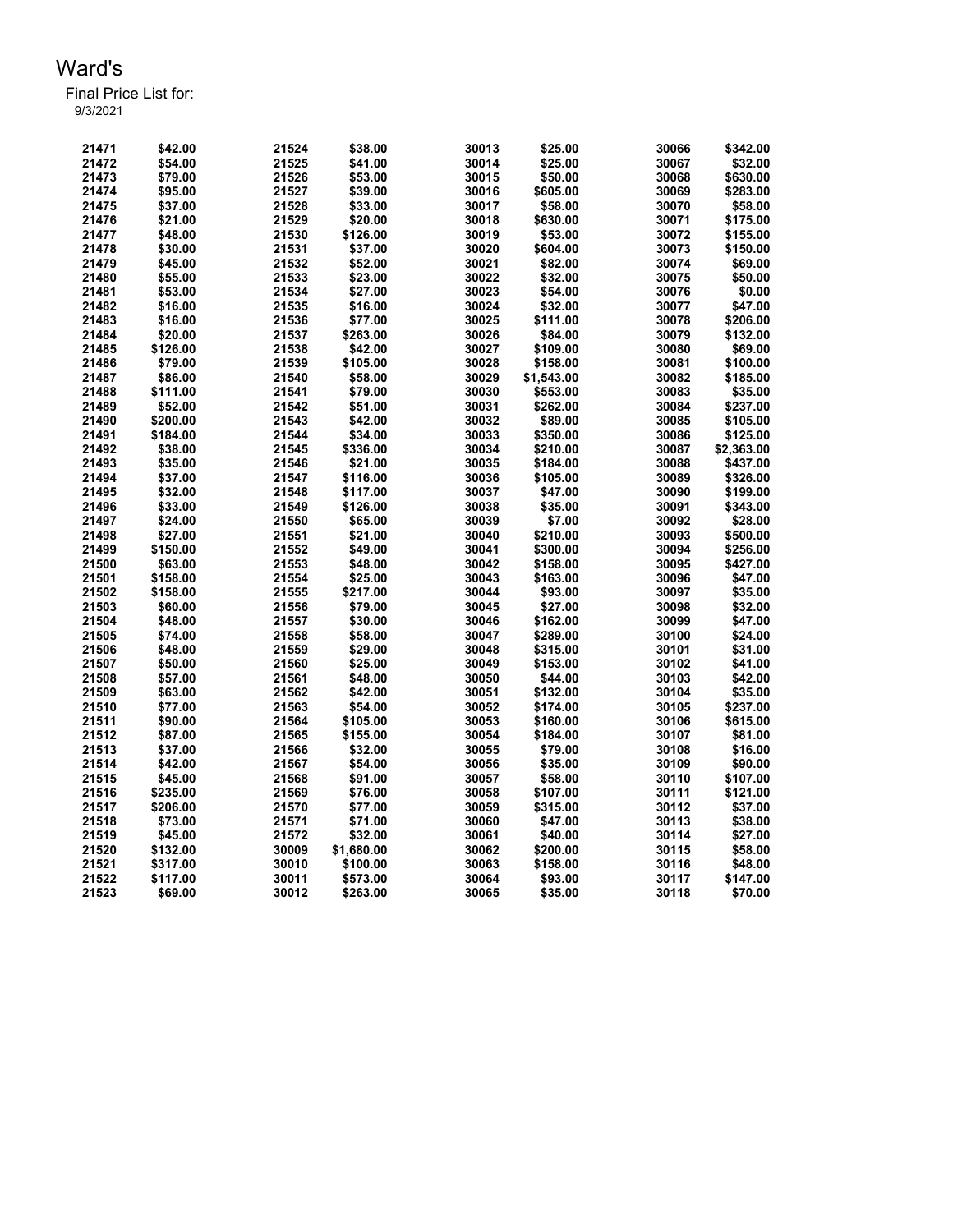| 30119 | \$53.00    | 30172 | \$130.00 | 30225 | \$159.00 | 30278 | \$94.00  |
|-------|------------|-------|----------|-------|----------|-------|----------|
| 30120 | \$63.00    | 30173 | \$297.00 | 30226 | \$75.00  | 30279 | \$39.00  |
| 30121 | \$49.00    | 30174 | \$11.00  | 30227 | \$79.00  | 30280 | \$100.00 |
| 30122 | \$76.00    | 30175 | \$35.00  | 30228 | \$51.00  | 30281 | \$79.00  |
| 30123 | \$75.00    | 30176 | \$247.00 | 30229 | \$273.00 | 30282 | \$56.00  |
| 30124 | \$79.00    | 30177 | \$16.00  | 30230 | \$79.00  | 30283 | \$101.00 |
| 30125 | \$69.00    | 30178 | \$41.00  | 30231 | \$93.00  | 30284 | \$146.00 |
| 30126 | \$87.00    | 30179 | \$47.00  | 30232 | \$39.00  | 30285 | \$74.00  |
| 30127 | \$117.00   | 30180 | \$25.00  | 30233 | \$69.00  | 30286 | \$69.00  |
| 30128 | \$159.00   | 30181 | \$32.00  | 30234 | \$124.00 | 30287 | \$59.00  |
| 30129 | \$158.00   | 30182 | \$34.00  | 30235 | \$69.00  | 30288 | \$60.00  |
| 30130 | \$46.00    | 30183 | \$73.00  | 30236 | \$81.00  | 30289 | \$28.00  |
| 30131 | \$11.00    | 30184 | \$48.00  | 30237 | \$103.00 | 30290 | \$37.00  |
| 30132 | \$10.00    | 30185 | \$41.00  | 30238 | \$69.00  | 30291 | \$37.00  |
| 30133 | \$21.00    | 30186 | \$93.00  | 30239 | \$140.00 | 30292 | \$24.00  |
| 30134 | \$5.00     | 30187 | \$205.00 | 30240 | \$179.00 | 30293 | \$58.00  |
| 30135 | \$22.00    | 30188 | \$93.00  | 30241 | \$36.00  | 30294 | \$59.00  |
| 30136 | \$15.00    | 30189 | \$58.00  | 30242 | \$76.00  | 30295 | \$56.00  |
| 30137 | \$46.00    | 30190 | \$16.00  | 30243 | \$121.00 | 30296 | \$48.00  |
| 30138 | \$16.00    | 30191 | \$10.00  | 30244 | \$46.00  | 30297 | \$84.00  |
| 30139 | \$17.00    | 30192 | \$9.00   | 30245 | \$48.00  | 30298 | \$29.00  |
| 30140 | \$79.00    | 30193 | \$2.00   | 30246 | \$79.00  | 30299 | \$21.00  |
| 30141 | \$76.00    | 30194 | \$7.00   | 30247 | \$90.00  | 30300 | \$27.00  |
| 30142 | \$11.00    | 30195 | \$2.00   | 30248 | \$22.00  | 30301 | \$43.00  |
| 30143 | \$39.00    | 30196 | \$672.00 | 30249 | \$16.00  | 30302 | \$29.00  |
| 30144 | \$144.00   | 30197 | \$13.00  | 30250 | \$30.00  | 30303 | \$26.00  |
| 30145 | \$81.00    | 30198 | \$10.00  | 30251 | \$34.00  | 30304 | \$77.00  |
| 30146 | \$63.00    | 30199 | \$30.00  | 30252 | \$50.00  | 30305 | \$54.00  |
| 30147 | \$1,087.00 | 30200 | \$11.00  | 30253 | \$29.00  | 30306 | \$27.00  |
| 30148 | \$10.00    | 30201 | \$53.00  | 30254 | \$132.00 | 30307 | \$17.00  |
| 30149 | \$499.00   | 30202 | \$8.00   | 30255 | \$54.00  | 30308 | \$29.00  |
| 30150 | \$117.00   | 30203 | \$17.00  | 30256 | \$21.00  | 30309 | \$29.00  |
| 30151 | \$44.00    | 30204 | \$23.00  | 30257 | \$75.00  | 30310 | \$27.00  |
| 30152 | \$51.00    | 30205 | \$160.00 | 30258 | \$46.00  | 30311 | \$29.00  |
| 30153 | \$52.00    | 30206 | \$278.00 | 30259 | \$34.00  | 30312 | \$214.00 |
| 30154 | \$47.00    | 30207 | \$170.00 | 30260 | \$72.00  | 30313 | \$27.00  |
| 30155 | \$35.00    | 30208 | \$195.00 | 30261 | \$27.00  | 30314 | \$27.00  |
| 30156 | \$174.00   | 30209 | \$48.00  | 30262 | \$37.00  | 30315 | \$42.00  |
| 30157 | \$205.00   | 30210 | \$147.00 | 30263 | \$26.00  | 30316 | \$79.00  |
| 30158 | \$176.00   | 30211 | \$75.00  | 30264 | \$32.00  | 30317 | \$72.00  |
| 30159 | \$176.00   | 30212 | \$84.00  | 30265 | \$41.00  | 30318 | \$55.00  |
| 30160 | \$121.00   | 30213 | \$304.00 | 30266 | \$47.00  | 30319 | \$81.00  |
| 30161 | \$212.00   | 30214 | \$24.00  | 30267 | \$25.00  | 30320 | \$32.00  |
| 30162 | \$39.00    | 30215 | \$39.00  | 30268 | \$56.00  | 30321 | \$46.00  |
| 30163 | \$57.00    | 30216 | \$35.00  | 30269 | \$49.00  | 30322 | \$75.00  |
| 30164 | \$38.00    | 30217 | \$24.00  | 30270 | \$48.00  | 30323 | \$142.00 |
| 30165 | \$75.00    | 30218 | \$79.00  | 30271 | \$73.00  | 30324 | \$20.00  |
| 30166 | \$47.00    | 30219 | \$221.00 | 30272 | \$88.00  | 30325 | \$11.00  |
| 30167 | \$93.00    | 30220 | \$221.00 | 30273 | \$87.00  | 30326 | \$84.00  |
| 30168 | \$149.00   | 30221 | \$149.00 | 30274 | \$125.00 | 30327 | \$32.00  |
| 30169 | \$48.00    | 30222 | \$59.00  | 30275 | \$68.00  | 30328 | \$44.00  |
| 30170 | \$100.00   | 30223 | \$105.00 | 30276 | \$157.00 | 30329 | \$67.00  |
| 30171 | \$251.00   | 30224 | \$74.00  | 30277 | \$210.00 | 30330 | \$32.00  |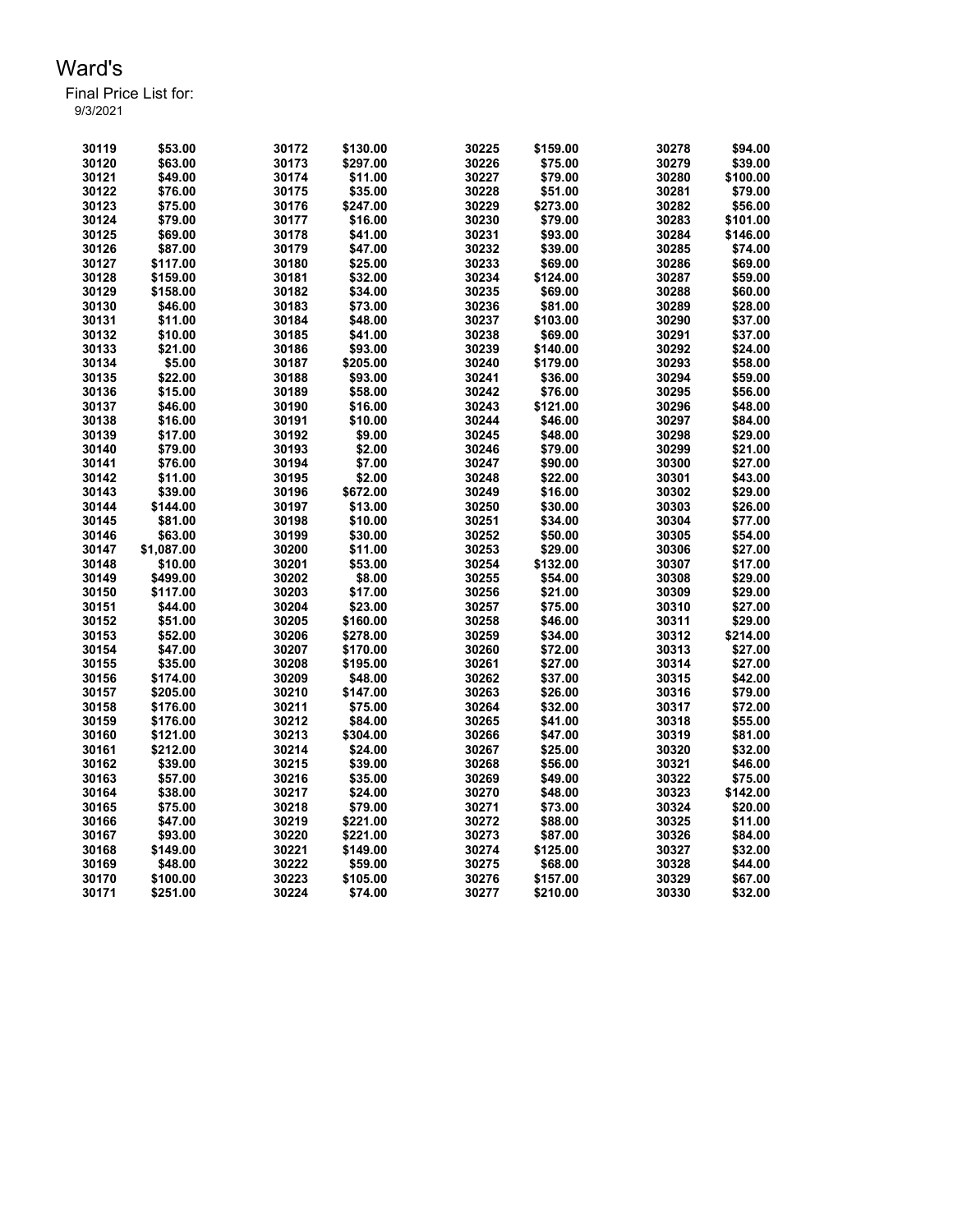| 30331 | \$66.00 | 30384 | \$23.00  | 30437 | \$46.00  | 30490 | \$53.00  |
|-------|---------|-------|----------|-------|----------|-------|----------|
| 30332 | \$48.00 | 30385 | \$45.00  | 30438 | \$50.00  | 30491 | \$54.00  |
| 30333 | \$28.00 | 30386 | \$53.00  | 30439 | \$33.00  | 30492 | \$65.00  |
| 30334 | \$20.00 | 30387 | \$39.00  | 30440 | \$31.00  | 30493 | \$36.00  |
| 30335 | \$45.00 | 30388 | \$32.00  | 30441 | \$33.00  | 30494 | \$51.00  |
| 30336 | \$47.00 | 30389 | \$30.00  | 30442 | \$33.00  | 30495 | \$300.00 |
| 30337 | \$45.00 | 30390 | \$20.00  | 30443 | \$65.00  | 30496 | \$44.00  |
| 30338 | \$48.00 | 30391 | \$59.00  | 30444 | \$24.00  | 30497 | \$33.00  |
| 30339 | \$42.00 | 30392 | \$27.00  | 30445 | \$25.00  | 30498 | \$33.00  |
| 30340 | \$76.00 | 30393 | \$17.00  | 30446 | \$20.00  | 30499 | \$163.00 |
| 30341 | \$42.00 | 30394 | \$19.00  | 30447 | \$48.00  | 30500 | \$113.00 |
| 30342 | \$45.00 | 30395 | \$16.00  | 30448 | \$47.00  | 30501 | \$105.00 |
| 30343 | \$35.00 | 30396 | \$21.00  | 30449 | \$36.00  | 30502 | \$87.00  |
| 30344 | \$25.00 | 30397 | \$21.00  | 30450 | \$39.00  | 30503 | \$79.00  |
| 30345 | \$24.00 | 30398 | \$78.00  | 30451 | \$69.00  | 30504 | \$53.00  |
| 30346 | \$75.00 | 30399 | \$56.00  | 30452 | \$69.00  | 30505 | \$37.00  |
| 30347 | \$27.00 | 30400 | \$155.00 | 30453 | \$87.00  | 30506 | \$126.00 |
| 30348 | \$37.00 | 30401 | \$75.00  | 30454 | \$121.00 | 30507 | \$90.00  |
| 30349 | \$38.00 | 30402 | \$69.00  | 30455 | \$212.00 | 30508 | \$74.00  |
| 30350 | \$29.00 | 30403 | \$263.00 | 30456 | \$159.00 | 30509 | \$79.00  |
| 30351 | \$23.00 | 30404 | \$112.00 | 30457 | \$37.00  | 30510 | \$44.00  |
| 30352 | \$49.00 | 30405 | \$108.00 | 30458 | \$73.00  | 30511 | \$17.00  |
| 30353 | \$15.00 | 30406 | \$105.00 | 30459 | \$47.00  | 30512 | \$38.00  |
| 30354 | \$41.00 | 30407 | \$84.00  | 30460 | \$39.00  | 30513 | \$28.00  |
| 30355 | \$33.00 | 30408 | \$40.00  | 30461 | \$53.00  | 30514 | \$34.00  |
| 30356 | \$13.00 | 30409 | \$51.00  | 30462 | \$65.00  | 30515 | \$119.00 |
| 30357 | \$14.00 | 30410 | \$39.00  | 30463 | \$31.00  | 30516 | \$88.00  |
| 30358 | \$12.00 | 30411 | \$34.00  | 30464 | \$33.00  | 30517 | \$25.00  |
| 30359 | \$30.00 | 30412 | \$33.00  | 30465 | \$18.00  | 30518 | \$40.00  |
| 30360 | \$32.00 | 30413 | \$32.00  | 30466 | \$15.00  | 30519 | \$25.00  |
| 30361 | \$28.00 | 30414 | \$32.00  | 30467 | \$16.00  | 30520 | \$73.00  |
| 30362 | \$27.00 | 30415 | \$32.00  | 30468 | \$10.00  | 30521 | \$94.00  |
| 30363 | \$36.00 | 30416 | \$39.00  | 30469 | \$13.00  | 30522 | \$56.00  |
| 30364 | \$42.00 | 30417 | \$44.00  | 30470 | \$93.00  | 30523 | \$28.00  |
| 30365 | \$51.00 | 30418 | \$33.00  | 30471 | \$79.00  | 30524 | \$21.00  |
| 30366 | \$21.00 | 30419 | \$45.00  | 30472 | \$59.00  | 30525 | \$18.00  |
| 30367 | \$36.00 | 30420 | \$84.00  | 30473 | \$38.00  | 30526 | \$17.00  |
| 30368 | \$53.00 | 30421 | \$84.00  | 30474 | \$36.00  | 30527 | \$38.00  |
| 30369 | \$53.00 | 30422 | \$79.00  | 30475 | \$58.00  | 30528 | \$38.00  |
| 30370 | \$24.00 | 30423 | \$62.00  | 30476 | \$74.00  | 30529 | \$79.00  |
| 30371 | \$47.00 | 30424 | \$56.00  | 30477 | \$41.00  | 30530 | \$55.00  |
| 30372 | \$33.00 | 30425 | \$60.00  | 30478 | \$117.00 | 30531 | \$38.00  |
| 30373 | \$47.00 | 30426 | \$91.00  | 30479 | \$42.00  | 30532 | \$39.00  |
| 30374 | \$74.00 | 30427 | \$79.00  | 30480 | \$50.00  | 30533 | \$54.00  |
| 30375 | \$45.00 | 30428 | \$40.00  | 30481 | \$15.00  | 30534 | \$48.00  |
| 30376 | \$53.00 | 30429 | \$39.00  | 30482 | \$54.00  | 30535 | \$18.00  |
| 30377 | \$11.00 | 30430 | \$95.00  | 30483 | \$27.00  | 30536 | \$32.00  |
| 30378 | \$11.00 | 30431 | \$100.00 | 30484 | \$51.00  | 30537 | \$134.00 |
| 30379 | \$25.00 | 30432 | \$53.00  | 30485 | \$46.00  | 30538 | \$37.00  |
| 30380 | \$25.00 | 30433 | \$53.00  | 30486 | \$54.00  | 30539 | \$82.00  |
| 30381 | \$16.00 | 30434 | \$58.00  | 30487 | \$90.00  | 30540 | \$47.00  |
| 30382 | \$46.00 | 30435 | \$37.00  | 30488 | \$29.00  | 30541 | \$23.00  |
| 30383 | \$27.00 | 30436 | \$42.00  | 30489 | \$25.00  | 30542 | \$31.00  |
|       |         |       |          |       |          |       |          |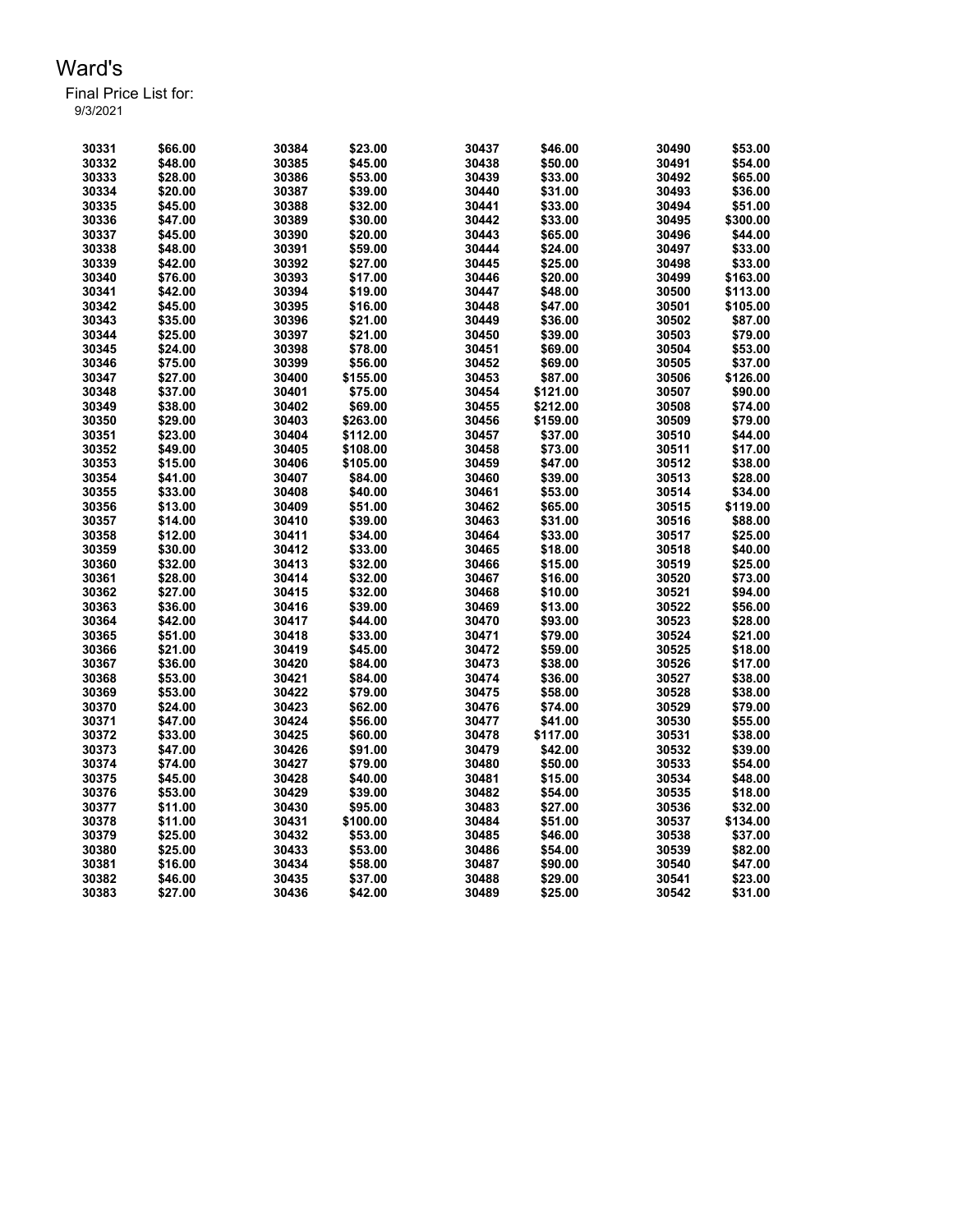| 30543 | \$29.00  | 30596 | \$54.00  | 30649 | \$107.00 | 30702 | \$50.00  |
|-------|----------|-------|----------|-------|----------|-------|----------|
| 30544 | \$70.00  | 30597 | \$24.00  | 30650 | \$43.00  | 30703 | \$111.00 |
| 30545 | \$27.00  | 30598 | \$44.00  | 30651 | \$223.00 | 30704 | \$32.00  |
| 30546 | \$27.00  | 30599 | \$32.00  | 30652 | \$407.00 | 30705 | \$33.00  |
| 30547 | \$39.00  | 30600 | \$35.00  | 30653 | \$65.00  | 30706 | \$58.00  |
| 30548 | \$23.00  | 30601 | \$70.00  | 30654 | \$242.00 | 30707 | \$58.00  |
| 30549 | \$32.00  | 30602 | \$215.00 | 30655 | \$259.00 | 30708 | \$93.00  |
| 30550 | \$40.00  | 30603 | \$150.00 | 30656 | \$268.00 | 30709 | \$69.00  |
| 30551 | \$35.00  | 30604 | \$108.00 | 30657 | \$265.00 | 30710 | \$54.00  |
| 30552 | \$17.00  | 30605 | \$35.00  | 30658 | \$22.00  | 30711 | \$69.00  |
| 30553 | \$70.00  | 30606 | \$317.00 | 30659 | \$107.00 | 30712 | \$29.00  |
| 30554 | \$69.00  | 30607 | \$47.00  | 30660 | \$246.00 | 30713 | \$23.00  |
| 30555 | \$37.00  | 30608 | \$400.00 | 30661 | \$328.00 | 30714 | \$236.00 |
| 30556 | \$60.00  | 30609 | \$54.00  | 30662 | \$35.00  | 30715 | \$33.00  |
| 30557 | \$47.00  | 30610 | \$158.00 | 30663 | \$81.00  | 30716 | \$15.00  |
| 30558 | \$75.00  | 30611 | \$37.00  | 30664 | \$57.00  | 30717 | \$54.00  |
| 30559 | \$110.00 | 30612 | \$194.00 | 30665 | \$48.00  | 30718 | \$15.00  |
| 30560 | \$95.00  | 30613 | \$40.00  | 30666 | \$39.00  | 30719 | \$35.00  |
| 30561 | \$60.00  | 30614 | \$39.00  | 30667 | \$48.00  | 30720 | \$158.00 |
| 30562 | \$73.00  | 30615 | \$65.00  | 30668 | \$81.00  | 30721 | \$53.00  |
| 30563 | \$37.00  | 30616 | \$79.00  | 30669 | \$116.00 | 30722 | \$48.00  |
| 30564 | \$28.00  | 30617 | \$33.00  | 30670 | \$84.00  | 30723 | \$40.00  |
| 30565 | \$34.00  | 30618 | \$89.00  | 30671 | \$152.00 | 30724 | \$218.00 |
| 30566 | \$42.00  | 30619 | \$20.00  | 30672 | \$49.00  | 30725 | \$22.00  |
| 30567 | \$23.00  | 30620 | \$40.00  | 30673 | \$128.00 | 30726 | \$25.00  |
| 30568 | \$32.00  | 30621 | \$27.00  | 30674 | \$47.00  | 30727 | \$52.00  |
| 30569 | \$18.00  | 30622 | \$25.00  | 30675 | \$59.00  | 30728 | \$17.00  |
| 30570 | \$75.00  | 30623 | \$115.00 | 30676 | \$114.00 | 30729 | \$63.00  |
| 30571 | \$74.00  | 30624 | \$21.00  | 30677 | \$63.00  | 30730 | \$45.00  |
| 30572 | \$39.00  | 30625 | \$65.00  | 30678 | \$95.00  | 30731 | \$31.00  |
| 30573 | \$65.00  | 30626 | \$32.00  | 30679 | \$137.00 | 30732 | \$28.00  |
| 30574 | \$58.00  | 30627 | \$47.00  | 30680 | \$30.00  | 30733 | \$66.00  |
| 30575 | \$59.00  | 30628 | \$48.00  | 30681 | \$51.00  | 30734 | \$91.00  |
| 30576 | \$60.00  | 30629 | \$63.00  | 30682 | \$59.00  | 30735 | \$33.00  |
| 30577 | \$27.00  | 30630 | \$12.00  | 30683 | \$175.00 | 30736 | \$81.00  |
| 30578 | \$79.00  | 30631 | \$50.00  | 30684 | \$81.00  | 30737 | \$32.00  |
| 30579 | \$63.00  | 30632 | \$20.00  | 30685 | \$50.00  | 30738 | \$69.00  |
| 30580 | \$13.00  | 30633 | \$45.00  | 30686 | \$315.00 | 30739 | \$32.00  |
| 30581 | \$69.00  | 30634 | \$41.00  | 30687 | \$27.00  | 30740 | \$65.00  |
| 30582 | \$100.00 | 30635 | \$23.00  | 30688 | \$164.00 | 30741 | \$12.00  |
| 30583 | \$37.00  | 30636 | \$50.00  | 30689 | \$185.00 | 30742 | \$10.00  |
| 30584 | \$27.00  | 30637 | \$70.00  | 30690 | \$263.00 | 30743 | \$28.00  |
| 30585 | \$735.00 | 30638 | \$160.00 | 30691 | \$164.00 | 30744 | \$35.00  |
| 30586 | \$87.00  | 30639 | \$13.00  | 30692 | \$61.00  | 30745 | \$35.00  |
| 30587 | \$33.00  | 30640 | \$42.00  | 30693 | \$142.00 | 30746 | \$38.00  |
| 30588 | \$23.00  | 30641 | \$70.00  | 30694 | \$186.00 | 30747 | \$27.00  |
| 30589 | \$17.00  | 30642 | \$44.00  | 30695 | \$70.00  | 30748 | \$37.00  |
| 30590 | \$53.00  | 30643 | \$92.00  | 30696 | \$615.00 | 30749 | \$17.00  |
| 30591 | \$32.00  | 30644 | \$19.00  | 30697 | \$117.00 | 30750 | \$93.00  |
| 30592 | \$59.00  | 30645 | \$3.00   | 30698 | \$35.00  | 30751 | \$25.00  |
| 30593 | \$27.00  | 30646 | \$40.00  | 30699 | \$44.00  | 30752 | \$23.00  |
| 30594 | \$52.00  | 30647 | \$23.00  | 30700 | \$75.00  | 30753 | \$5.00   |
| 30595 | \$55.00  | 30648 | \$33.00  | 30701 | \$25.00  | 30754 | \$312.00 |
|       |          |       |          |       |          |       |          |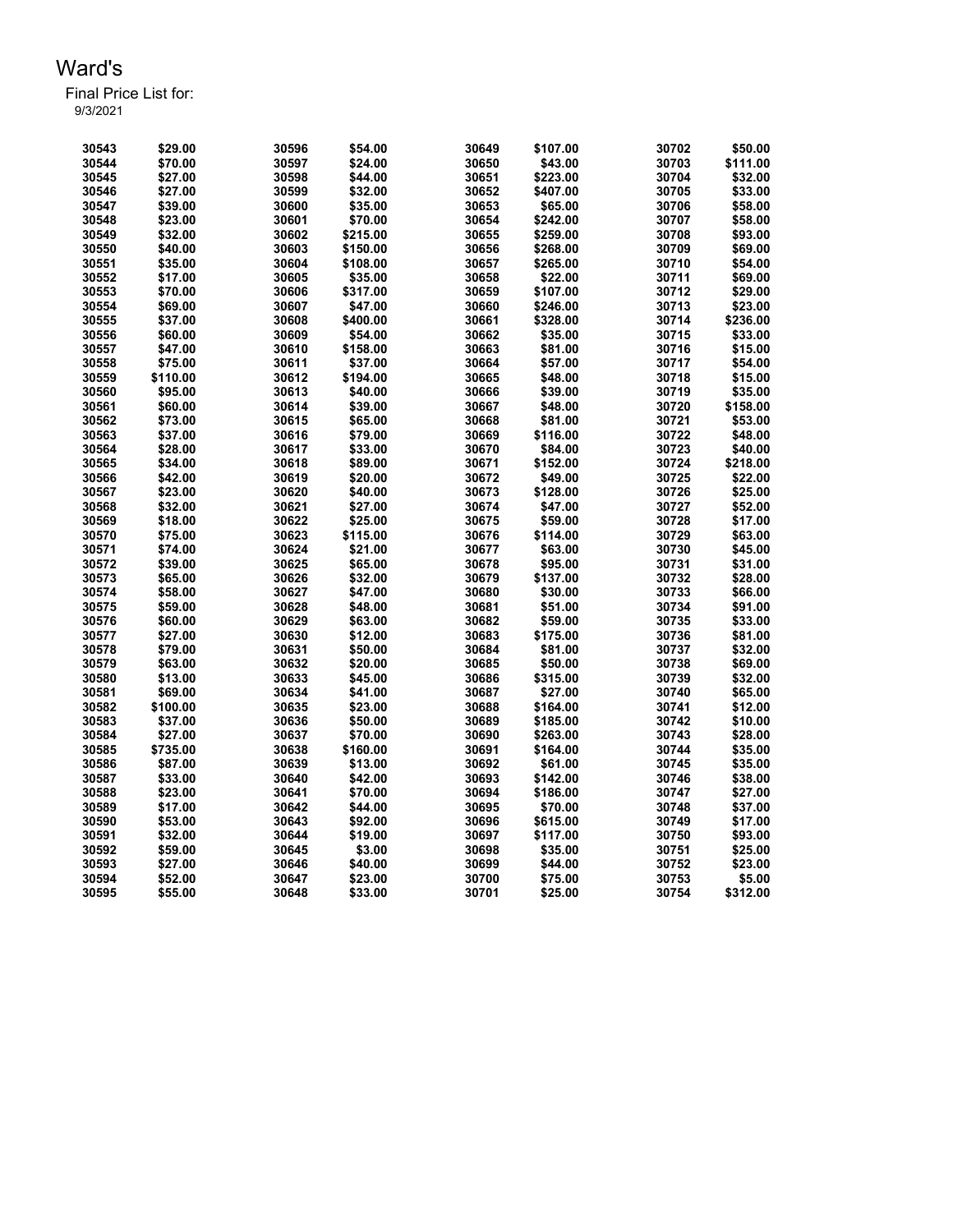| 30755 | \$185.00 | 30808 | \$49.00  | 30861 | \$96.00  | 30914 | \$79.00  |
|-------|----------|-------|----------|-------|----------|-------|----------|
| 30756 | \$37.00  | 30809 | \$222.00 | 30862 | \$34.00  | 30915 | \$69.00  |
| 30757 | \$111.00 | 30810 | \$121.00 | 30863 | \$58.00  | 30916 | \$92.00  |
| 30758 | \$124.00 | 30811 | \$133.00 | 30864 | \$107.00 | 30917 | \$41.00  |
| 30759 | \$54.00  | 30812 | \$158.00 | 30865 | \$142.00 | 30918 | \$32.00  |
| 30760 | \$134.00 | 30813 | \$134.00 | 30866 | \$35.00  | 30919 | \$50.00  |
| 30761 | \$50.00  | 30814 | \$80.00  | 30867 | \$26.00  | 30920 | \$29.00  |
| 30762 | \$45.00  | 30815 | \$21.00  | 30868 | \$53.00  | 30921 | \$58.00  |
| 30763 | \$9.00   | 30816 | \$48.00  | 30869 | \$70.00  | 30922 | \$50.00  |
| 30764 | \$23.00  | 30817 | \$58.00  | 30870 | \$47.00  | 30923 | \$50.00  |
| 30765 | \$888.00 | 30818 | \$90.00  | 30871 | \$71.00  | 30924 | \$28.00  |
| 30766 | \$636.00 | 30819 | \$80.00  | 30872 | \$50.00  | 30925 | \$27.00  |
| 30767 | \$8.00   | 30820 | \$150.00 | 30873 | \$152.00 | 30926 | \$30.00  |
| 30768 | \$9.00   | 30821 | \$52.00  | 30874 | \$163.00 | 30927 | \$53.00  |
| 30769 | \$8.00   | 30822 | \$69.00  | 30875 | \$93.00  | 30928 | \$21.00  |
| 30770 | \$58.00  | 30823 | \$62.00  | 30876 | \$149.00 | 30929 | \$21.00  |
| 30771 | \$58.00  | 30824 | \$27.00  | 30877 | \$142.00 | 30930 | \$17.00  |
| 30772 | \$58.00  | 30825 | \$16.00  | 30878 | \$206.00 | 30931 | \$29.00  |
| 30773 | \$128.00 | 30826 | \$69.00  | 30879 | \$103.00 | 30932 | \$37.00  |
| 30774 | \$48.00  | 30827 | \$17.00  | 30880 | \$54.00  | 30933 | \$40.00  |
| 30775 | \$164.00 | 30828 | \$93.00  | 30881 | \$65.00  | 30934 | \$28.00  |
| 30776 | \$658.00 | 30829 | \$184.00 | 30882 | \$168.00 | 30935 | \$29.00  |
| 30777 | \$247.00 | 30830 | \$58.00  | 30883 | \$58.00  | 30936 | \$21.00  |
| 30778 | \$181.00 | 30831 | \$46.00  | 30884 | \$146.00 | 30937 | \$107.00 |
| 30779 | \$70.00  | 30832 | \$47.00  | 30885 | \$78.00  | 30938 | \$50.00  |
| 30780 | \$104.00 | 30833 | \$16.00  | 30886 | \$24.00  | 30939 | \$65.00  |
| 30781 | \$63.00  | 30834 | \$478.00 | 30887 | \$30.00  | 30940 | \$79.00  |
| 30782 | \$35.00  | 30835 | \$53.00  | 30888 | \$70.00  | 30941 | \$60.00  |
| 30783 | \$53.00  | 30836 | \$45.00  | 30889 | \$554.00 | 30942 | \$42.00  |
| 30784 | \$260.00 | 30837 | \$300.00 | 30890 | \$562.00 | 30943 | \$25.00  |
| 30785 | \$31.00  | 30838 | \$83.00  | 30891 | \$377.00 | 30944 | \$29.00  |
| 30786 | \$5.00   | 30839 | \$40.00  | 30892 | \$54.00  | 30945 | \$53.00  |
| 30787 | \$158.00 | 30840 | \$45.00  | 30893 | \$126.00 | 30946 | \$63.00  |
| 30788 | \$191.00 | 30841 | \$9.00   | 30894 | \$146.00 | 30947 | \$55.00  |
| 30789 | \$149.00 | 30842 | \$69.00  | 30895 | \$137.00 | 30948 | \$49.00  |
| 30790 | \$58.00  | 30843 | \$31.00  | 30896 | \$158.00 | 30949 | \$86.00  |
| 30791 | \$52.00  | 30844 | \$18.00  | 30897 | \$390.00 | 30950 | \$95.00  |
| 30792 | \$33.00  | 30845 | \$27.00  | 30898 | \$38.00  | 30951 | \$85.00  |
| 30793 | \$103.00 | 30846 | \$44.00  | 30899 | \$200.00 | 30952 | \$17.00  |
| 30794 | \$70.00  | 30847 | \$5.00   | 30900 | \$42.00  | 30953 | \$21.00  |
| 30795 | \$21.00  | 30848 | \$33.00  | 30901 | \$90.00  | 30954 | \$65.00  |
| 30796 | \$197.00 | 30849 | \$55.00  | 30902 | \$135.00 | 30955 | \$65.00  |
| 30797 | \$31.00  | 30850 | \$53.00  | 30903 | \$763.00 | 30956 | \$75.00  |
| 30798 | \$21.00  | 30851 | \$368.00 | 30904 | \$44.00  | 30957 | \$53.00  |
| 30799 | \$74.00  | 30852 | \$11.00  | 30905 | \$389.00 | 30958 | \$12.00  |
| 30800 | \$24.00  | 30853 | \$5.00   | 30906 | \$69.00  | 30959 | \$33.00  |
| 30801 | \$23.00  | 30854 | \$293.00 | 30907 | \$45.00  | 30960 | \$42.00  |
| 30802 | \$93.00  | 30855 | \$25.00  | 30908 | \$46.00  | 30961 | \$40.00  |
| 30803 | \$945.00 | 30856 | \$273.00 | 30909 | \$28.00  | 30962 | \$44.00  |
| 30804 | \$63.00  | 30857 | \$81.00  | 30910 | \$21.00  | 30963 | \$25.00  |
| 30805 | \$168.00 | 30858 | \$11.00  | 30911 | \$75.00  | 30964 | \$46.00  |
| 30806 | \$184.00 | 30859 | \$59.00  | 30912 | \$32.00  | 30965 | \$33.00  |
|       |          |       |          |       |          |       |          |
| 30807 | \$97.00  | 30860 | \$93.00  | 30913 | \$20.00  | 30966 | \$128.00 |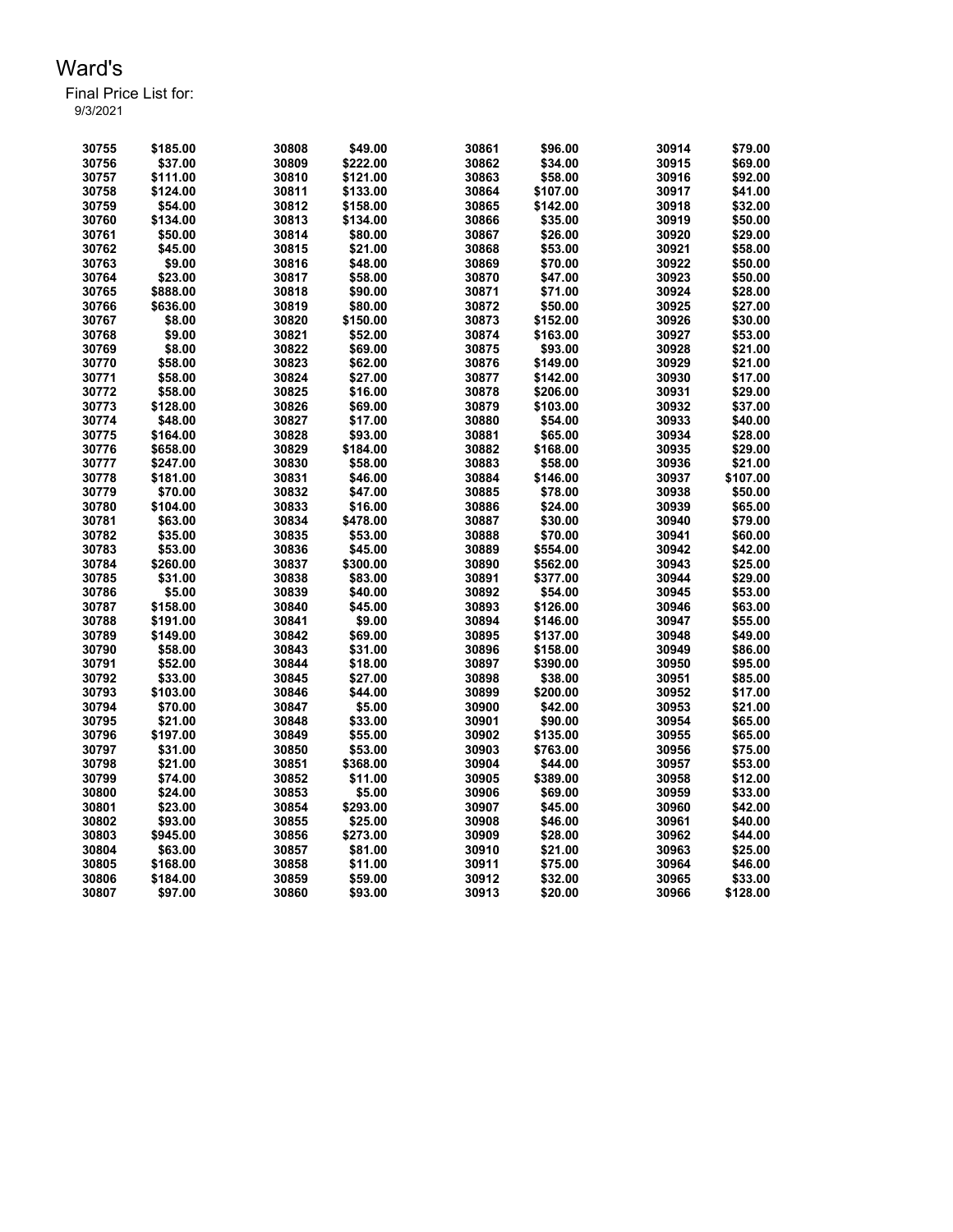| 30967 | \$69.00 | 31020 | \$11.00  | 31073 | \$42.00  | 31126 | \$21.00  |
|-------|---------|-------|----------|-------|----------|-------|----------|
| 30968 | \$40.00 | 31021 | \$133.00 | 31074 | \$18.00  | 31127 | \$37.00  |
| 30969 | \$37.00 | 31022 | \$61.00  | 31075 | \$40.00  | 31128 | \$27.00  |
| 30970 | \$48.00 | 31023 | \$84.00  | 31076 | \$48.00  | 31129 | \$21.00  |
| 30971 | \$48.00 | 31024 | \$54.00  | 31077 | \$53.00  | 31130 | \$21.00  |
| 30972 | \$25.00 | 31025 | \$60.00  | 31078 | \$39.00  | 31131 | \$25.00  |
| 30973 | \$25.00 | 31026 | \$46.00  | 31079 | \$23.00  | 31132 | \$33.00  |
| 30974 | \$94.00 | 31027 | \$88.00  | 31080 | \$65.00  | 31133 | \$25.00  |
| 30975 | \$25.00 | 31028 | \$37.00  | 31081 | \$16.00  | 31134 | \$25.00  |
| 30976 | \$30.00 | 31029 | \$35.00  | 31082 | \$32.00  | 31135 | \$27.00  |
| 30977 | \$29.00 | 31030 | \$15.00  | 31083 | \$0.00   | 31136 | \$53.00  |
| 30978 | \$29.00 | 31031 | \$16.00  | 31084 | \$0.00   | 31137 | \$32.00  |
| 30979 | \$71.00 | 31032 | \$17.00  | 31085 | \$42.00  | 31138 | \$37.00  |
| 30980 | \$43.00 | 31033 | \$9.00   | 31086 | \$10.00  | 31139 | \$39.00  |
| 30981 | \$65.00 | 31034 | \$18.00  | 31087 | \$42.00  | 31140 | \$37.00  |
| 30982 | \$70.00 | 31035 | \$6.00   | 31088 | \$23.00  | 31141 | \$32.00  |
| 30983 | \$44.00 | 31036 | \$75.00  | 31089 | \$23.00  | 31142 | \$45.00  |
| 30984 | \$44.00 | 31037 | \$21.00  | 31090 | \$7.00   | 31143 | \$27.00  |
| 30985 | \$35.00 | 31038 | \$32.00  | 31091 | \$27.00  | 31144 | \$17.00  |
| 30986 | \$63.00 | 31039 | \$16.00  | 31092 | \$37.00  | 31145 | \$21.00  |
| 30987 | \$53.00 | 31040 | \$25.00  | 31093 | \$6.00   | 31146 | \$27.00  |
| 30988 | \$28.00 | 31041 | \$32.00  | 31094 | \$12.00  | 31147 | \$28.00  |
| 30989 | \$37.00 | 31042 | \$39.00  | 31095 | \$39.00  | 31148 | \$50.00  |
| 30990 | \$61.00 | 31043 | \$32.00  | 31096 | \$53.00  | 31149 | \$74.00  |
| 30991 | \$42.00 | 31044 | \$7.00   | 31097 | \$59.00  | 31150 | \$16.00  |
| 30992 | \$32.00 | 31045 | \$27.00  | 31098 | \$65.00  | 31151 | \$26.00  |
| 30993 | \$45.00 | 31046 | \$23.00  | 31099 | \$40.00  | 31152 | \$27.00  |
| 30994 | \$27.00 | 31047 | \$24.00  | 31100 | \$57.00  | 31153 | \$23.00  |
| 30995 | \$16.00 | 31048 | \$20.00  | 31101 | \$53.00  | 31154 | \$21.00  |
| 30996 | \$31.00 | 31049 | \$6.00   | 31102 | \$23.00  | 31155 | \$27.00  |
| 30997 | \$20.00 | 31050 | \$6.00   | 31103 | \$37.00  | 31156 | \$19.00  |
| 30998 | \$84.00 | 31051 | \$24.00  | 31104 | \$76.00  | 31157 | \$9.00   |
| 30999 | \$31.00 | 31052 | \$45.00  | 31105 | \$27.00  | 31158 | \$5.00   |
| 31000 | \$79.00 | 31053 | \$50.00  | 31106 | \$21.00  | 31159 | \$26.00  |
| 31001 | \$63.00 | 31054 | \$21.00  | 31107 | \$24.00  | 31160 | \$5.00   |
| 31002 | \$30.00 | 31055 | \$19.00  | 31108 | \$63.00  | 31161 | \$12.00  |
| 31003 | \$30.00 | 31056 | \$11.00  | 31109 | \$35.00  | 31162 | \$19.00  |
| 31004 | \$15.00 | 31057 | \$37.00  | 31110 | \$27.00  | 31163 | \$35.00  |
| 31005 | \$25.00 | 31058 | \$35.00  | 31111 | \$62.00  | 31164 | \$32.00  |
| 31006 | \$27.00 | 31059 | \$11.00  | 31112 | \$29.00  | 31165 | \$27.00  |
| 31007 | \$29.00 | 31060 | \$15.00  | 31113 | \$65.00  | 31166 | \$27.00  |
| 31008 | \$42.00 | 31061 | \$33.00  | 31114 | \$20.00  | 31167 | \$27.00  |
| 31009 | \$21.00 | 31062 | \$44.00  | 31115 | \$137.00 | 31168 | \$33.00  |
| 31010 | \$54.00 | 31063 | \$6.00   | 31116 | \$29.00  | 31169 | \$158.00 |
| 31011 | \$35.00 | 31064 | \$5.00   | 31117 | \$29.00  | 31170 | \$149.00 |
| 31012 | \$53.00 | 31065 | \$184.00 | 31118 | \$24.00  | 31171 | \$231.00 |
| 31013 | \$27.00 | 31066 | \$32.00  | 31119 | \$25.00  | 31172 | \$42.00  |
| 31014 | \$27.00 | 31067 | \$16.00  | 31120 | \$58.00  | 31173 | \$0.00   |
| 31015 | \$30.00 | 31068 | \$79.00  | 31121 | \$37.00  | 31174 | \$25.00  |
| 31016 | \$79.00 | 31069 | \$26.00  | 31122 | \$53.00  | 31175 | \$29.00  |
| 31017 | \$21.00 | 31070 | \$35.00  | 31123 | \$30.00  | 31176 | \$69.00  |
| 31018 | \$31.00 | 31071 | \$39.00  | 31124 | \$23.00  | 31177 | \$5.00   |
| 31019 | \$56.00 | 31072 | \$37.00  | 31125 | \$30.00  | 31178 | \$30.00  |